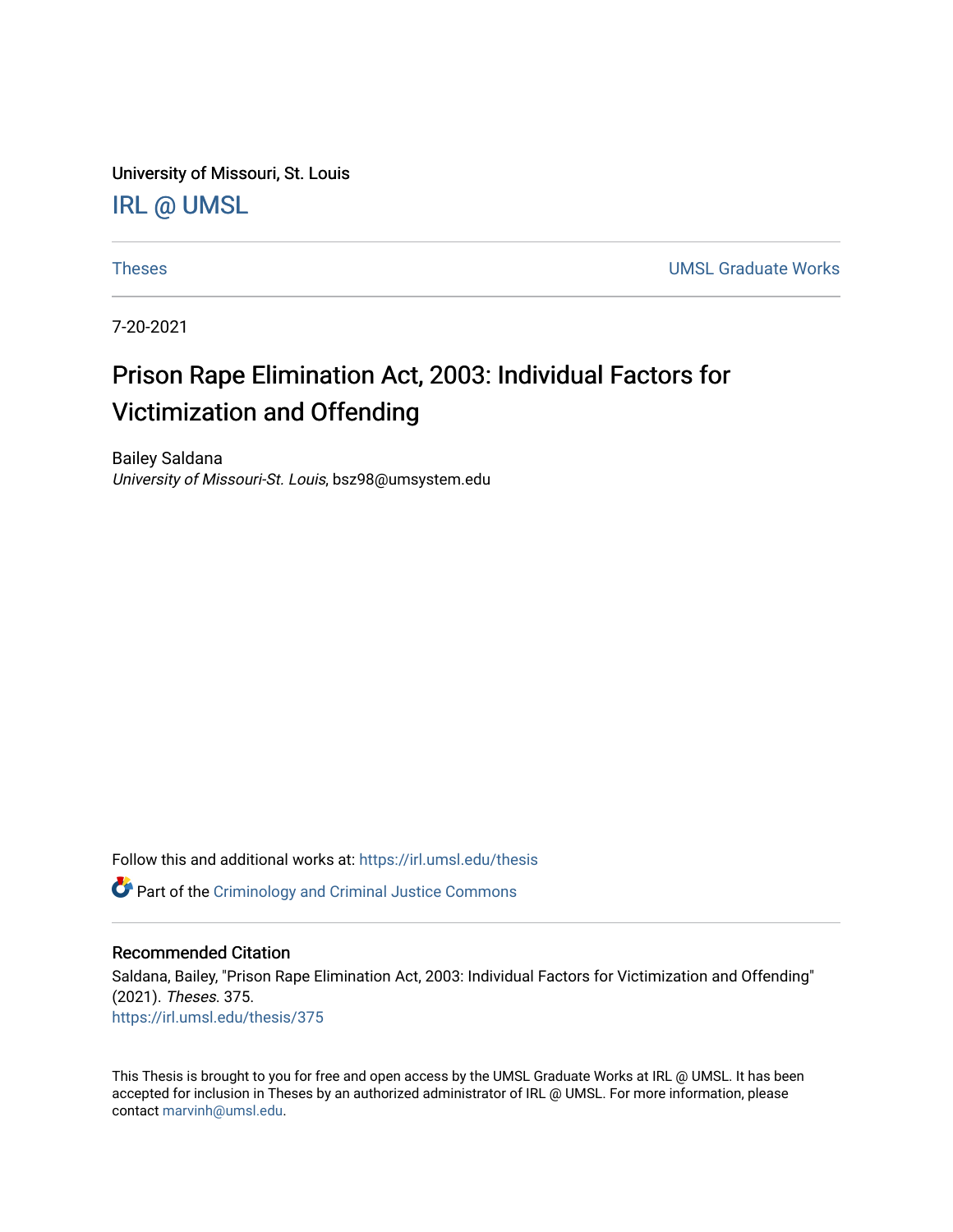# **Prison Rape Elimination Act, 2003:**

# **Individuals Factors for Victimization and Offending**

Bailey L. Saldana

B.S. Criminal Justice, University of Central Missouri, 2018

A Thesis Submitted to The Graduate School at the University of Missouri-St. Louis in partial fulfillment of the requirements for the degree Master of Arts in Criminology and Criminal Justice

> August 2021

> > Advisory Committee

Beth Huebner, Ph.D. Chairperson

Marisa Omori, Ph.D.

Lee Slocum, Ph.D.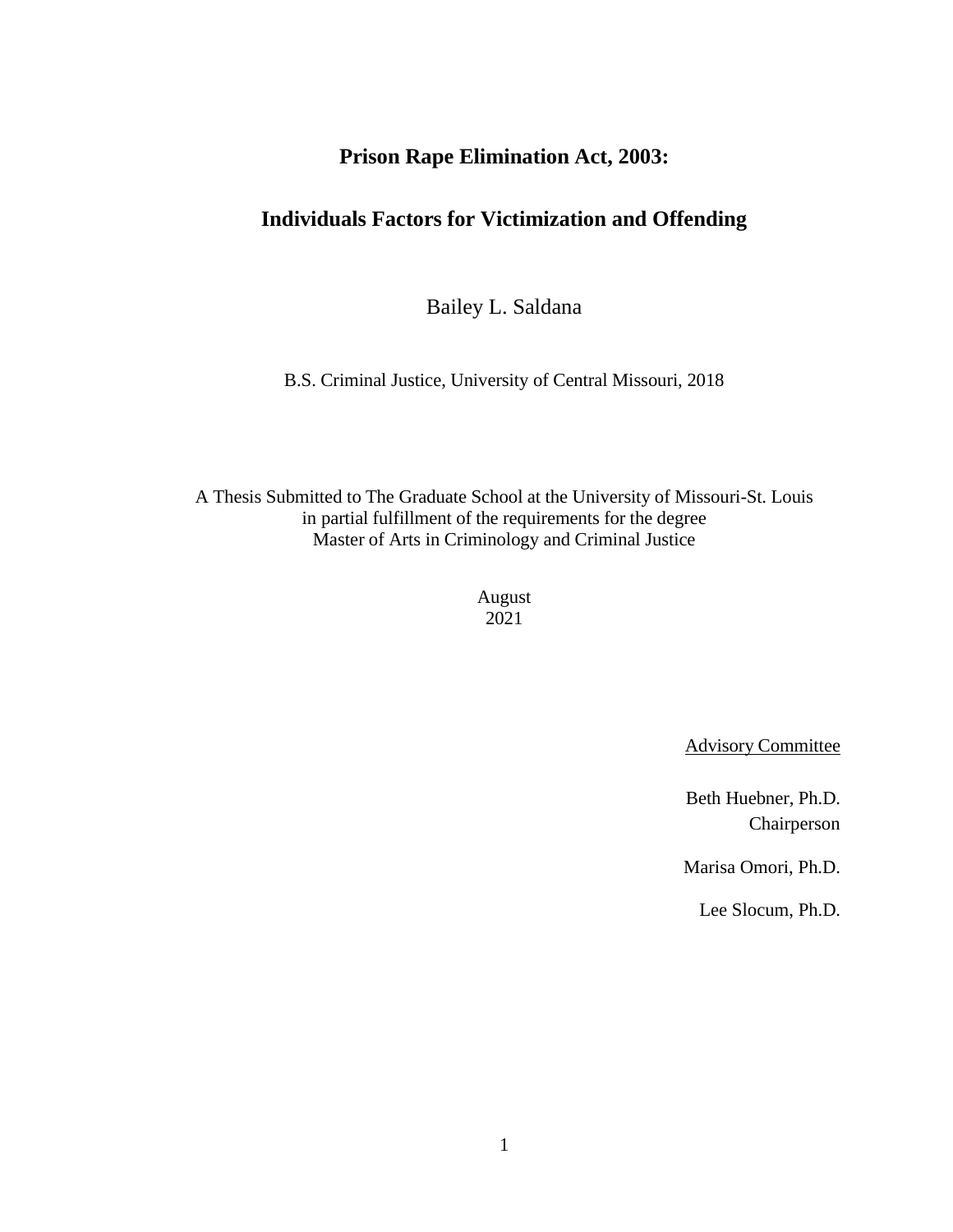# **Abstract**

The Prison Rape Elimination Act of 2003 was passed in order to provide a set of guidelines for reporting and reacting to prison rapes (PREA, 2020). This project uses secondary data from the Survey of Inmates in State and Federal Correctional Facilities to identify factors associated with prison rape victimization. Rates of institutional violence have not decreased as have the rates of violence outside of institutions (Wooldredge, 2020; Morgan & Truman, 2020). One area of institutional violence research that is lacking is prison rape research. As more research is done on prison rape victimization, this project extends on this body of literature by running a series of analytical texts that compare respondents who reported unwanted sexual contact while incarcerated to those who did not. The results yield one significant finding: respondents with prior incarceration histories are two times more likely to report unwanted sexual contact while incarcerated. Implications for research and policy will be discussed.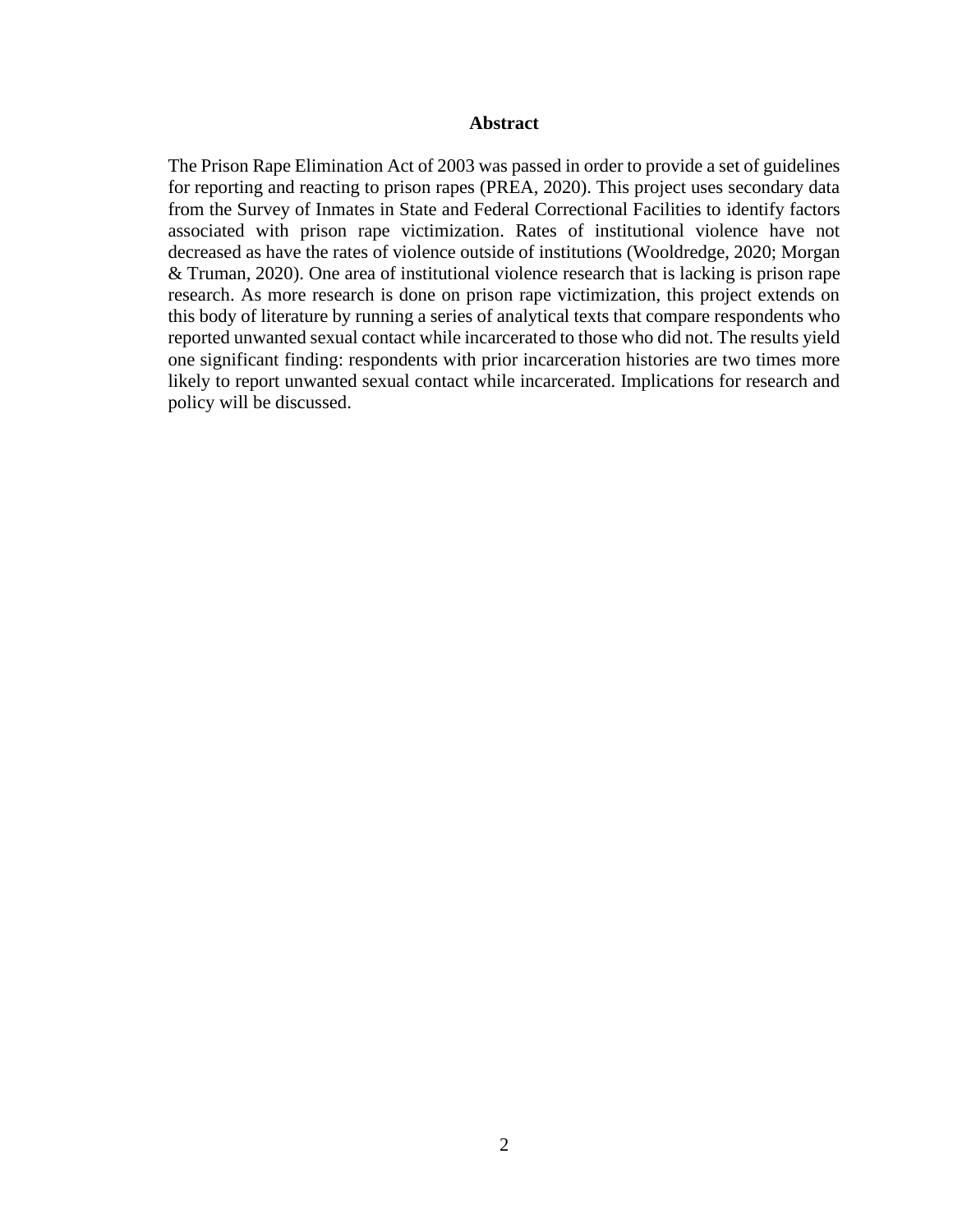#### **Chapter 1: Introduction**

In 2016, the 'me too' movement began as a way to shine a light on and to assist survivors of sexual violence (Burke, 2021). Rape and sexual assault are devastating acts and are far too common in society. As rape victimization has become less stigmatized and there is less support for rape myths, more and more victims have come forward. Despite the increased publicization of rape among the general public, very little is known about sexual assaults that occur in correctional facilities. This project aims to utilize data reported in compliance with the Prison Rape Elimination Act to identify characteristics of prison rape victimization in those who experienced lifetime sexual victimization.

Rape and sexual assault of any kind come with many collateral consequences. Rapes can promote the spread of sexually transmitted diseases and increase the likelihood of mental health challenges for those who are victims (Wolff, et. al., 2006). Prison rapes may pose a greater danger to victims for a variety of reasons. In traumatic experiences, a person responds with either fight or flight. Victims of prison rape, however, are forced to choose to fight or be victimized. For example, Sykes (1958) describes in historical work on prison culture the enduring role that sexual assault had prison life. In an interview about his prior victimization, one man explained the point in which his mindset was changed, and he could either succumb to sexual slavery once more or murder the person trying to rape him; he chose the latter (Scacco, 1982). This is the dilemma faced by many prison rape victims. Many times, these are the only two options an individual has, but the outcome is often the same. An individual may succeed against one aggressor; however, there may be others to take their place. If they attempt to fight off their aggressor(s) and lose, they are subject to face prison rape victimization, and if they fight and win, they might be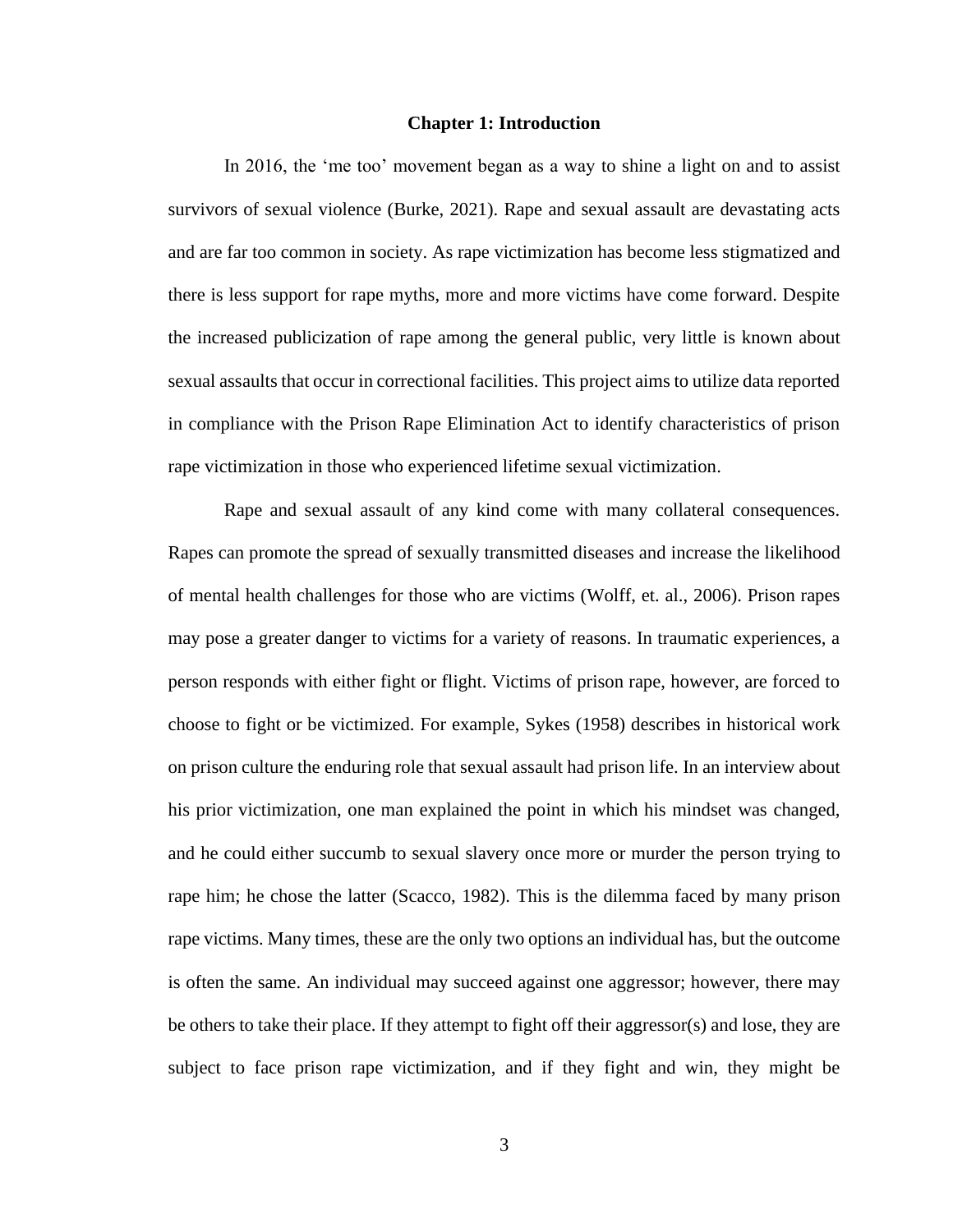approached and overpowered by a group of aggressors (Scacco, 1982). Even if a victim successfully defends themselves from a prison rape, it is possible that they can face a lengthened sentence for engaging in institutional violence when trying to act in selfdefense.

Prison rapes differ from non-prison rapes in several ways. Prison rapes violate the victims on many levels; not only are feelings of security lost, but their constitutional rights are also violated under the  $8<sup>th</sup>$  amendment of the United States Constitution, which was enacted to protect individuals from cruel and unusual punishment (Gaes & Goldberg, 2004). Legislation has been created to protect those who are incarcerated and to minimize the occurrence of prison rapes in institutions throughout the United States, but prison rapes still occur. Oftentimes in cases of prison rapes, the collateral consequences of the offenses differ from those occurring outside of institutions. Inside prisons, those who commit prison rapes are not always considered rapists, nor do they face the same stigmas that are faced by those who commit rape in the outside world (O'Donnell, 2004). Outside institutions, this is often not the case. One's physical proximity to their assailant is much closer in cases of prison rape and individuals typically remain within proximity to perpetrators after the assault occurs (Knowles, 1999). Due to this lack of distance and safety, victims are often forced into repeat, unwanted sexual encounters with their perpetrators (Knowles, 1999). News of prison rapes rarely reaches the public outside institutions, and victims may have more difficulty adapting to life outside of prison (Gaes & Goldberg, 2004).

#### **Prison Rape Elimination Act, 2003**

The Prison Rape Elimination Act (PREA) of 2003 was a national policy passed by both parties in congress designed to address challenges created by sexual assaults that occur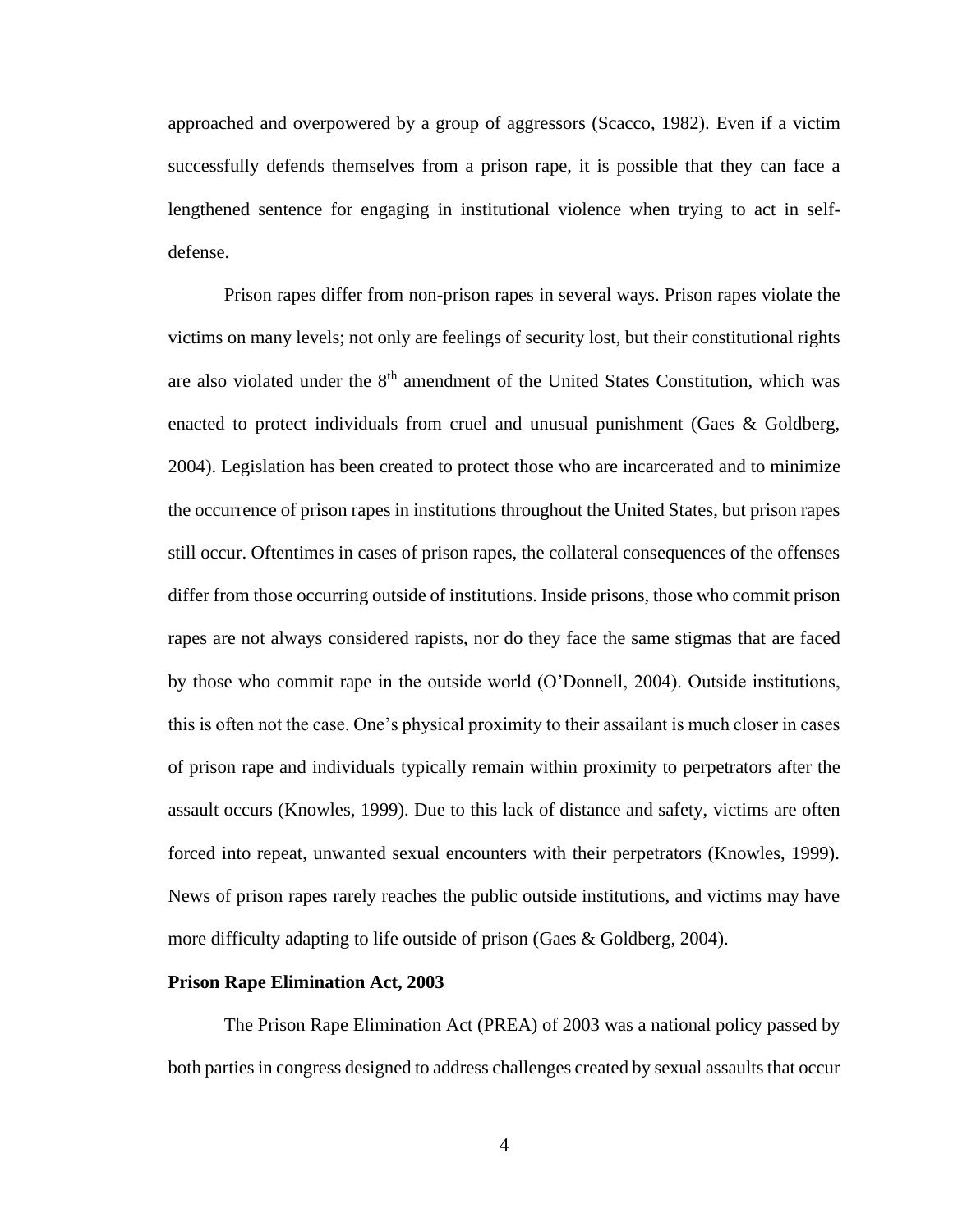in prisons (Dumond, 2003; PREA, 2020). The goal of PREA is to improve the safety of institutions by reviewing data collected from each incident of prison rape (Dumond, 2003). This act emphasizes visibility and accountability for prison rapes and looks at the steps taken by each prison to reduce their occurrence (Dumond, 2003). Similarly, this act created the National Prison Rape Elimination Commission; this commission is responsible for creating standards for eliminating prison rape (PREA, 2020). Finally, PREA holds prison officials accountable for poor responses to prison rapes while also creating standards for training, record keeping, and protecting informants (Dumond, 2003). Despite the creation of uniform regulations for prison rape reacting and reporting, reporting is not consistent across states. Under PREA, each institution is required to develop a plan that promotes the protection of those housed within their facilities from sexual abuse (PREA, 2020). PREA requires that the data collected regarding each instance of sexual abuse that is reported is accurate and uniform (PREA, 2020). As of 2015, 40 jurisdictions (states and territories) certified that they were compliant with the requirements of PREA (USDOJ, 2015).

# **Rates**

Outside of correctional institutions, the nationwide rate of sexual assault has decreased, but the problem remains. In 2018, the National Crime Victimization Survey reported that the nationwide incidence of rape was 2.7 per 1,000 individuals, and the following year this rate dropped to 1.7 (Morgan & Truman, 2020). Despite these nationwide decreases, there is evidence that rates of institutional violence have not changed over time (Wooldredge, 2020). Prison rapes still occur at alarming rates. In a study of selfreport victimization data from incarcerated persons, it was found that more than 4% (43 of 1,000) of males were victims of prison rape over the past six months before the study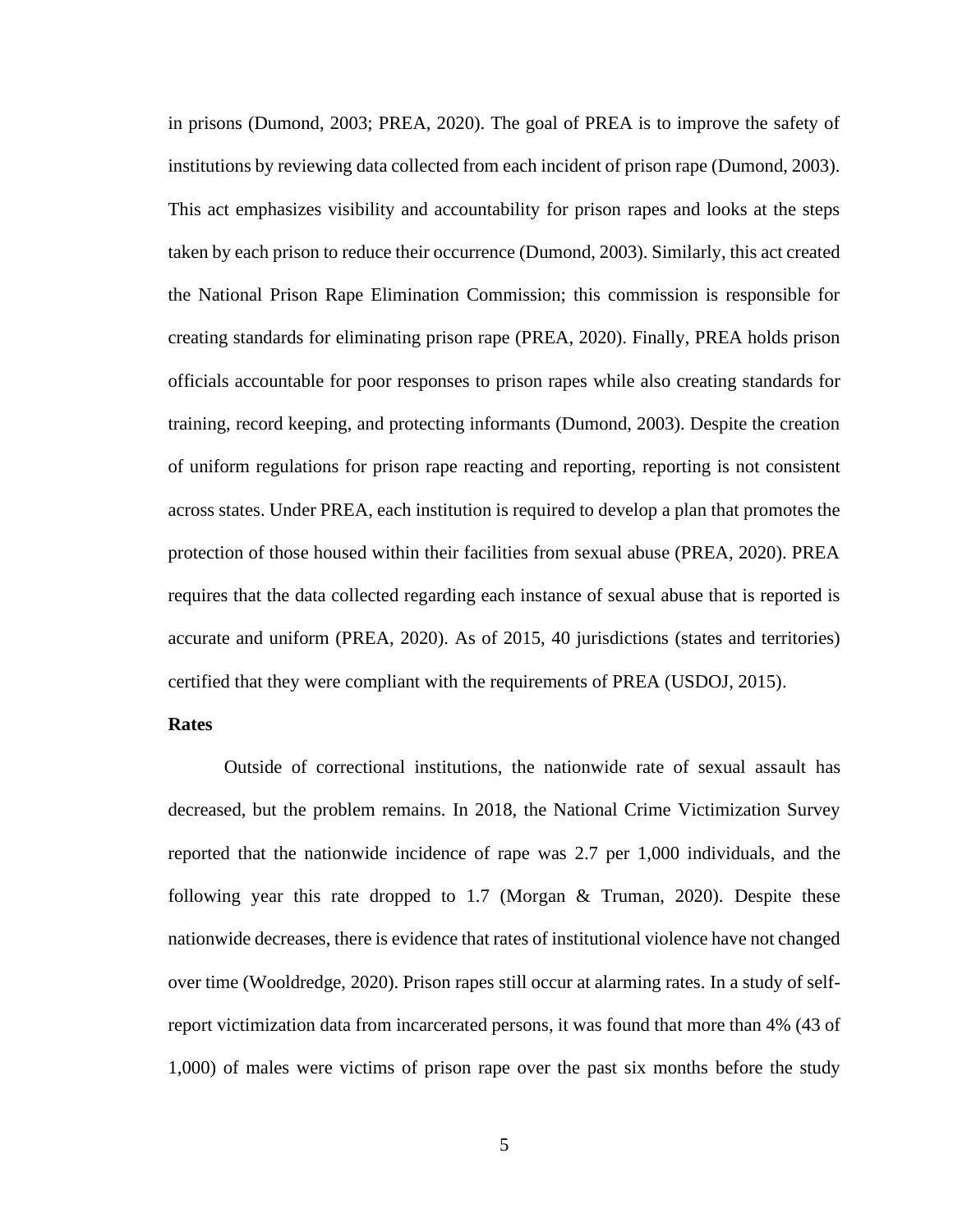(Wolff, Blitz, Shi, Bachman, & Siegel, 2006). Additionally, Gaes and Goldberg (2004) estimate roughly 200,000 incarcerated individuals out of the total incarcerated population in the United States had been victims of rape. They identified literature with varying rates of prison rape, ranging from 0.69% to 9%; they attribute this variation to the differing and changing definitions of rape (Gaes & Goldberg, 2004)

# **Summary**

As rates of interpersonal violence have decreased in the United States, the rates of institutional violence have not changed. Despite the impact of legislation and the start of the 'me too' movement, prison rapes still occur at alarming rates. The Prison Rape Elimination Act was enacted in 2003 to improve policy and practice regarding prison rape cases to protect victims. The goal of this current project is to examine factors associated with prison rape victimization for those who have experienced lifetime sexual victimization.

This research aims to bring light to the issue of prison rapes by identifying factors associated with an increased likelihood that an individual is victimized. While there has been some prior research on prison rapes, the literature is lacking. This project has the potential to add to prison rape literature, while also identifying more factors that could lead to an individual's prison rape victimization and proposing solutions to the current prison rape problem. It is the goal of this research to expand on the limited body of research on sexual misconduct in male institutions by expanding on the number of identified factors associated with an individual's likelihood of prison rape victimization. This project will examine factors such as age, race, and marital status as well as factors such as the level of education, sex offense conviction, and work assignment of the respondent.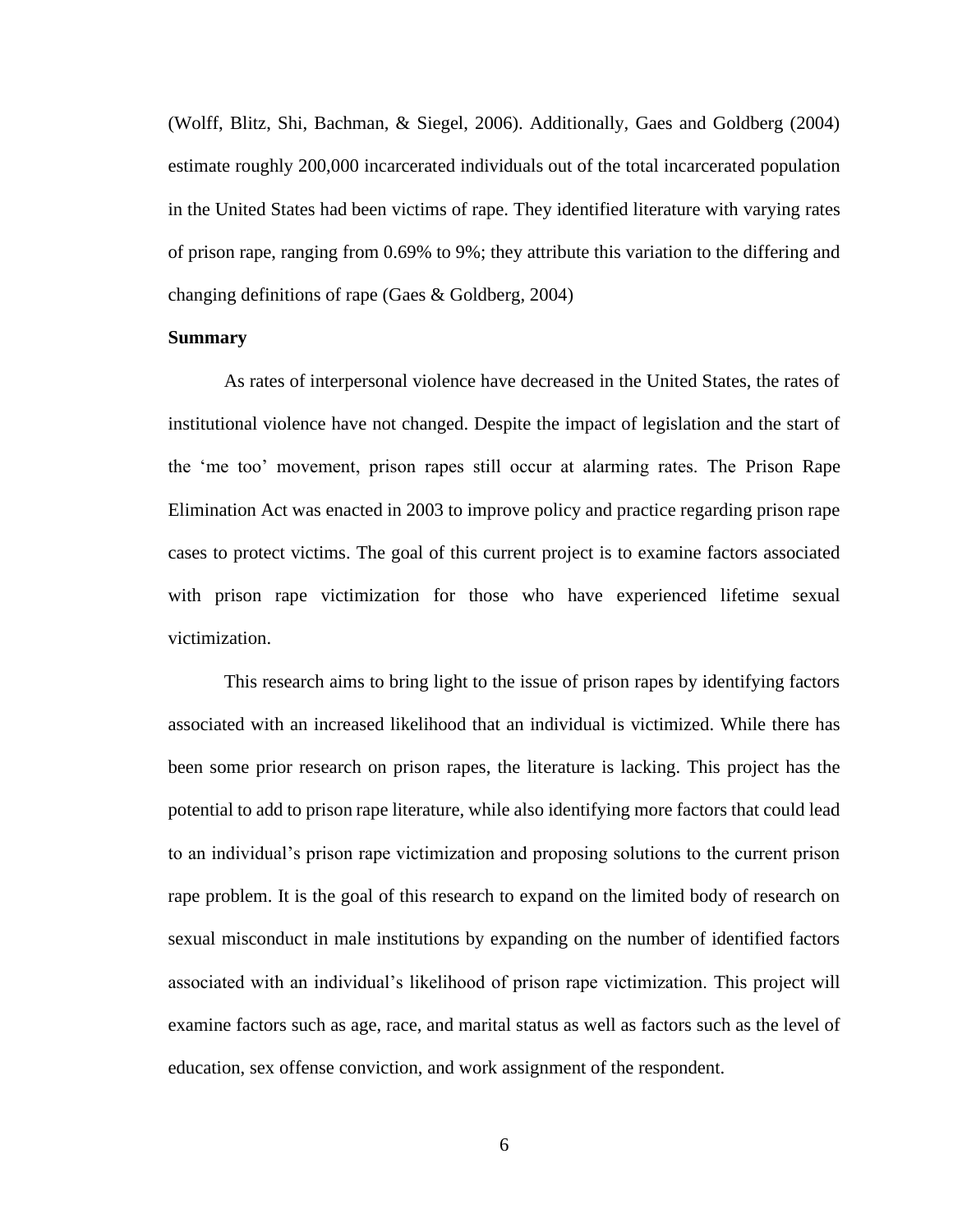This project hopes to bring attention to this issue, contribute to research, identify associated individual factors for victims and propose solutions to this problem by utilizing secondary data analysis of studies of institutional violence. This will be done by utilizing data from the Survey of Inmates in State and Federal Correctional Facilities, 2004. This survey collected detailed self-report data on incarcerated individuals and their lives before and during incarceration. While this de-identified data comes with its own set of limitations, it still provides a representative look into many aspects of the lives of the incarcerated individuals. By identifying these factors, it is possible that more incarcerated individuals are protected from prison rapes and a safer institutional living environment can be created. Implications related to this research are practical. This paper will focus on theories of induvial victimization, specifically importation and deprivation, and theories of institutional victimization, such as the administrative control perspective. This paper hopes to bridge the gap between institutional victimization and prison rape violence. This will be done by examining the relationship between unwanted sexual contact while incarcerated with importation and deprivation factors that have been associated with institutional victimization.

#### **Organization of Thesis**

The following chapters aim to provide a complete picture of institutional violence and prison rapes. Chapter 2 will provide a review of literature surrounding theory, prison rape, institutions, and individuals. Chapter 3 will go more in-depth on the research methods utilized in this project. This chapter will include an in-depth look at the Survey of Inmates in State and Federal Correctional Facilities, 2004; and the variables that will be used for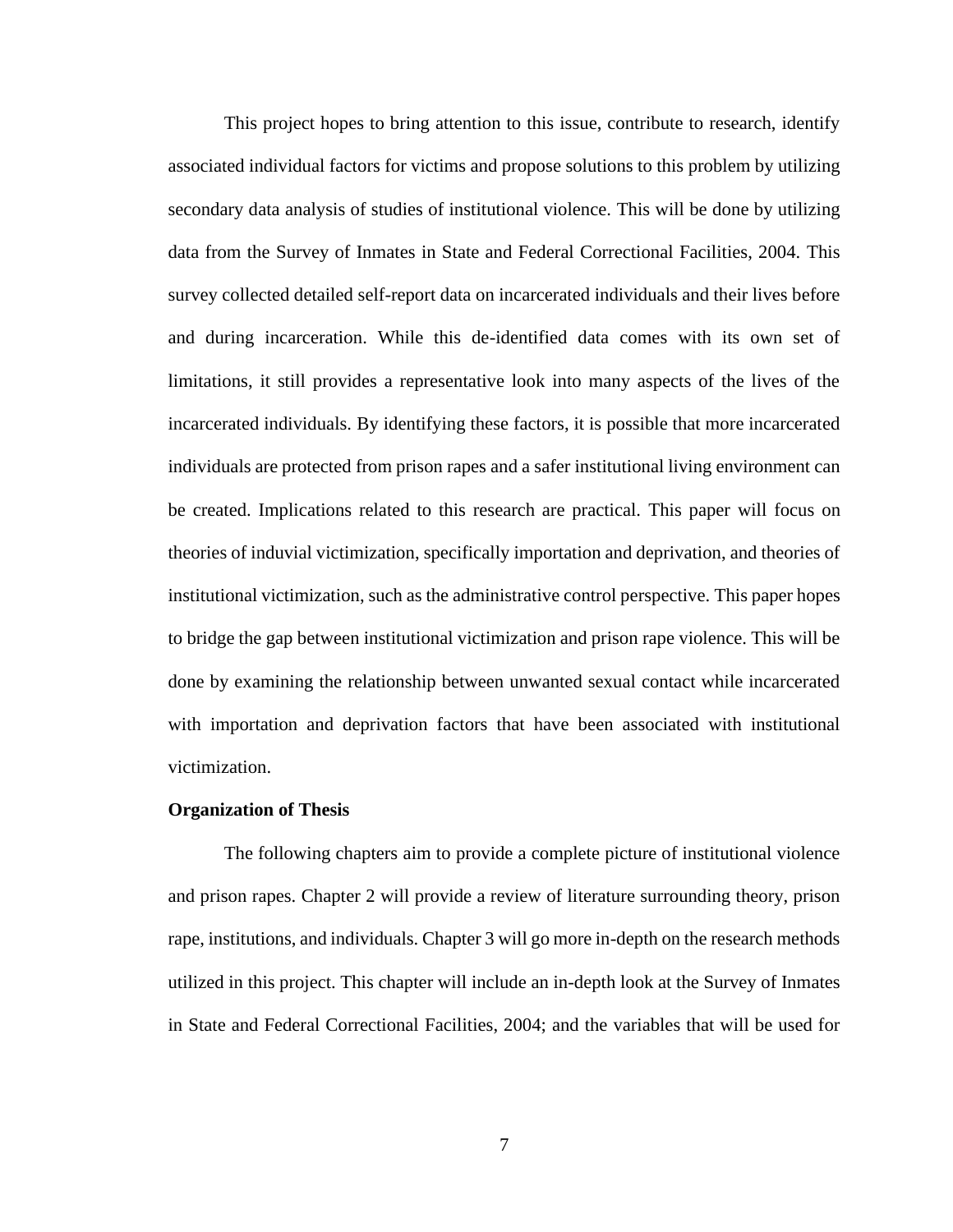this project and its analyses. Chapter 4 will discuss the results. Chapter 5 will provide a discussion of the project in its entirety and concluding thoughts.

#### **Chapter 2: Literature Review**

### **Theories of Victimization**

Each theory of individual victimization examines different aspects of this phenomenon and its associated factors (Steiner, et al., 2017; Toman, 2019). Theories of victimization include victim precipitation theory, lifestyle theory, and routine activities theory. These theories predict that certain aspects of a victim's life may have a direct influence on their likelihood of victimization (Muftic & Hunt, 2012; Meier & Miethe, 1993; Miró, 2014).

Victim precipitation theory predicts that an individual's actions are directly related to, or precipitated by, their victimization (Muftic & Hunt, 2012). For example, an individual's choice to interact with delinquent individuals or frequent locations in which criminal behavior is common may increase their likelihood of becoming a victim (Muftic & Hunt, 2012). Likewise, lifestyle theory predicts that certain aspects of one's lifestyle can increase the likelihood of victimization (Meier & Miethe, 1993). These lifestyle factors can include the places one frequents or the people with whom an individual spends their time (Meier & Miethe, 1993). Lastly, routine activities theory predicts that factors from an individual's daily routine can result in an increased likelihood of victimization (Cohen & Felson, 1979). This theory predicts that crime occurs at the convergence of three factors 1) the presence of an individual who is motivated to commit a crime, 2) the presence of a suitable target, and 3) the lack of a capable guardian (Cohen & Felson, 1979). While these three theories are well equipped to explaining individual victimization, they may not be the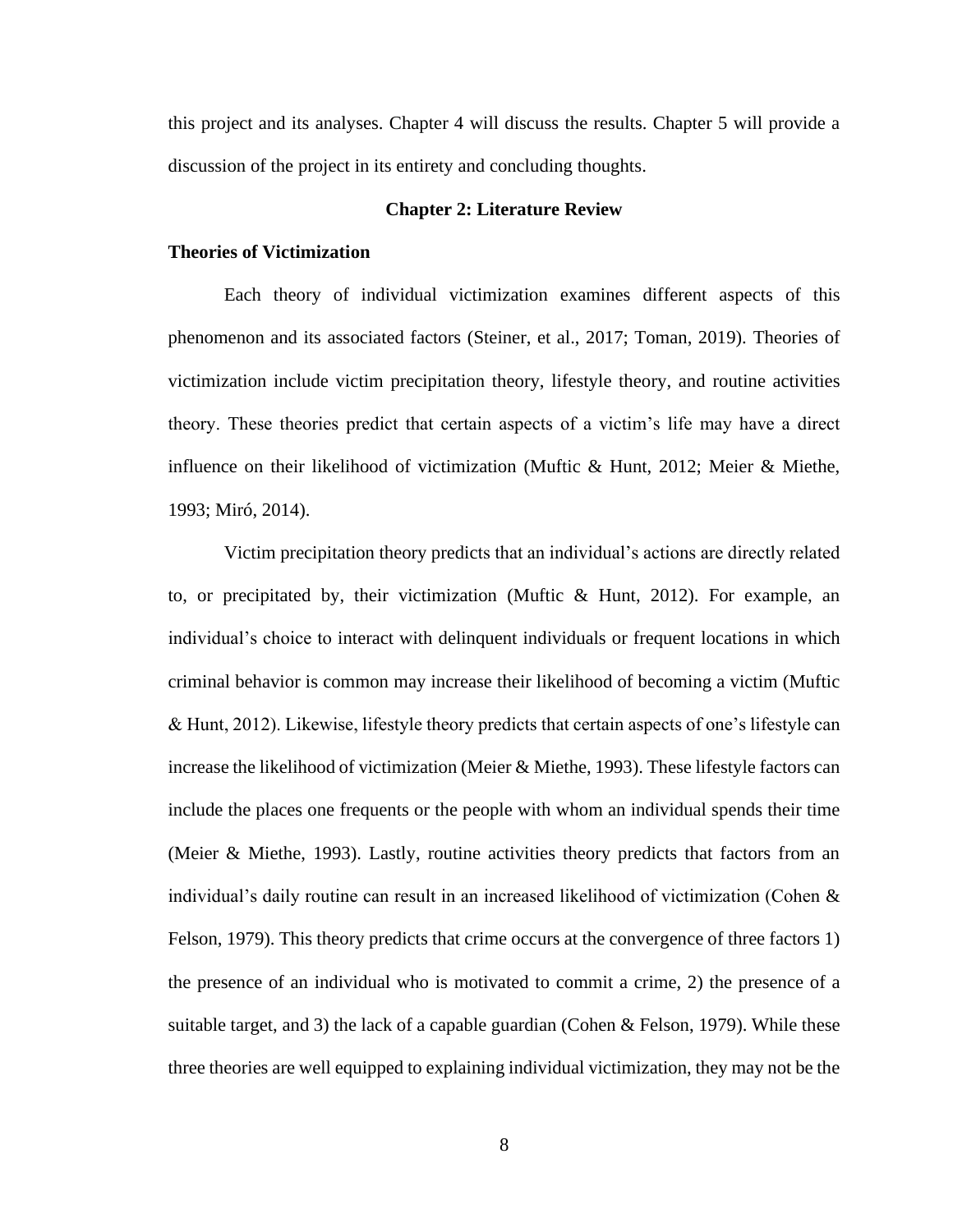best for explaining victimization within the context of correctional facilities as incarcerated populations differ significantly from the general public. These theories of victimization do not account for an individual's responses to living in prison such as how they adapt to or cope with prison life.

Two theories that are better equipped to explain institutional victimization are deprivation and importation theories. While these theories are mainly used to explain institutional offending, they can also be applied to institutional victimization. Deprivation theory examines characteristics from an individual's life while incarcerated, whereas importation theory examines characteristics from an individual's life prior to incarceration (Steiner, et al., 2017; Celinska & Sung, 2014; Butler, Slade, & Diaz, 2018; Wooldredge, 2020). Many studies, including the works of Steiner and colleagues (2017) and Celinska and Sung (2014), identified factors related to an individual's history and incarceration that may make them more prone to engaging in institutional misconduct which are discussed below (Butler, Slade, & Diaz, 2018; Wooldredge, 2020).

#### **Deprivation Theory**

This theory focuses on the time an individual spends incarcerated (Steiner, et al., 2017; Celinska & Sung, 2014; Wooldredge, 2020). This theory focuses on the harms and pains of the prison environment and claims that an individual's behavior is shaped by the difficulties of living in prison (Celinska & Sung, 2014; Wooldredge, 2020; Butler, et al., 2018). These pains can lead an individual to behave differently than they would if they were outside of the institution (Butler, et al., 2018; Wooldredge, 2020). In response to these pains, an individual may develop habits or routines that may make them a more likely victim of crime. For example, one's participation in recreational activities may make them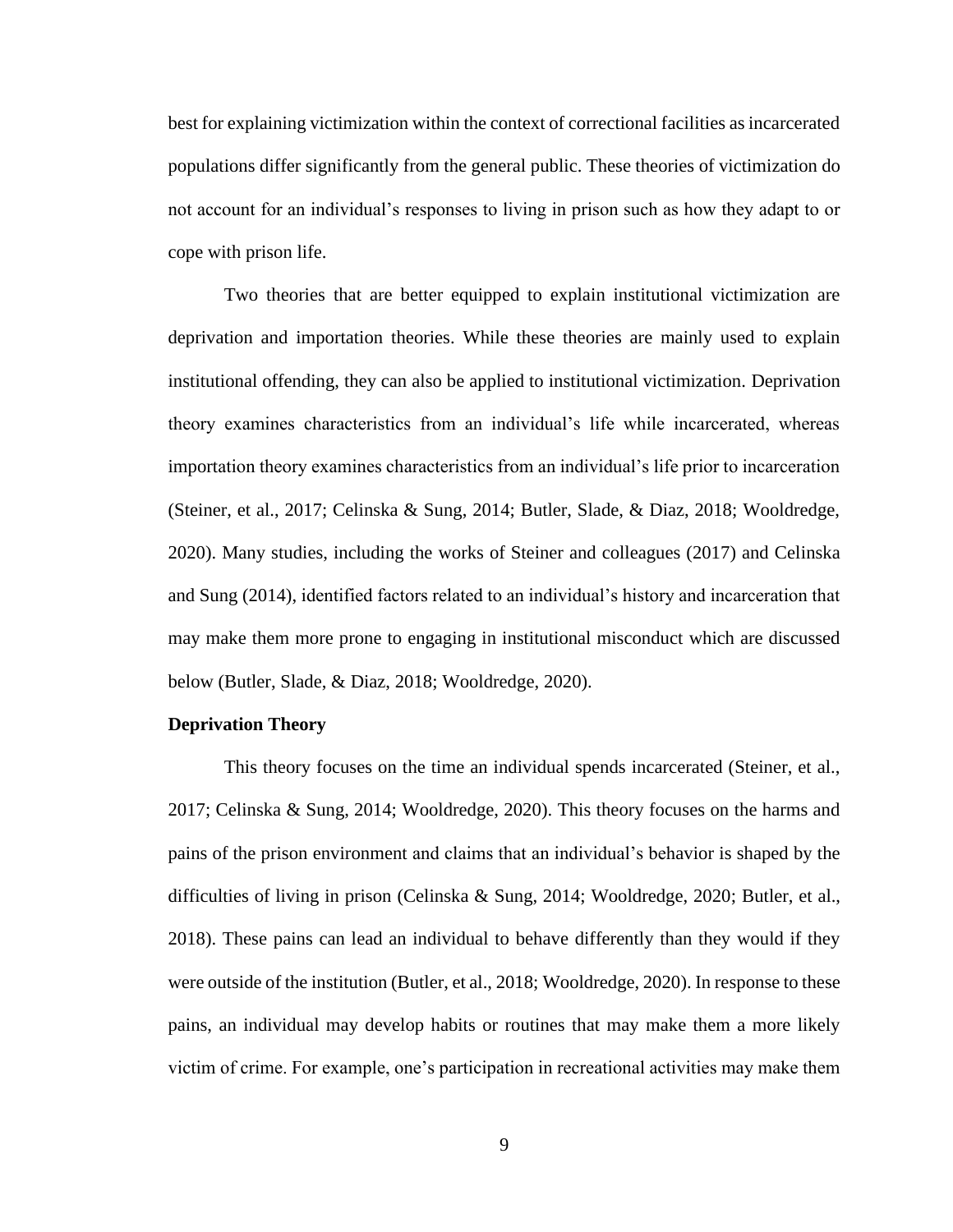a more likely target since they may be introduced to delinquent individuals, in line with lifestyle theories, or others' knowledge of one's daily routine may make them a suitable target for theft or assaults (Cohen & Felson, 1979; Meier & Miethe, 1993). In all, those who an individual spends their time with behind bars may make a difference in victimization outcomes.

Sykes (1958) argues that there are five fundamental types of deprivation, or pains of imprisonments, experienced in the daily lives of those who are incarcerated. First, individuals lose their liberty when incarcerated. Sykes (1958)argued that the fundamental purpose of prisons, can actually lead individuals to further offending since their liberties are restricted and this can result in weakened social bonds. Second, he argues that individuals lose access to desirable goods and services upon entering prison. This deprivation is due to the austerity of the institution. Sykes (1958) elaborated that due to the norm in Western societies of defining oneself by one's material belongings, individuals end up losing a sense of themselves upon incarceration and that one's loss of material goods can lead to future offending.

Third, individuals lose heterosexual relationships upon incarceration (Sykes, 1958). When an individual is incarcerated, they lose access to voluntary heterosexual relationships. Likewise, engaging in sexual activity during one's incarceration is prohibited. Sykes argues that the lack of heterosexual relations can lead to homosexual tendencies and acts, oftentimes resulting in the victimization of those who appear weaker or more feminine. He continued by explaining that involuntary celibacy can result in emotional, psychological, and physical problems and also anxiety, tension, and a decreased self-image. These problems can increase an individual's likelihood of engaging in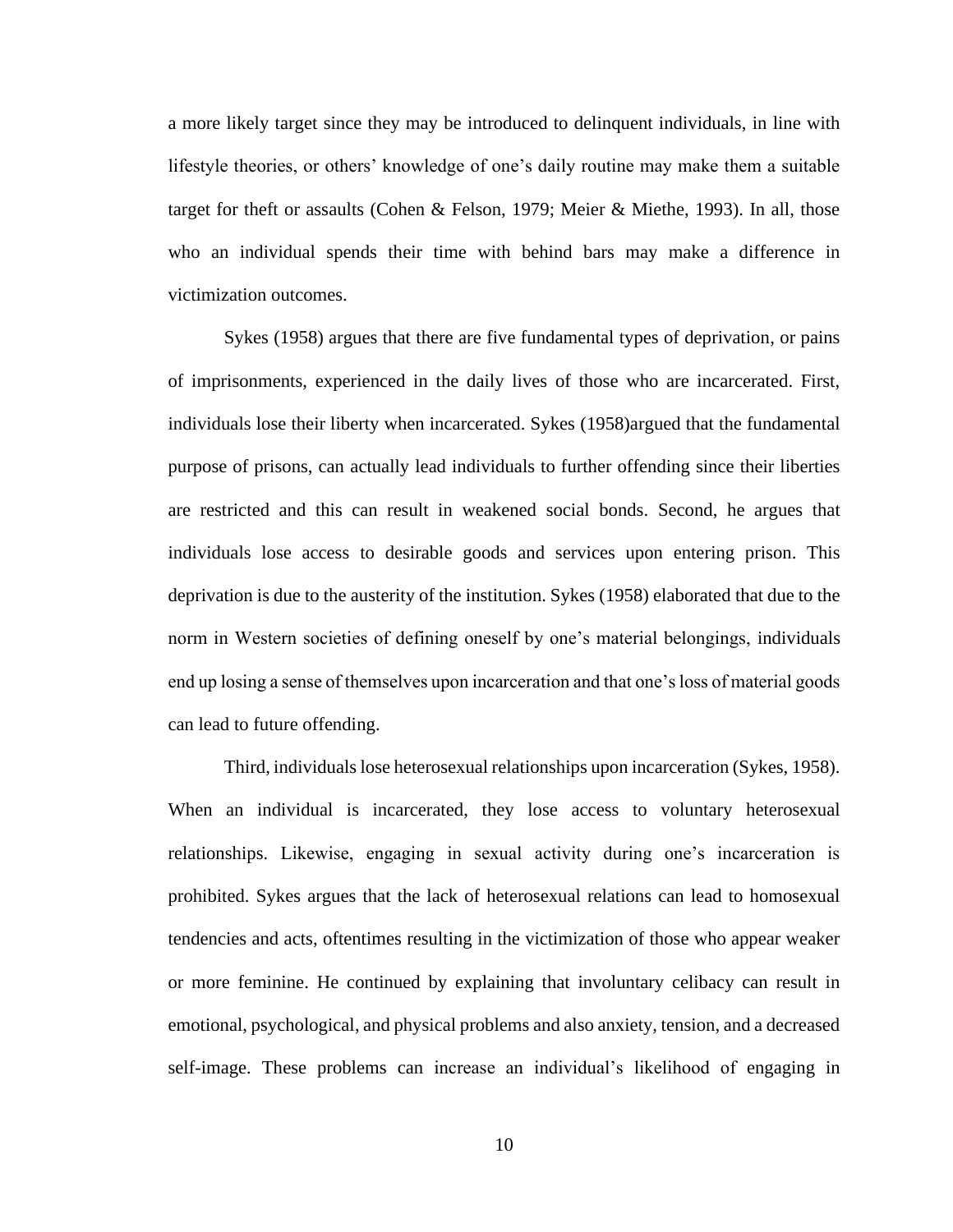misconduct or offending in the future (Sykes, 1958). This research focuses on this deprivation as outlined by Sykes.

Fourth, Sykes argues that once incarcerated, an individual loses autonomy, or the ability to make decisions for themselves (1958). While there is conflicting research on the loss of autonomy and one's likelihood of offending, Sykes argues that individuals are more likely to offend in response to this loss (1958). Fifth, individuals lose security due to incarceration (Sykes, 1958). Prisons are violent, unsafe places. Sykes argues that prison security is hindered by the prevalence of substance use and dependence, and this can also lead to a decreased level of self-control, increased level of violence, and an increase in illicit transactions (1958).

Other deprivation research identified factors such as the number of violent individuals in a facility, overcrowding, lack of officer supervision, racial conflict, the size of the institution, and the amount of time an individual spends outside of their cell (English & Heil, 2005; Huebner, 2003). This research has identified a number of institutional and individual factors that contribute to misconduct and violence in prisons (English  $\&$  Heil, 2005; Huebner, 2003).

As Sykes argued, one aspect of prison life that has a significant impact on incarcerated individuals is the institution's administration or management. The administrative control perspective is a theory that states that an institution's administration, or management, has the power to both positively and negatively impact the occurrence of misconduct (Useem & Kimball, 1989). Wooldredge (2020) claimed that institutional violence can reflect an institution's authority and management. Similarly, misconduct may be prevented through stricter prison management, while a breakdown of security and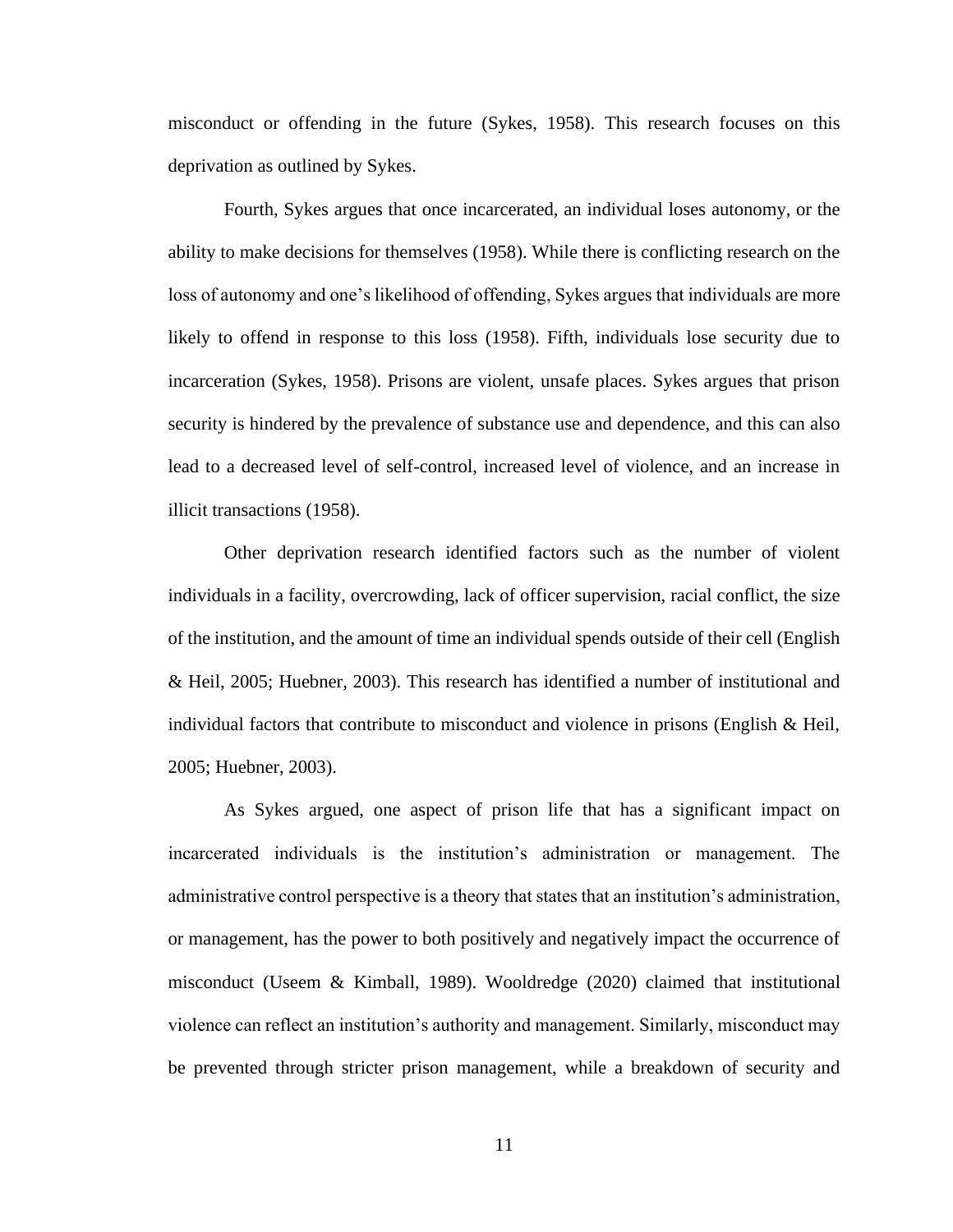management may lead to more movement within the facility, contraband, and other issues (DiIlulio, 1987). Prior research has shown that poor prison management can lead to inadequate prison conditions, like a lack of control, security, and humanity in the prison, thus resulting in violence (Useem & Kimball, 1989; Huebner, 2003).

In addition to an institution's management, there are individual factors that can impact the likelihood that an individual will engage in misconduct. Huebner (2003) found that remunerative control factors, control factors based on the possibility of rewards (i.e., paid work inside and outside of the prison), are significantly related to a decreased likelihood that individuals are perpetrators of assault in prison, whereas more coercive controls (like solitary confinement) increase the likelihood of violence. The same study also found that incarcerated individuals who were employed before prison were less likely to perpetrate assaults on other incarcerated people or correctional staff (Huebner, 2003). Likewise, Reisig (2002) found that institutions with administrative control issues such as conflict between institutional administration and correctional staff or a stronger gang presence among the institutionalized population tend to have higher rates of institutional homicide. Facilities vary in their vulnerability to prison rape misconduct.

**Deprivation theory and victimization.** Current research has focused on the influence of deprivation factors on institutional offending; however, very little research has been done in this area. Research linking deprivation to victimization has looked into the impact that deprivation has on victimization. Steiner and colleagues claimed that important factors to predicting violent victimization are characteristics of the facility and an individual's institutional routines and experiences (Steiner, et al., 2017; Steiner & Wooldredge, 2018). Once incarcerated, an individual's access to goods and services is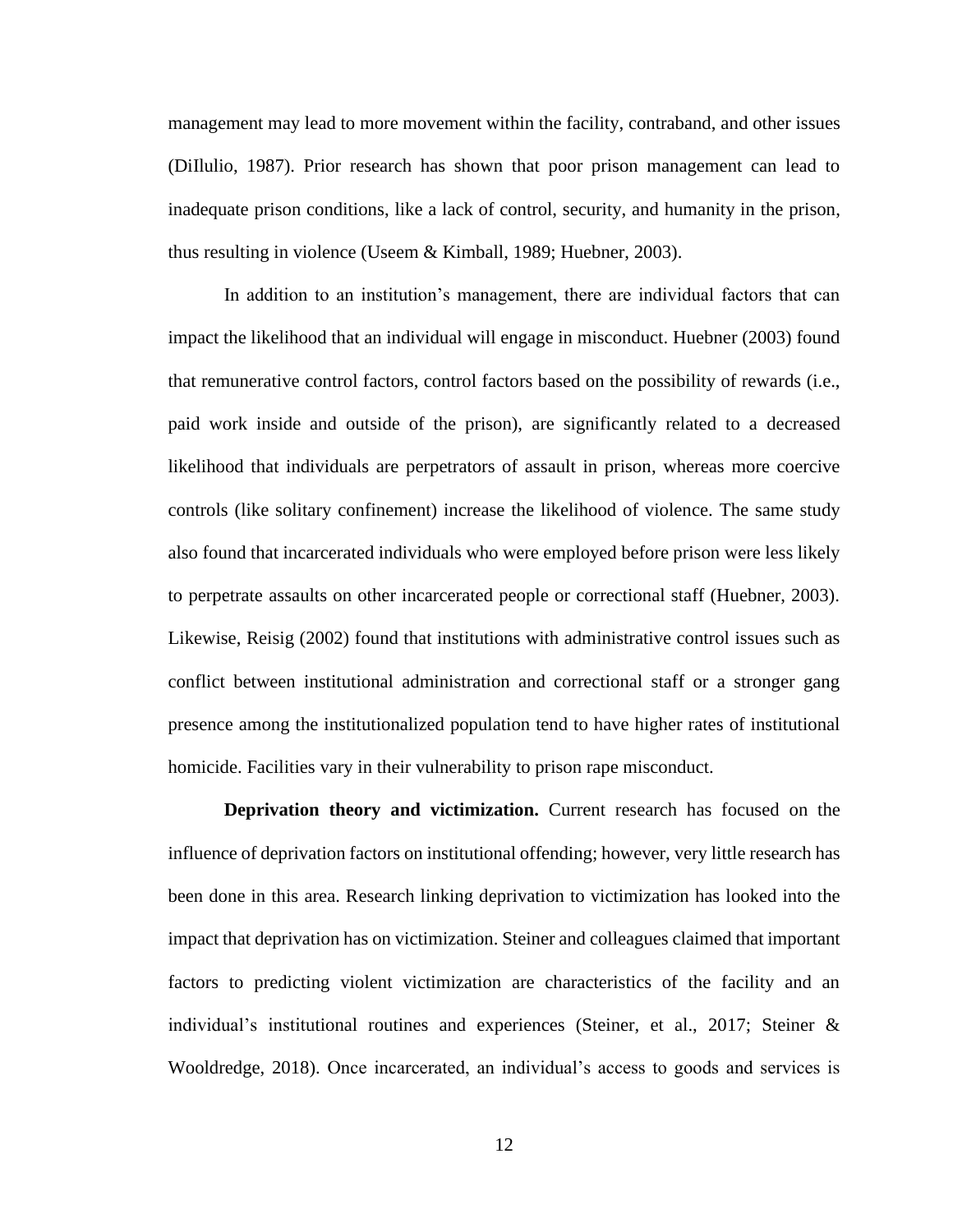limited. For example, one's loss of access to goods and services may prompt them to partner with someone, who may be predatory, who has more access to resources (Sykes, 1958). This relates to lifestyle theory through the choices individuals make in their daily lives. Incarcerated individuals who lack resources or access to resources may decide to partner with someone who has this access, even if this individual engages in criminal behavior or adheres to delinquent subcultures. Lastly, individuals who participate in institutional recreation and have a history of misconduct also have an increased likelihood of violent victimization (Steiner, et al., 2017; Steiner & Wooldredge, 2018). These individuals, through their recreation, may be exposed to many potential aggressors or groups of aggressors. Without this introduction, they may not have been considered as a suitable target for victimizations. While prisons are designed to keep the public safe, those housed within them lose security.

**Deprivation theory and prison rape victimization.** Research regarding deprivation and prison rape factors is lacking. Scacco's *Male Rape* discusses many of the hardships in the lives of incarcerated men that contribute to an individual's susceptibility to prison rape. This research found that in a male youth facility, those who were victims of prison rapes were often accused of "asking for it" by acting in certain ways such as not wearing underwear (Scacco, 1982). Likewise, prior rape victimization while incarcerated is another predictor of prison rape victimization as an attempt at self-preservation and protection. After an individual's first prison rape experience with one or more aggressors, it is common for them to voluntarily partner with an aggressor, consent to sex slavery, and repay their assailant for protection; pairing oneself with an aggressor, or 'man', while incarcerated is one method with which weaker individuals can protect themselves from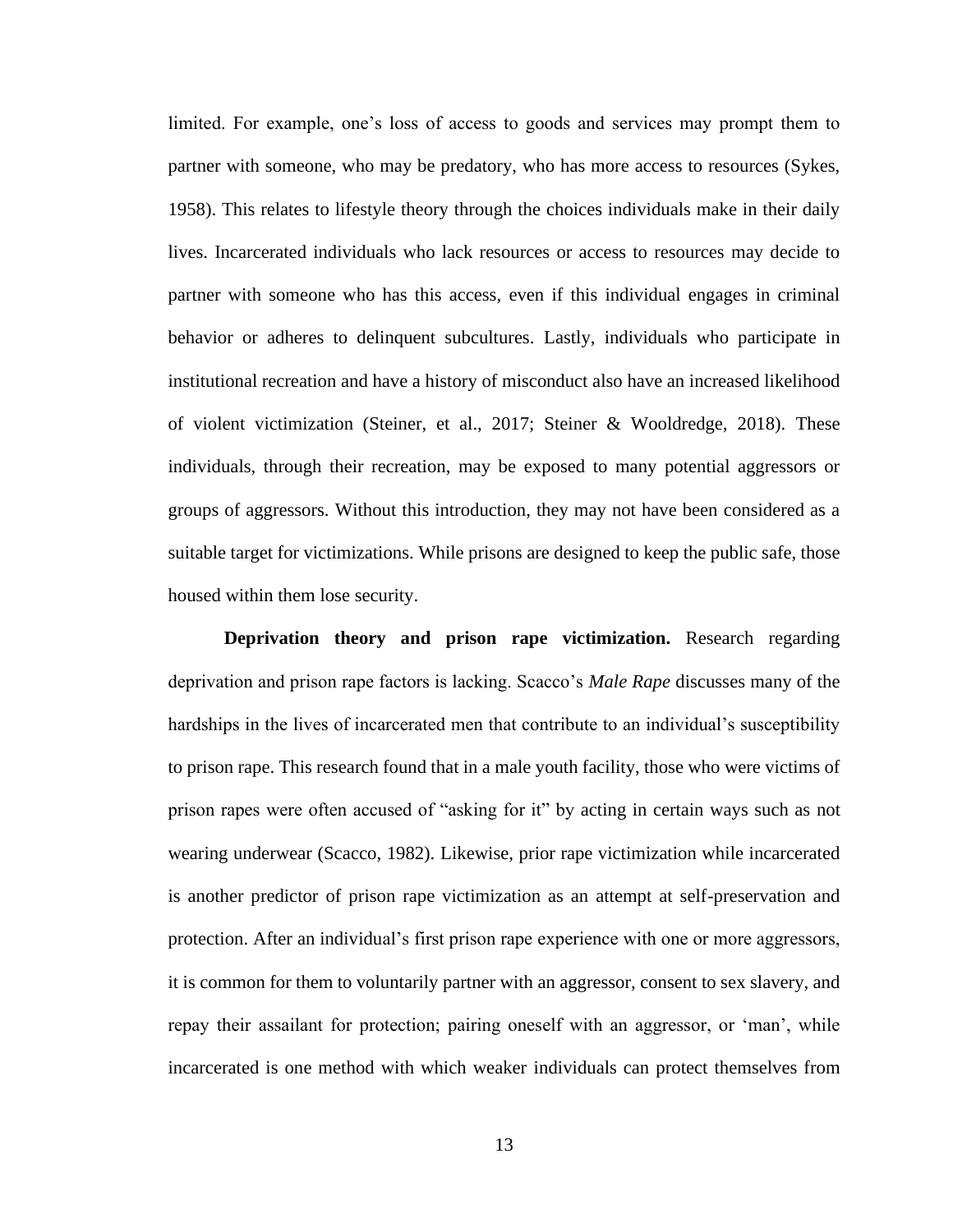more violent prison rapes with multiple aggressors (Scacco, 1982). Other than this work, very little work has been conducted on how deprivation factors might influence the occurrence and likelihood of prison rape.

#### **Importation Theory**

Importation theorists argue that deprivation theory does not fully explain institutional misconduct and that research must examine individual and situational factors that expand past the current prison situation that the individual is in (Thomas  $\&$  Foster, 1973). These existing outside factors often have an impact on an individual's life in prison and their ability to react to prison (Thomas & Foster, 1973; Irwin & Cressey, 1962).

Importation theory considered the characteristics of an individual from before they were incarcerated and implies that individuals do not enter prison as blank slates (Steiner, et al., 2017; Celinska & Sung, 2014; Butler, Slade, & Diaz, 2018; Wooldredge, 2020). This would include the beliefs, norms, and values that an individual had prior to incarceration (Celinska & Sung, 2014; Butler, et al., 2018; Wooldredge, 2020). Steiner and colleagues claimed that important factors to predicting violent victimization are background characteristics of the individual and an individual's experiences prior to incarceration (Steiner, et al., 2017; Steiner & Wooldredge, 2018). These factors could include one's social class, family experiences, and prior criminal behavior (Thomas & Foster, 1973; DeLisi, Trulson, Marquart, Drury, & Kosloski, 2011).

Likewise, Mears and colleagues found that individuals who adhered to the code of the street were more likely to engage in violence while incarcerated (Mears, Stewart, Siennick, & Simons, 2013). Anderson describes the code of the street as "a set of informal rules governing interpersonal public behavior" (Anderson, 1994). This code creates a set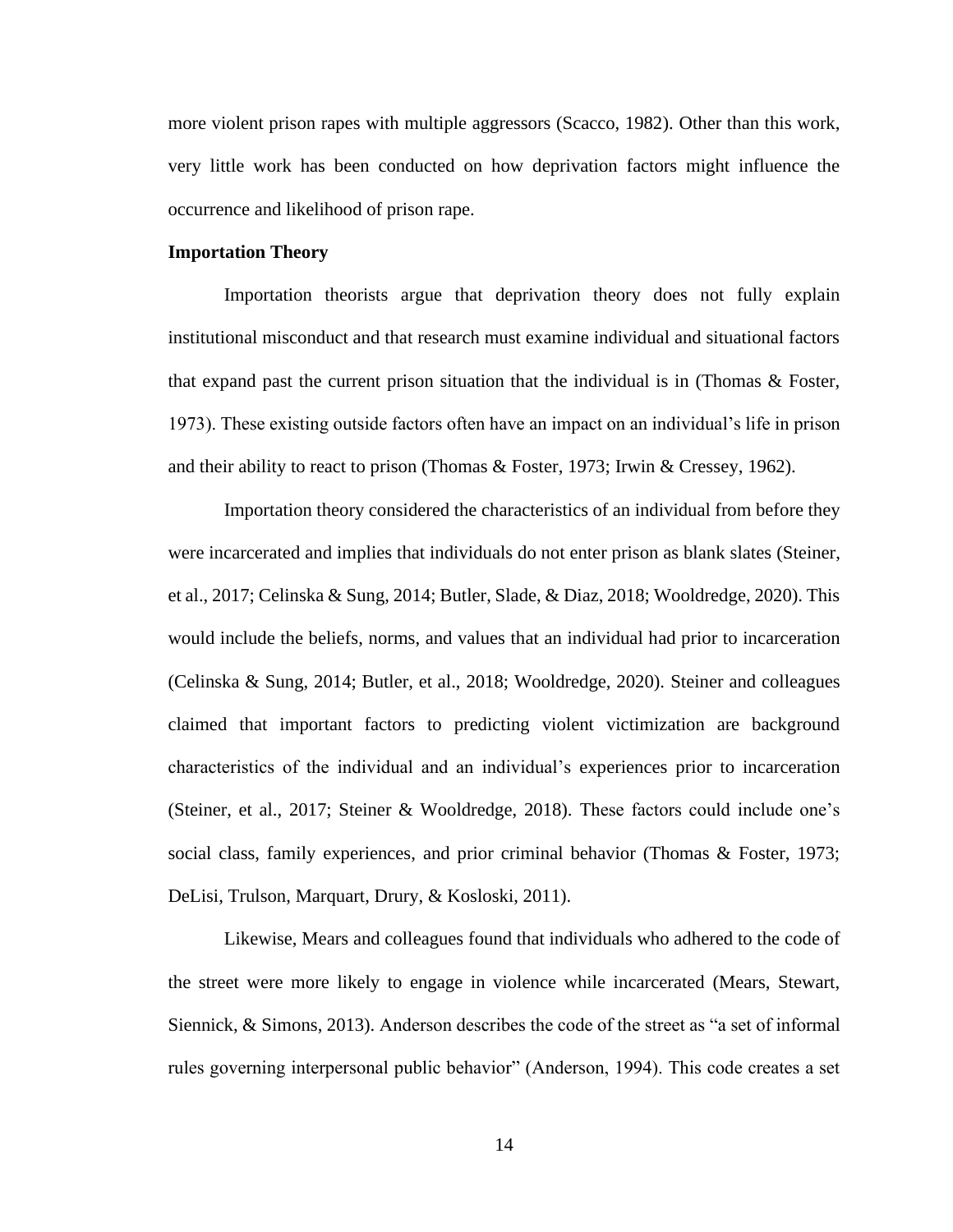of learned beliefs regarding personal conduct from one's childhood that impact one's future actions (Mears, et al., 2013; Anderson, 1994). These imported street beliefs have been found to motivate individuals to offend behind bars.

In addition to one's adherence to the code of the street, Irwin and Cressey (1962) argue that there are three different subcultures present in correctional institutions: thief, convict, and legitimate. They argue that one's adherence to criminal subcultures outside of prison can increase their likelihood of adhering to deviant subcultures while incarcerated. On the contrary, one who was not part of a criminal subculture before incarceration, is not likely to adhere to a criminal subculture once incarcerated. The thief subculture describes career or sophisticated criminals. Members of this subculture follow many of the norms associated with criminality, and these individuals are expected to be reliable and trustworthy towards one another. The second subculture is that of the convict. Members of the convict subculture tend to thrive in prison as they were raised in prison and value utilitarianism and manipulation. These individuals look for positions of power within the institution and tend to be the most aggressive. Last is the legitimate subculture; this subculture tends to encompass individuals with one-time offenses who were not part of the criminal subculture prior to incarceration. Members of the legitimate subculture tend to be the least aggressive and less likely to engage in prison riots (Irwin  $\&$  Cressey, 1962).

**Importation theory and victimization.** Certain factors have been identified to increase one's risk of violent victimization. From their research, Steiner and colleagues (2017) found that an individual's age, participation in prison activities, prior histories of misconduct, and unfavorable attitudes towards staff are all factors that can increase one's likelihood of victimization while incarcerated. Similarly, Listwan and colleagues,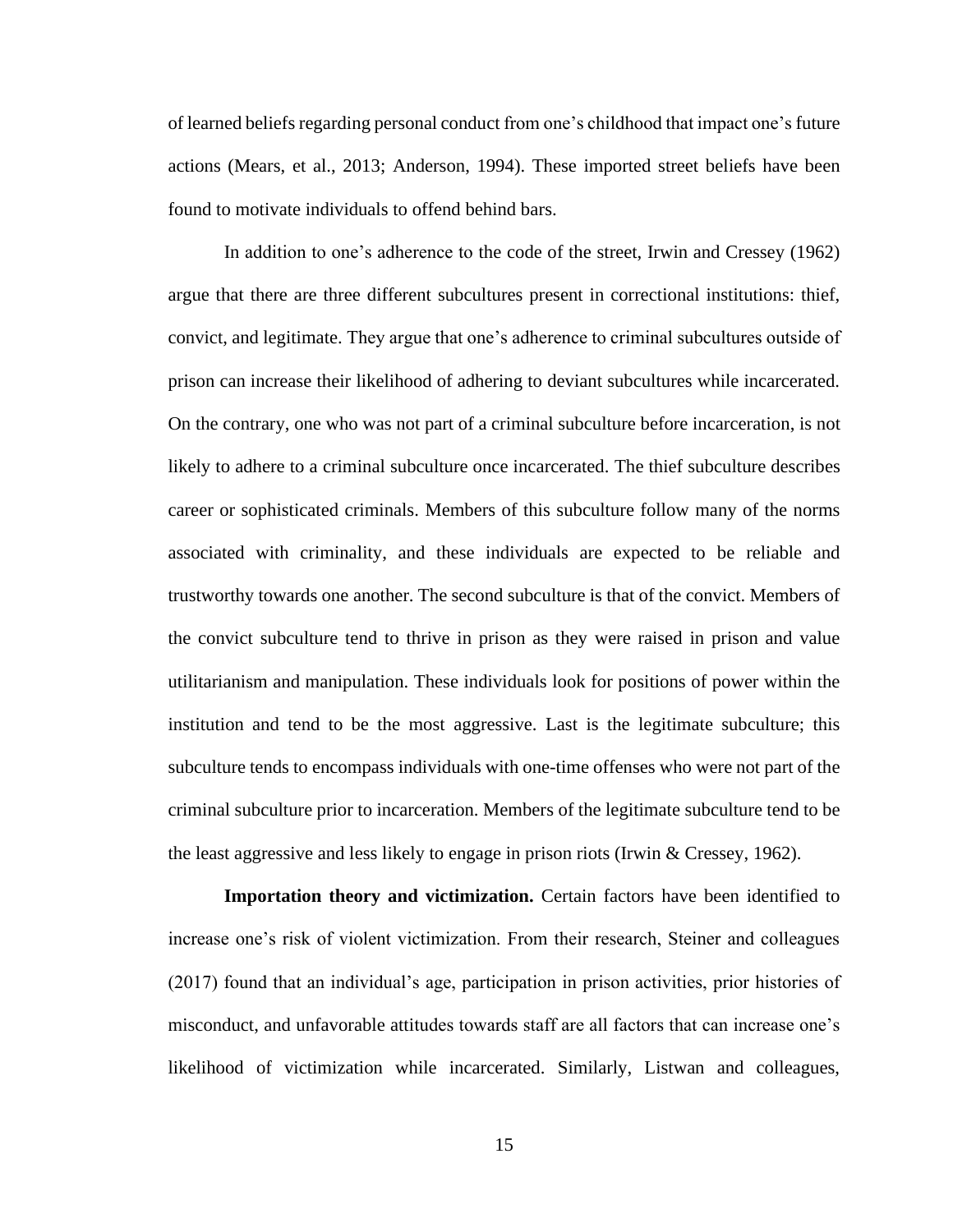identified race, age, and mental illness as significant predictors of institutional victimization (Listwan, Daigle, Hartman, & Guastaferro, 2014). The same research also found that attending religious services or other recreational activities to be predictors of violent victimization since these activities are ways in which more vulnerable members of the prison population are exposed to potential aggressors (Listwan, et al., 2014).

**Importation theory and prison rape victimization.** Expanding from institutional victimization, personal factors such as physical stature, mental health, and conviction of a violent offense predicted one's susceptibility to prison rape, (Jenness, et. al., 2007; Scacco, 1982; Steiner, et al., 2017; Steiner & Wooldredge, 2018). Regarding one's physical stature, victims of prison rape were more likely to be individuals who looked younger than their age, appeared to be less athletic and less coordinated, and were considered better looking (Scacco, 1982; Steiner, et al., 2017). On a similar note, Felson, Cundiff, and Painter-Davis (2012) found that sexual attractiveness is an important predictor of sexual victimization in prisons. They identified that those who commit prison rapes prefer younger victims since they are considered more sexually attractive (Felson, Cundiff, & Painter-Davis, 2012). A 1968 study of a Pennsylvania institution found that institutionalized persons who are more prone to prison rape, whether it be for their appearance or other factors, are sexually approached almost immediately after being introduced to the incarcerated population, "virtually every slightly-built young man committed by the courts is sexually approached within a day or two after his admission to prison" (Scacco, 1982). Likewise, prior victimization is an important predictor of prison rape victimization. Wolff and colleagues (2009) found that the males in their sample who reported sexual victimization before the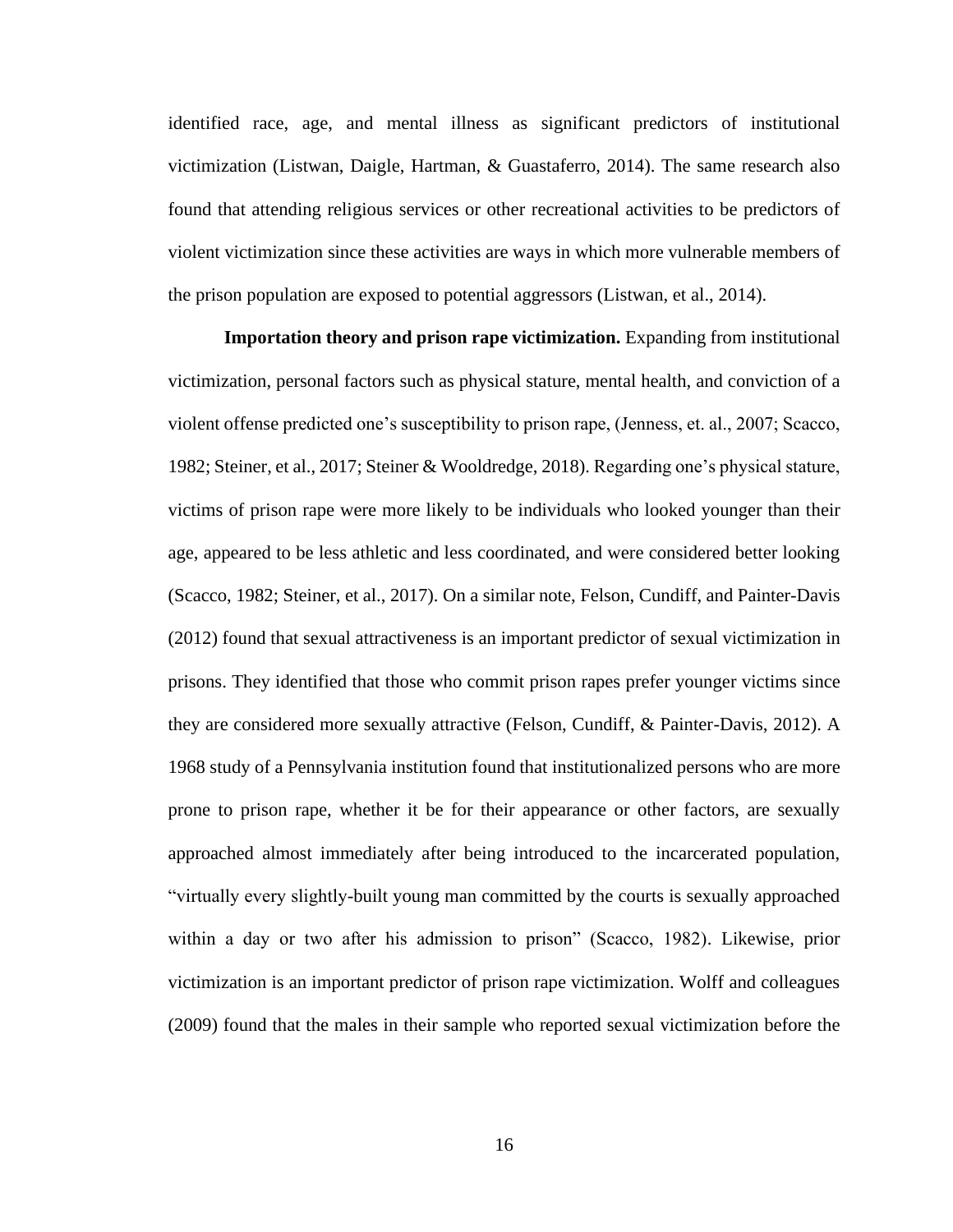age of 18 were two to five times more likely to report prison rape victimization than those who did not report victimization prior to age 18.

One's mental health status may make them a more likely victim. One study found that mental illness can lead an individual to act outside of the expected gender roles within the institution, thus leading to victimization (Schnittker & Bacak, 2016). Another study revealed, over 66% of those who self-reported rape victimization also reported having mental health issues, and 66% of the incarcerated population included in the study's random sample were sentenced for a violent offense (Jenness, et. al., 2007; Schnittker & Bacak, 2016). In all, research has identified that those who are the most vulnerable to prison rape victimization were found to be African American, transgender, and/ or nonheterosexual (Jenness, et. al., 2007).

Lastly, one's conviction status can influence the likelihood that they become a target for prison rape victimization. Pinkerton, Galletly, and Seal found that those with sex offense convictions are more likely to be victims of violent prison rapes (2007).

#### **Limitations to Theory**

As these theories were designed to predict and explain institutional offending, they are limited in their ability to predict and explain institutional victimization. First, the five deprivations as outlined by Sykes (1958) were designed to predict and explain institutional offending. While deprivation theory may not directly explain why an individual is a more likely victim of institutional violence, but it may explain institutional factors that may increase an individual's likelihood of victimization. Additionally, importation theory was developed to predict and explain how adherence to certain subcultures increase one's likelihood of offending once incarcerated. More recent research on importation,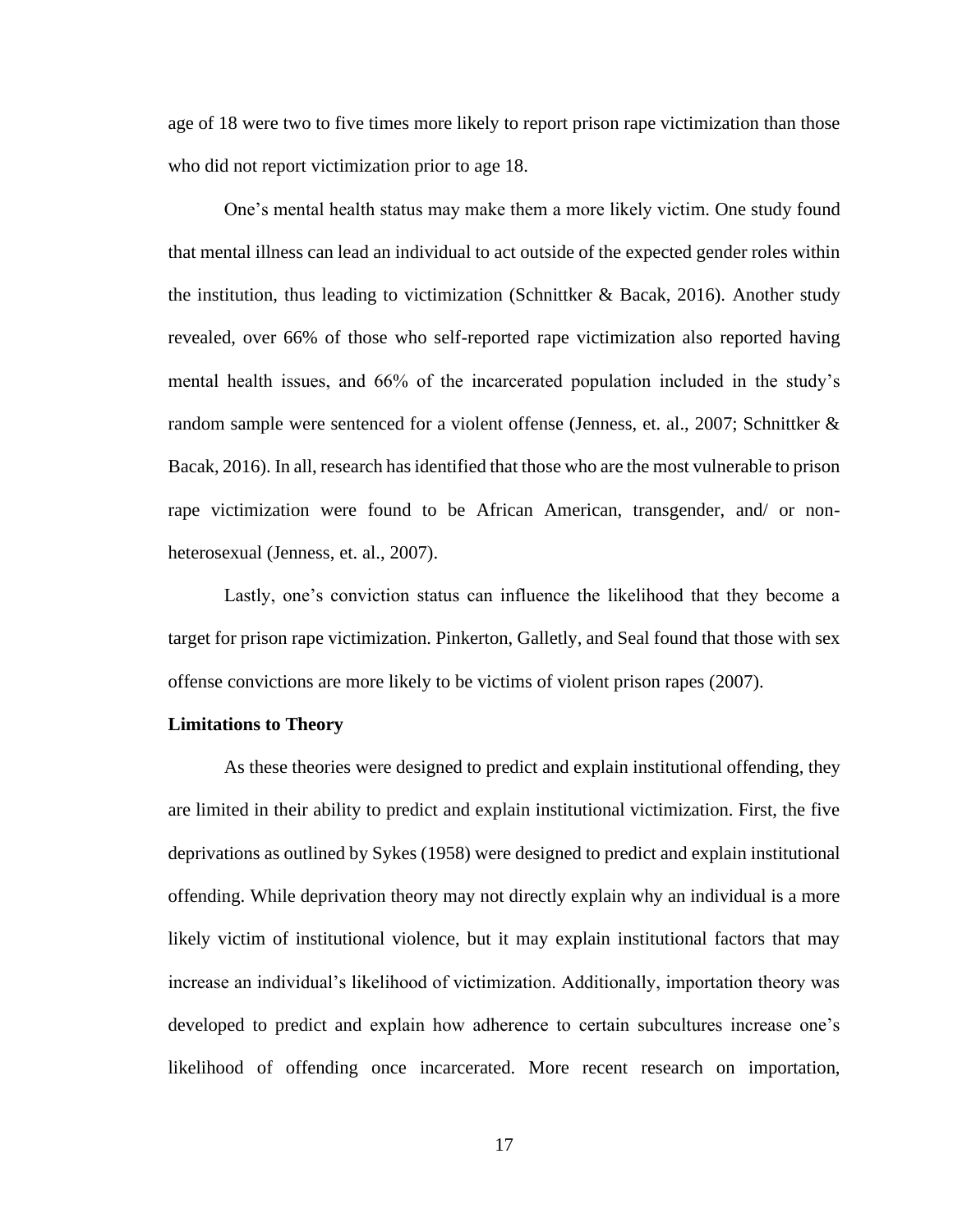institutional subcultures, and victimization is lacking. Research on deprivation and importations directly relating to institutional victimization accounts for a large gap in institutional research. A call for future research is warranted.

#### **Summary**

Deprivation and importation theories are pivotal to explaining institutional victimization and subsequently prison rape victimization. Deprivation theory consists of five fundamental losses and predicts that factors from an individual's life while incarcerated impact the likelihood that an individual is victimized (Steiner, et al., 2017; Celinska & Sung, 2014; Wooldredge, 2020). Deprivation theory also includes factors related to an institution's administration or management such as the security level of the institution, strictness of the management, and rewards (Useem & Kimball, 1989; Wooldredge, 2020; Huebner, 2003). Importation theory, on the other hand, predicts that factors from an individual's life prior to incarceration impact the likelihood that an individual is victimized (Steiner, et al., 2017; Celinska & Sung, 2014; Butler, Slade, & Diaz, 2018; Wooldredge, 2020). Research on prison rapes is lacking. Research has found that importation factors such as an individual's physical appearance, personal health, and criminal history are related to prison rape victimization (Jenness, et. al., 2007; Scacco, 1982; Steiner, et al., 2017; Steiner & Wooldredge, 2018). Likewise, it was found that an individual's behavior while incarcerated contributed to the likelihood that they would be a target of a prison rape Scacco, 1982). In all, more research on prison rape victimization is necessary in order to ensure PREA compliance and promote the safety of incarcerated populations.

### **Chapter 3: Methods**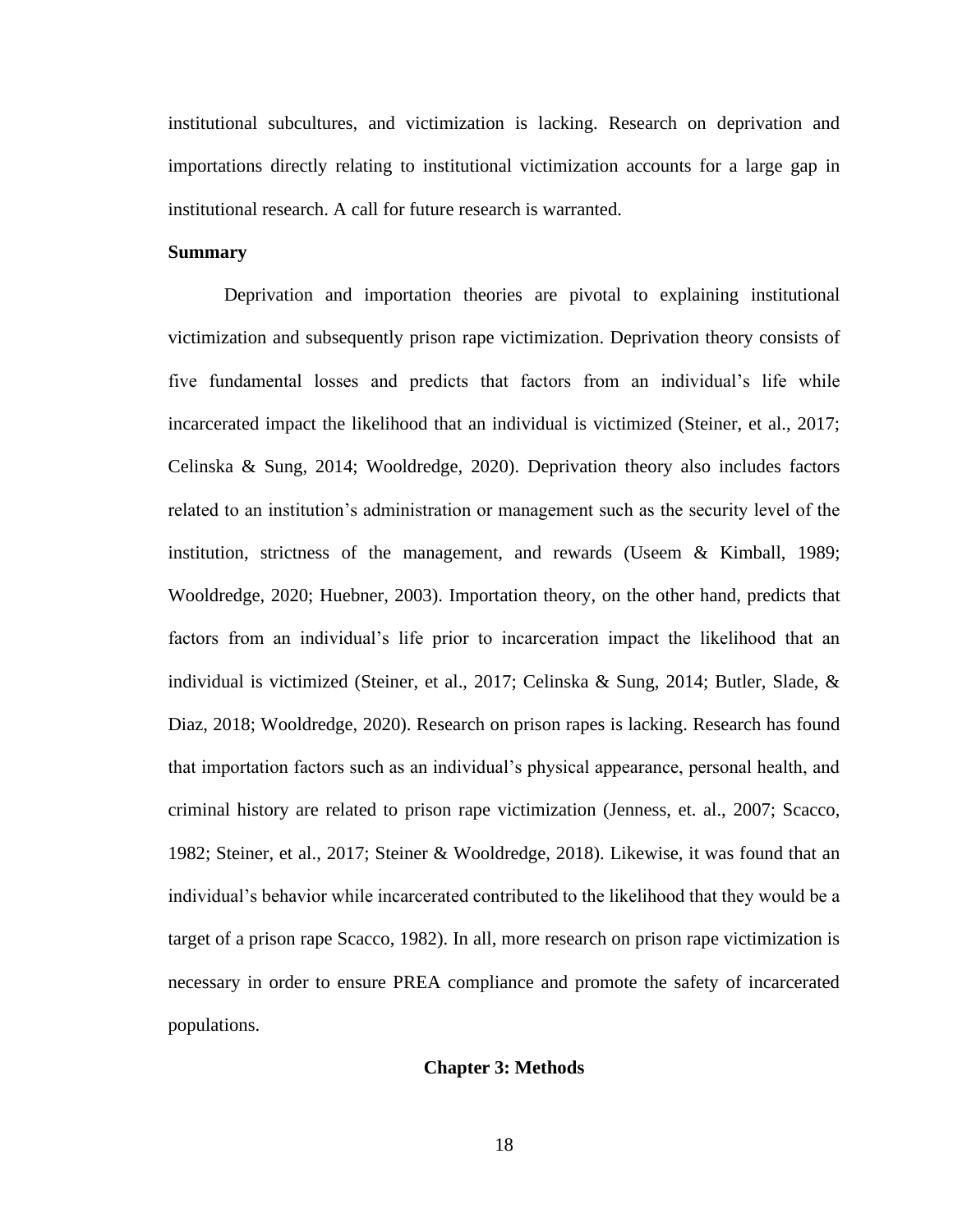# **Current Study**

Prison rapes occur far too frequently, and they have the potential to have a significant, negative impact on an individual's life. Despite the great harms associated with prison rapes, research is still lacking. This thesis project aims to identify factors associated with greater likelihoods that an individual is a victim of prison rape in those who experienced lifetime sexual victimization. The research questions are as follows:

**Research Question 1)** What factors are associated with a greater likelihood that someone has been a victim of prison rape?

The foundation for this project predicts that certain factors impact an individual's propensity to be a victim of prison rape. Among those who have experienced sexual assault at any point in their lives, this paper proposes three hypotheses.

The first hypothesis predicts that importation factors such as an individual's demographic factors (age, race, and family information) can make an individual more likely to be a victim of a prison rape. On this note, it is predicted that those with an increased likelihood of prison rape victimization will be young, single, non-White, and without children. First, Sykes (1958) identified that those who appeared weaker or more feminine are more likely victims of sexual misconduct within correctional facilities.

The second hypothesis predicts that importation factors relating to an individual's criminal behavior will increase their likelihood of prison rape victimization. This paper predicts that those with prior criminal histories, those who are convicted of violent offenses, and individuals with sex offense convictions will be more likely to be victims of prison rapes. The research of Mears and colleagues (2013) and Irwin and Cressey (1962) discussed an individual's adherence to deviant subcultures and the code of the street. Those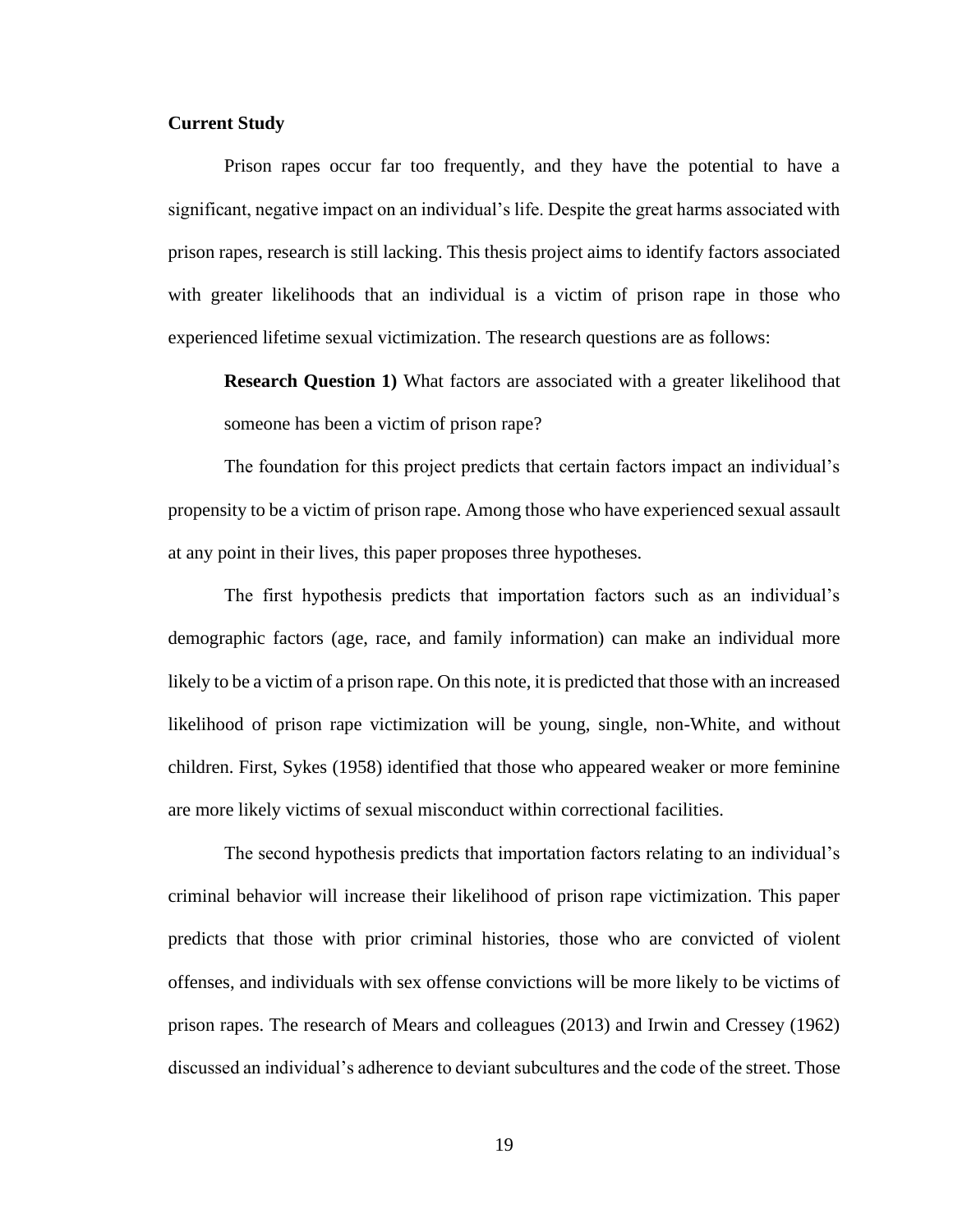who adhere closely to these codes were found to be at an increased likelihood of engaging in misconduct once incarcerated.

The third and final hypothesis predicts that deprivation factors such as an individual's sentence length, work assignment and work training, and if they were found guilty of assaulting another individual while incarcerated, can increase an individual's likelihood of prison rape victimization. This research predicts that individuals with shorter sentence lengths, who participate in work assignment or training, or were found guilty of assaulting another individual are at an increased likelihood of prison rape victimization. Steiner and colleagues (2017; 2018) found that an individual's participation in prison recreation and other characteristics of the facility may put them at an increased risk of meeting potential aggressors.

It is the goal of this thesis project to close some of the gaps in prison rape research, identify factors that may promote an individual's participation in a prison rape and provide more information that can be used to drive policy that can better protect those who are vulnerable to prison rape victimization. This research can help contribute to the gap between institutional violence and prison rapes. Additionally, by answering the research question and identifying factors associated with an increased likelihood of prison rape victimization, more incarcerated individuals can be protected from prison rapes through improved policy, training, and research.

# **Definitions**

**Rape.** Rape has been defined in prior research as sexual relations between two individuals in which one participant is either forced, intimidated, or threatened (Scacco,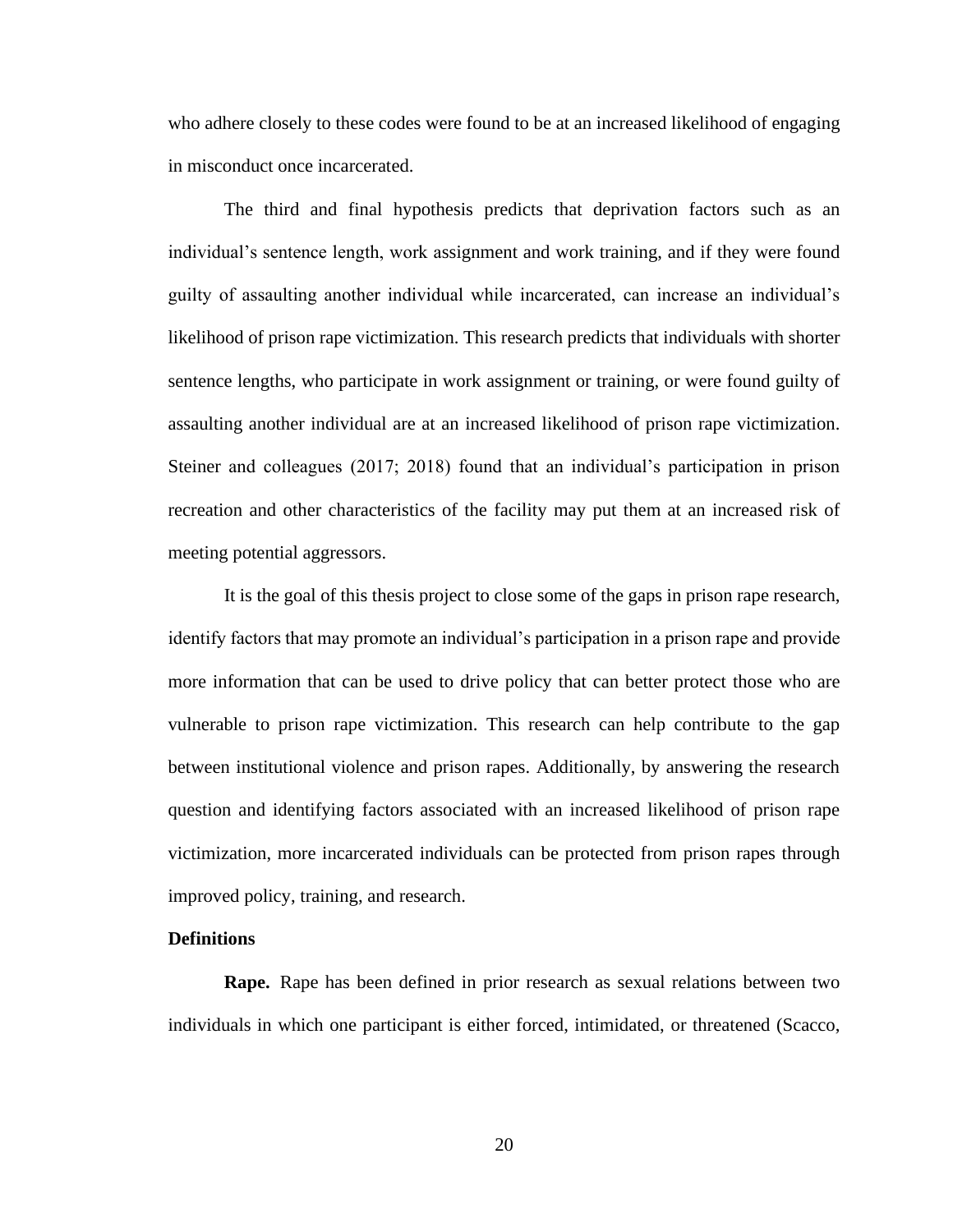1982). As time progressed, this definition was broadened to include more types of victims and acts such as men and victims of marital rape (Knowles, 1999).

Research on prison rape has changed over time. These changes followed the change in definition of rape and sexual assault and the progress of movements to destigmatize rape and rape victims. First, the earlier definition of rape was specific in explaining the act that must be committed and stated that the victim be a female (FBI, 2013). The Federal Bureau of Investigations changed its definition of rape in 2012 to be more inclusive of victims and acts. As originally written as "the carnal knowledge of a female forcibly and against her will" was changed to "penetration, no matter how slight, of the vagina or anus with any body part or object, or oral penetration by a sex organ of another person, without the consent of the victim" (FBI, 2013; USDOJ, 2012). This change removed specificity in regard to characteristics of the victim, so any individual regardless of characteristics such as sex, age, and relationship status would be considered victims. While this change occurred in 2012, PREA was ahead of its time. The Prison Rape Elimination Act included unwanted sexual contact as a reported offense and also made it possible for males to be included as victims well before the official change in the federal definition (PREA, 2020).

**Sexual assault.** The Federal Bureau of Investigations does not provide a definition for sexual assault as it is included under their definition of rape for the Uniform Crime Report (FBI, 2013). The Bureau of Justice Statistics, however, defines rape and sexual assault differently. They define sexual assault as "a wide range of victimizations, separate from rape or attempted rape" (BJS, n.d.). This definition also includes "attacks or attempted attacks generally involving unwanted sexual contact between victim and offender […] may or may not involve force and include things such as grabbing or fondling" (BJS, n.d.).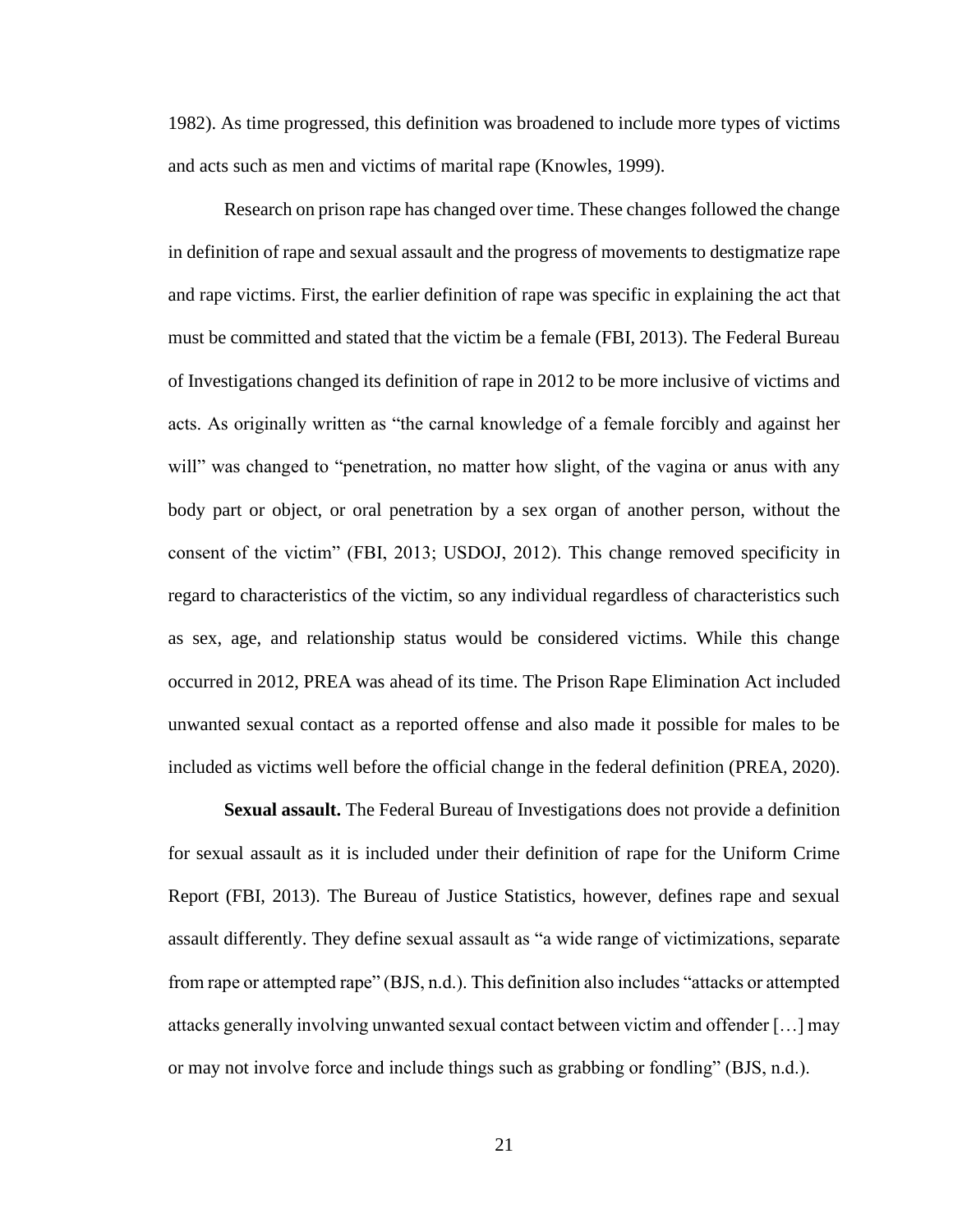# **Data Collection Procedures**

The analyses for this project consists of secondary data analysis. The dataset being used is the state dataset from the Survey of Inmates in State and Federal Correctional Facilities, 2004. (USDOJ, 2004). The 2004 version is the most recent version of this study that is available. This dataset was found on the Inter-university Consortium for Political and Social Research (ICPSR). This dataset was available for public use and download on the ICPSR website. This project will only look at the state-level data that is available for public use from the 2004 survey.

The Study of Inmates in State and Federal Correctional Facilities, 2004 includes data on people who were incarcerated in State and Federal Correctional facilities at the time of the study (USDOJ, 2004). Interviews for this study were collected from October 2003 to May 2004 within state and federal correctional facilities. Each interview was computer-assisted and approximately one hour long. This study obtained data on the respondent's demographics, criminal history, substance use, and the institution in which they are housed (USDOJ, 2004).

#### **Sample Characteristics**

Participants for the Study of Inmates in State and Federal Correctional Facilities, 2004 were selected through a two-stage design (USDOJ, 2004). The first stage consisted of the prison selection, and the second stage consisted of the participant selection. Institutions that housed both males and females were included in the sample. A total of 260 state and three federal facilities were selected. Of the state facilities, 225 housed males and 65 housed females. Of the federal facilities, two housed males and one housed females (USDOJ, 2004).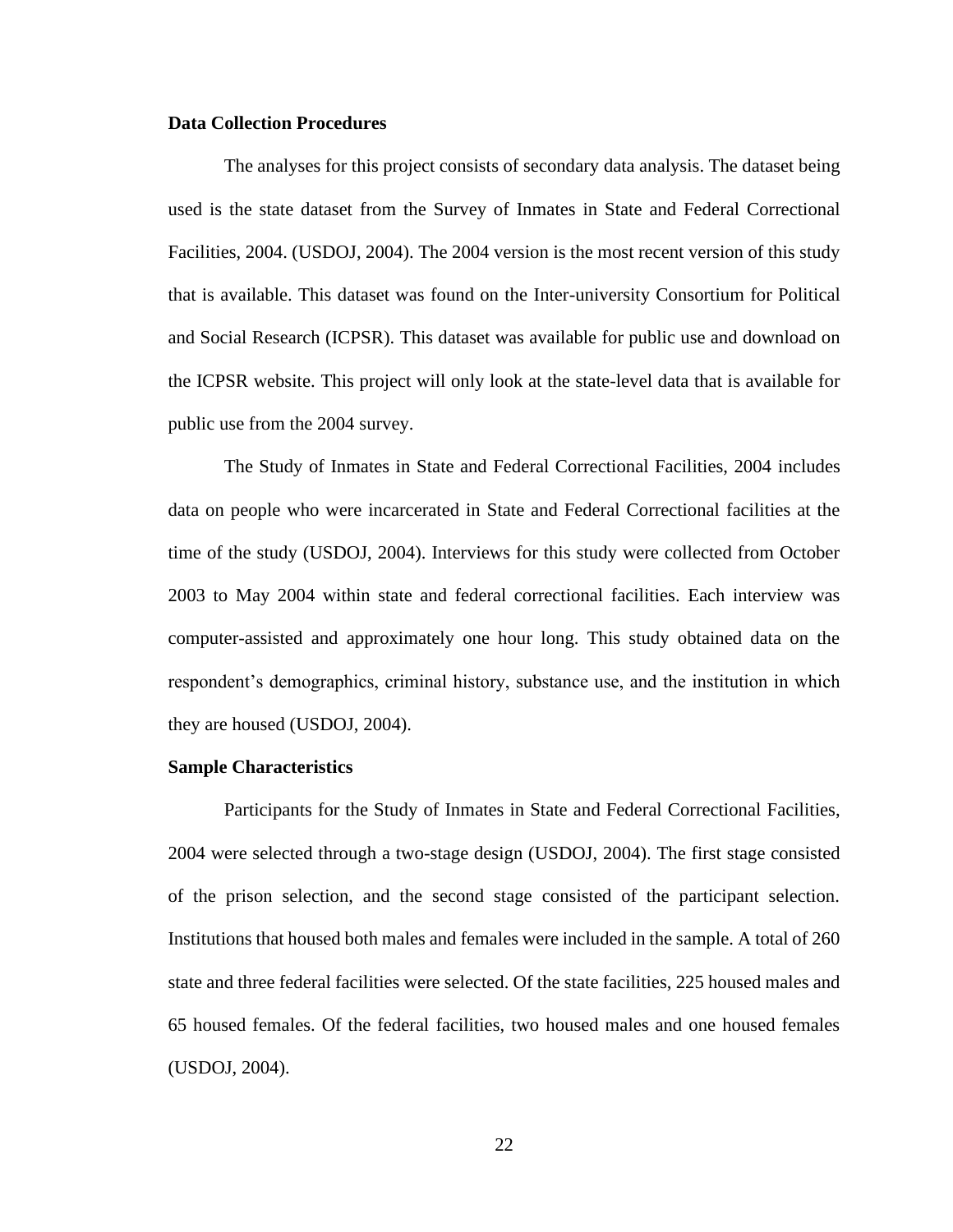When selecting participants, individuals were selected from lists provided by each facility (USDOJ, 2004). Those included on the lists were reported to have used a bed in the facility the previous night. Each name on the list was assigned a number, and participants were selected through a random number selection. This sample resulted in a total selection of 21,318 individuals. A total of 16,962 individuals were selected for the state survey and 4,356 for the federal survey. There were 16,445 males and 4,063 females included in this sample. Overall, there were 18,185 completed interviews from both the state and federal surveys (USDOJ, 2004). For this project, only cases for male respondents were utilized. The female respondents accounted for a small number of cases, and there are underlying differences between male and females who are incarcerated that may overcomplicate these analyses.

# **Measures**

The final sample size for this research project is 322. Due to limitations within the questionnaire and the data, the sample size decreased substantially. In response to the differences in how sexual violence in general and sexual violence in prison are viewed, this research only uses respondents who reported experiencing unwanted sexual victimization at some point in their lives. Rather than utilizing the entire sample for the Survey of Inmates in State and Federal Correctional Facilities, respondents who were not asked the question on unwanted sexual victimization in prison were omitted. The dataset does not provide any information on specific prison sexual assault experiences or how many instances of unwanted sexual contact an individual has experienced; however, the information that is available can provide insight into sexual violence in prison.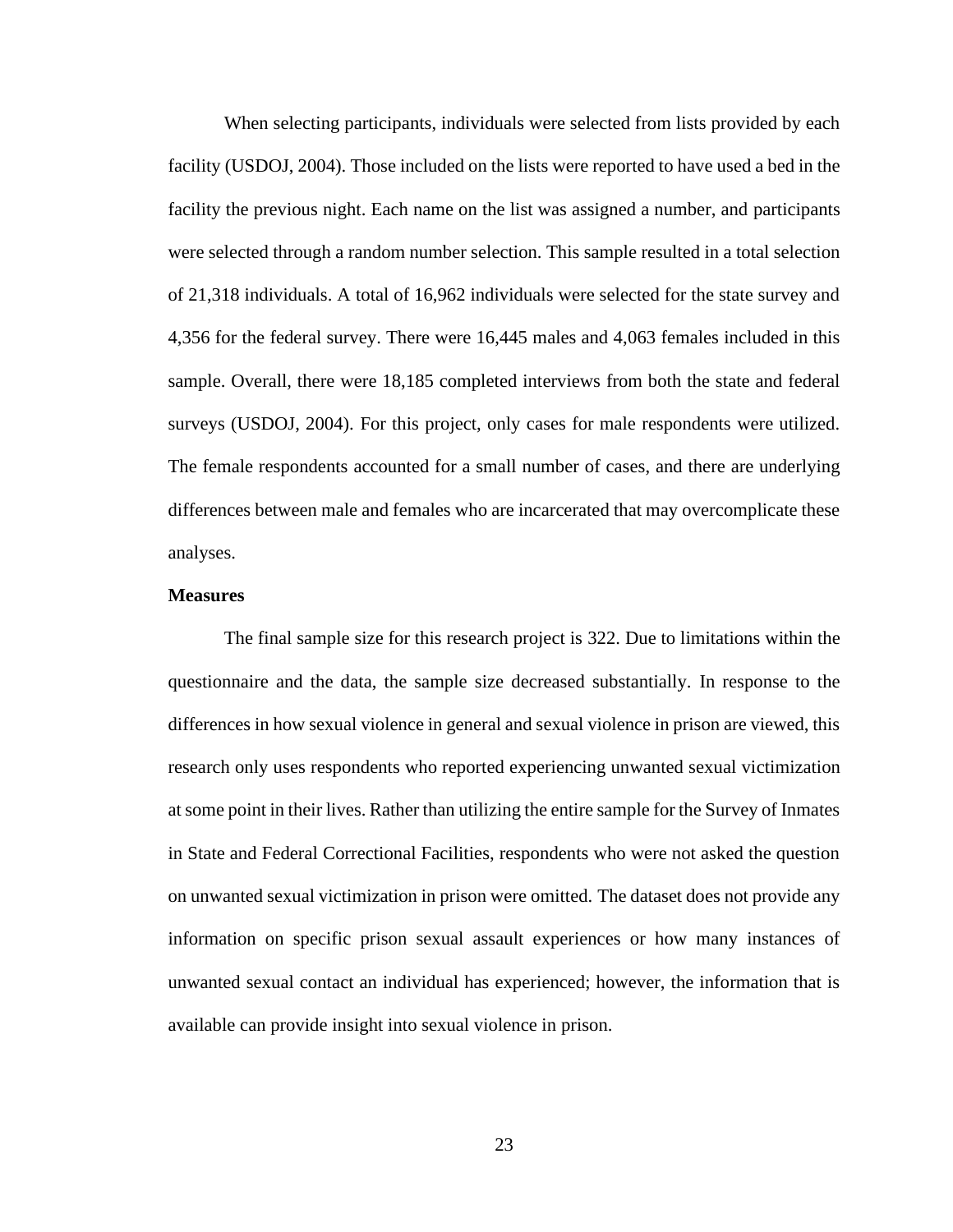**Dependent variable.** Unwanted sexual contact while incarcerated is the dependent variable in this study. Sexual contact is defined for the male population in section 7 (socioeconomic characteristics) of the study as "touching of genitals, or oral or anal sex" (USDOJ, 2004). This variable was formed by combining the following two variables: V1913 (sexual contact occur before or after you were 18 – incident took place while incarcerated?) and V1921 (sexual contacts against your will occurred before/after you were 18 – any of these incidents take place while incarcerated?) from the dataset. These variables were combined and all cases with missing data were removed. This research will only examine data regarding unwanted sexual contact for incarcerated males. Participants were asked their sex in section 1 of the survey (individual characteristics). This question had two possible answers: male and female. To account for only male respondents, 2,930 cases were removed that accounted for incarcerated females in the original sample.

In order for an individual to have been asked if they experienced unwanted sexual contact while incarcerated, they must have previously responded in earlier parts of the instrument that they 1) had ever experienced unwanted sexual contact and 2) that their unwanted sexual contact was committed by someone they did not know or by someone that was a "friend or acquaintance" or "someone else". This resulted in very few individuals being asked this question. After removing cases that reported no or were missing data for unwanted sex contact while incarcerated, the total number of cases lost was 11,248. The sample size decreased to 322. Respondents were asked if they experienced any unwanted sexual contact while incarcerated in section 7 (socioeconomic characteristics) of the survey. While this variable has its limitations due to missing data, it may provide valuable information regarding unwanted sexual contact in correctional institutions.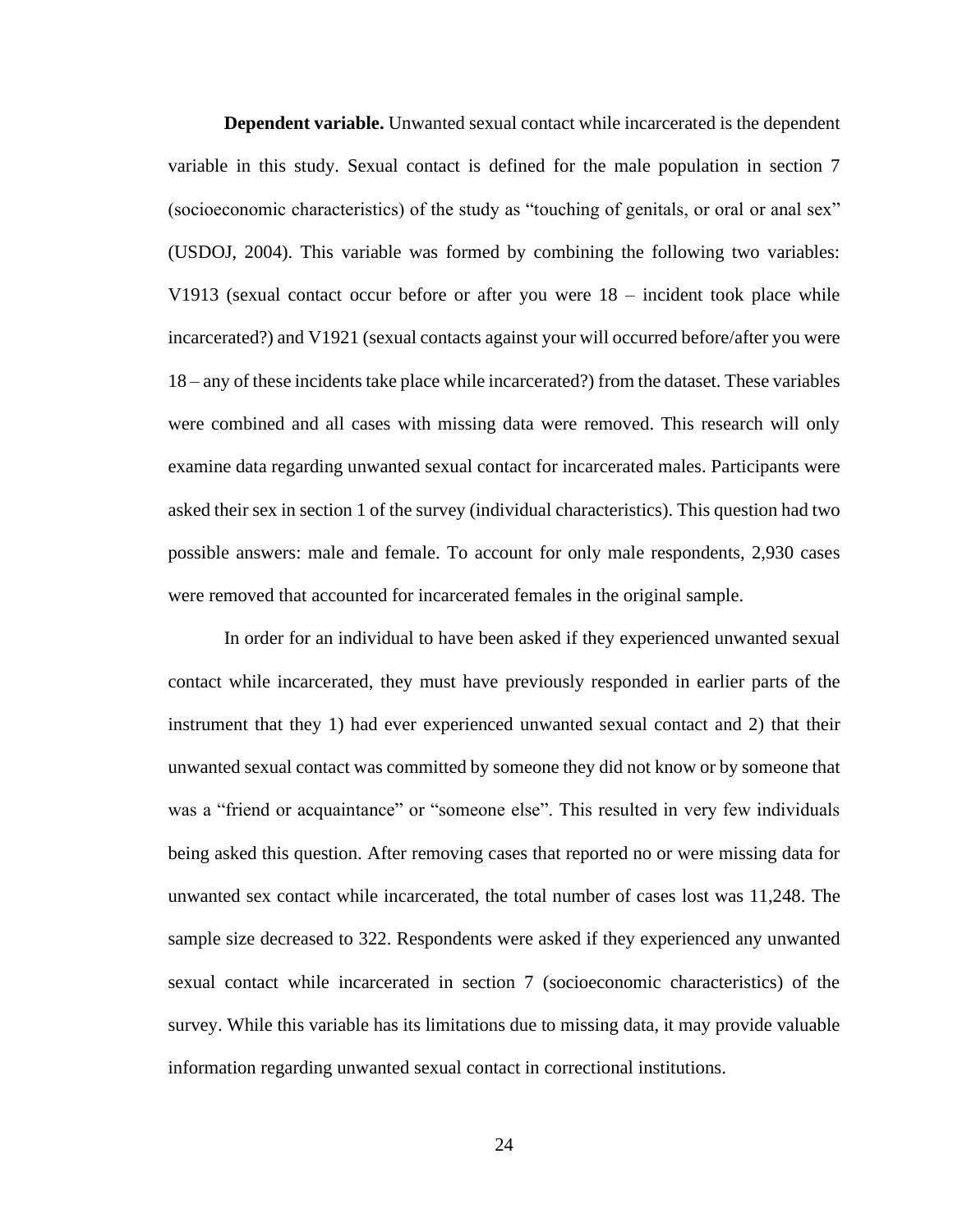#### **Independent variables-demographics.**

*Race/Black and Race/Hispanic.* Race is a factor that was found to be associated with prison rape victimization. This research hopes to replicate this finding. Questions on race were asked to clients in section 1 of the survey (individual characteristics). The first question asked if the respondent was of Spanish, Latino, or Hispanic origin. This question had two possible answers: yes and no. If the respondent selected no, they were asked to select one of seven categories that described their race: 1) White/ non-Hispanic; 2) Black/ non-Hispanic; 3) American Indian or Alaska Native/non-Hispanic; 4) Asian, Native Hawaiian or Pacific Islander/non-Hispanic; 6) all other races/ non-Hispanic; and 7) do not know. For this project, this variable was made dichotomous to compare respondents who are Black and non-Black. For the first variable, those who reported their race as Black were coded as 1; those who reported their race as non-Black were coded as 0. For the second variable, those who reported their race as Hispanic were coded as 1; those who reported their race as non-Hispanic were coded as 0.

#### **Independent variables-deprivation.**

*Sentence length in months.* Sentence length is a factor that has been found to be associated with institutional misconduct. This project hopes to determine if an individual's sentence length is associated with their likelihood of prison rape victimization. Respondents were asked about the length of their current sentence in months in section 4 (current sentence). Respondents were asked to provide the number of months they were sentenced or select the option for life and/or death sentences, if applicable. For this project, this variable is continuous.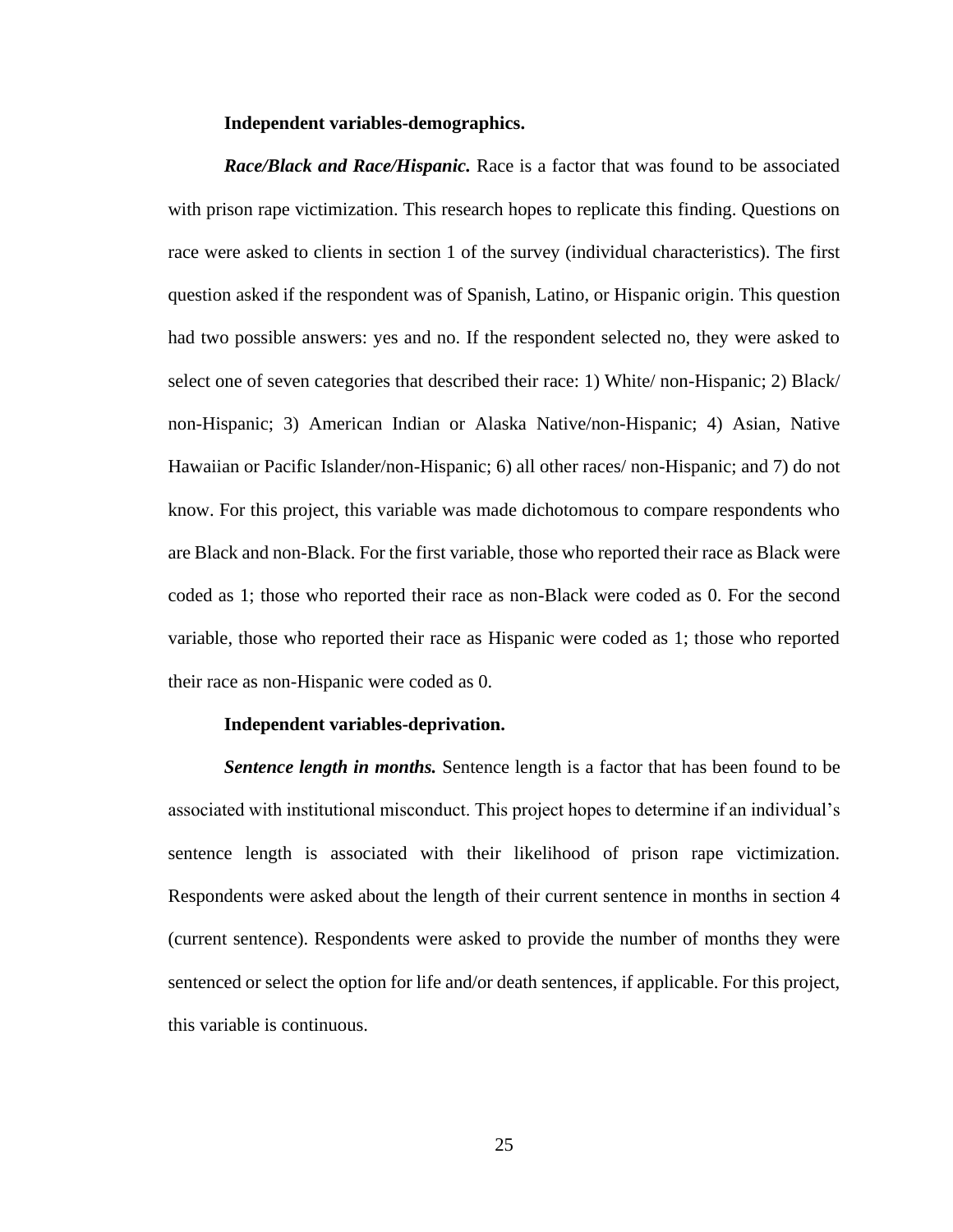*Violent offense.* This variable compares the respondents by offense type: violent or nonviolent. This research predicts that individuals who are incarcerated due to a violent offense or sex offense will be victims of prison rapes while incarcerated. Section 2 (current offenses) of the survey asked respondents about their current offense(s) for which they are incarcerated. After the respondent listed their current offenses, the interviewer was tasked to compare the respondent's listed offenses to a master list of offenses to determine if the individual's offense was violent or non-violent. This list consists of acts that pose a harm to another individual including, but not limited to, sexual misconduct, physical assaults, and threats of harm. This measure is dichotomous where a violent offense is labeled as 1, and a non-violent offense is labeled as 0.

*Work assignment or work training.* Work assignment and other activities within the institution were found to introduce individuals to delinquent individuals in the institution. This variable accounts for any work assignment or work training activities the respondents have participated in while incarcerated. Questions on work assignments and training were included in the survey under section 10 (prison programs and activities). Respondents were first asked if they had a work assignment outside the prison facility for which they leave the prison grounds. Next, respondents were asked if they have a work assignment at the facility or on the facility grounds. Lastly, respondents were asked if they have ever been in any vocational or job-training program (not including work assignments) since their admission to prison. This variable is dichotomous, measuring if a respondent reported any work assignment or training during their incarceration. Those who reported having assigned work or work training were coded as 1. Those who did not report this were coded as 0.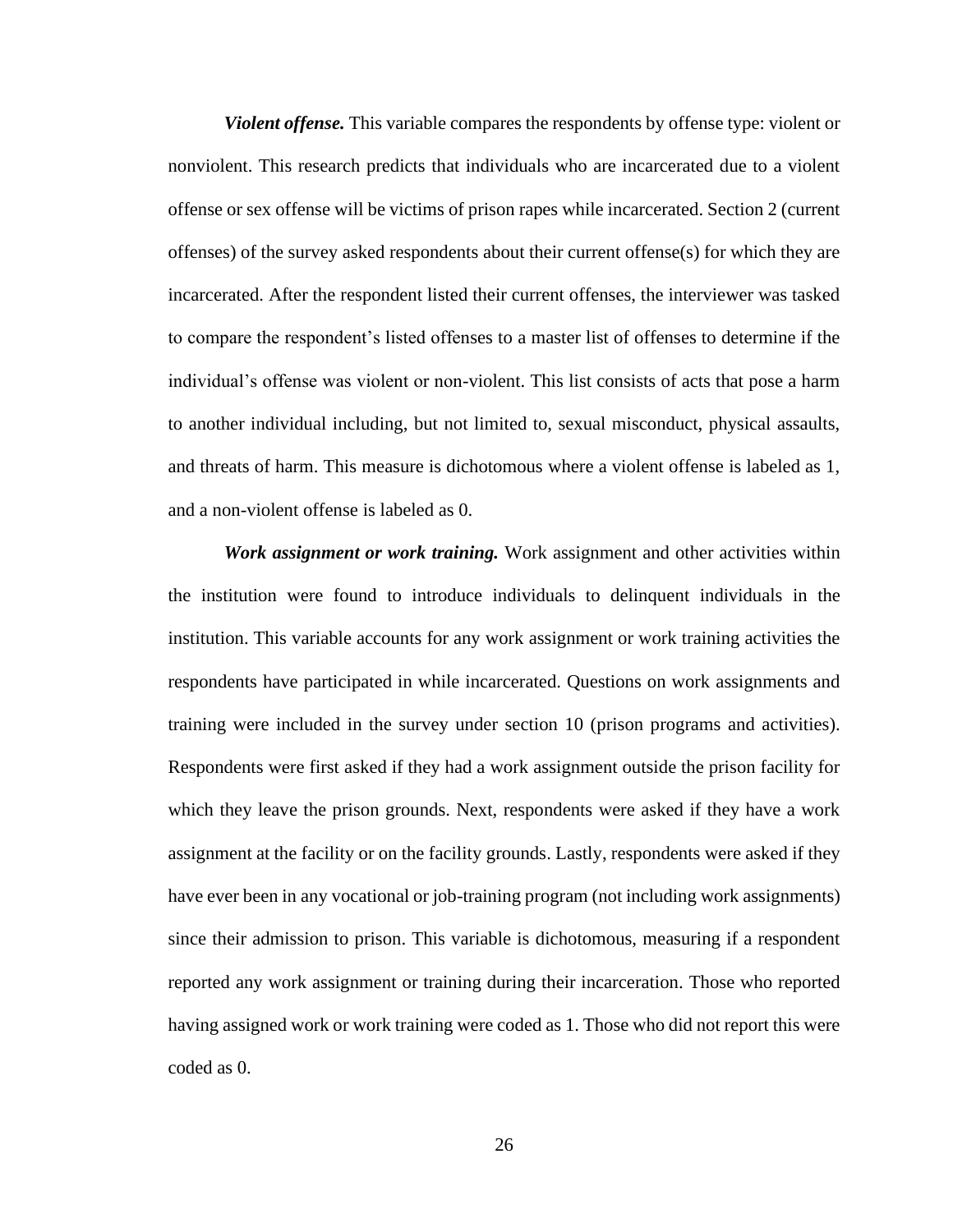*Written up or found guilty of a physical or verbal assault on another.* This variable measures if a respondent victimized another individual while incarcerated. This variable includes other incarcerated individuals and institutional staff as potential victims. Respondents were asked this question in section 10 (prison programs and activities). Respondents were asked if they were written up for or found guilty of a physical or verbal assault on another individual and how many times. Those who responded yes were coded as 1, and those who responded no were coded as 0.

# **Independent variables-importation.**

*Education.* Education is a factor that was not discussed in prior literature much, if at all. This variable measures the level of education obtained prior to the respondent's current arrest. Respondents were asked about their education under section 7 (socioeconomics characteristics). Respondents were first asked what the highest grade of school they had attended before their incarceration. Possible responses were available for each year of schooling from never attended or kindergarten only to graduate school. Once a grade level was selected, respondents were asked if they attended that year of schooling. This variable is dichotomous, measuring whether an individual completed high school. Those who completed high school were coded as 1. Those who did not complete high school were coded as 0.

*Married.* This variable will help determine if an individual's marital status is a factor that has an impact on an individual's likelihood of being victim to a prison rape. Respondents were asked to select their marital status. Individuals were asked if they were (at the time of the interview) married, widowed, divorced, separated, or never married. This variable is dichotomous, measuring if a respondent is married or not married. This question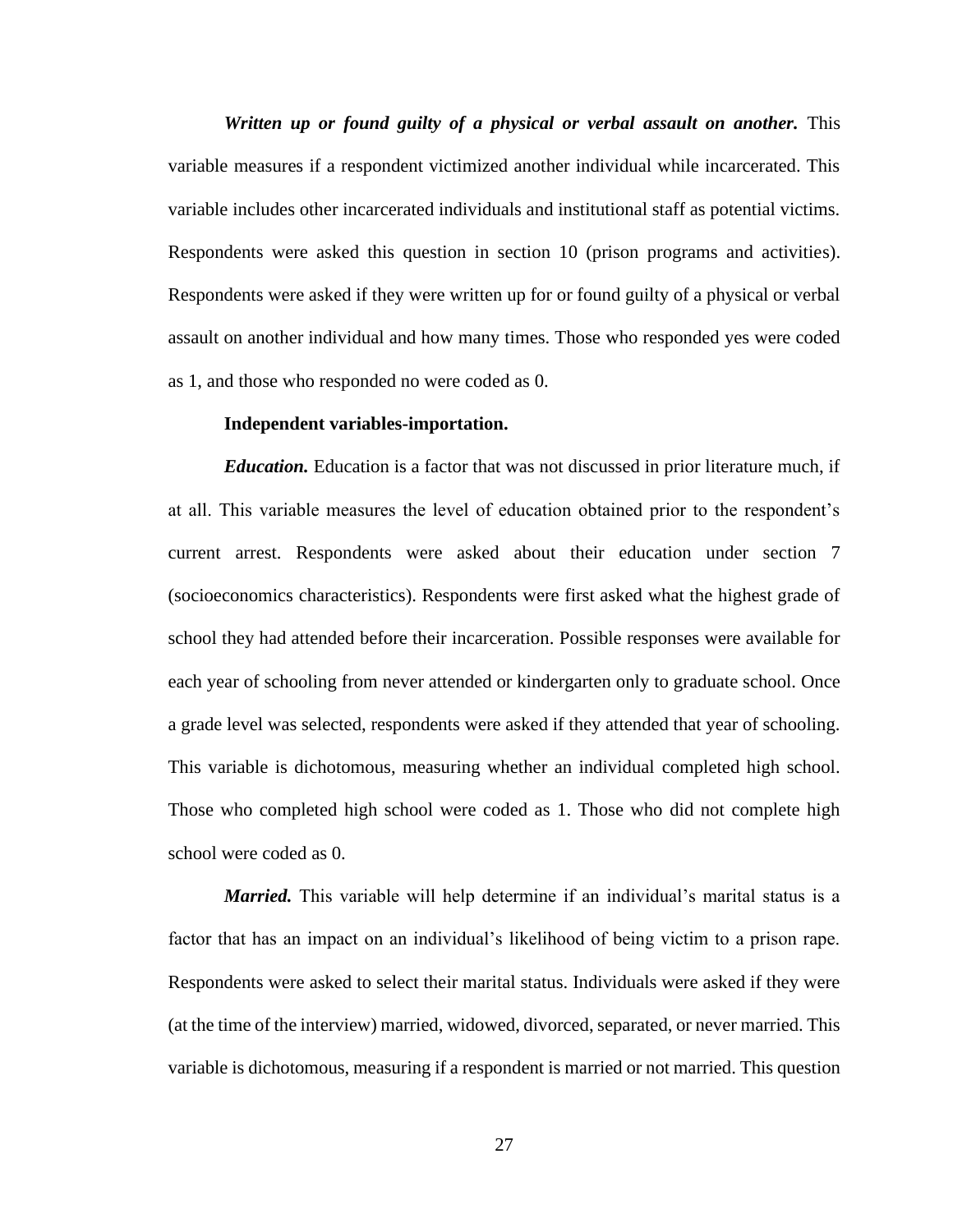was asked of respondents in section 1 (individual characteristics) of the survey. Those who reported they were married were coded as 1. Those who reported they were not married were coded as 0.

*Has children.* This variable will help determine if an individual's parental status has an impact on their likelihood of being victimized in a prison rape. Respondents were asked if they are a parent. The possible responses for this measure were 'yes' and 'no'. Respondents were asked about their children in section 7 (socioeconomic characteristics) of the survey. This measure was continuous, requesting that the respondents answer the question 'how many children do you have?'. For this variable, responses were coded into two categories. Those who responded having children were coded as 1. Those who responded not having children were coded as 0.

*Mental history.* Prior research identified one's mental health status and mental health history to be predictors of institutional victimization. Respondents were asked if they were ever told that they had at least one mental disorder. The possible responses for this measure were 'yes' and 'no'. Respondents were asked about their mental history in section 9 (medical conditions, mental health, and disabilities). For this variable, those who responded yes to having a mental disorder were coded as 1; those who reported no were coded as 0.

*Prior incarceration.* One's incarceration history may predict their likelihood of engaging in institutional misconduct. Participants in the study were asked if they were ever sentenced to incarceration prior to their current offense. The responses for this question included no prior incarceration, incarcerated as a juvenile, incarcerated as an adult, and incarcerated as both a juvenile and adult. This question was asked in section 6 (criminal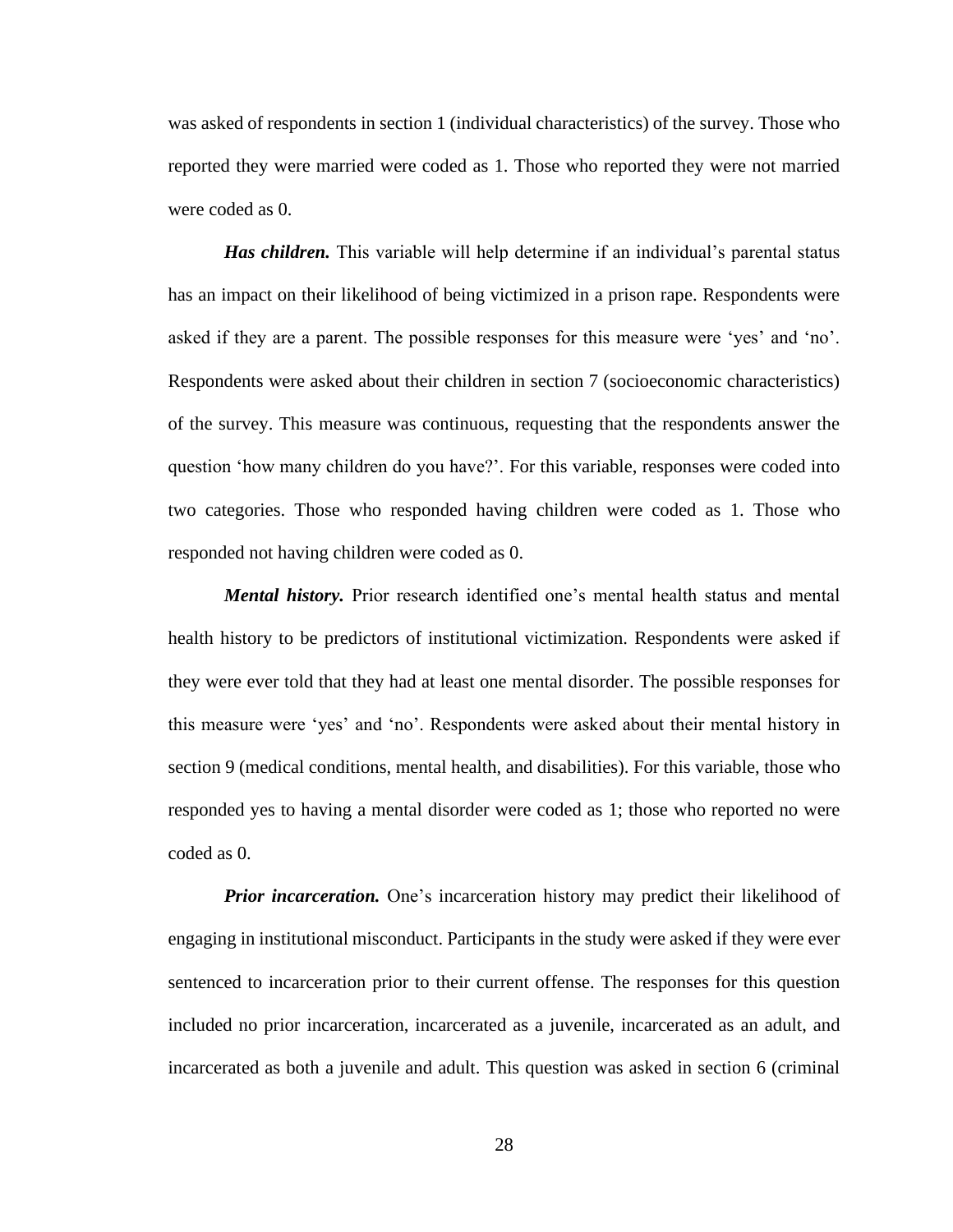history). Those who reported prior sentences of incarceration were coded as 1. Those who did not were coded as 0.

*Sex offender status.* An individual's sex offender status is a factor that may increase their likelihood of prison rape victimization. This factor may add a label to the individual while they are incarcerated that may make them a target. Section 2 (current offenses) of the survey asked respondents about their sex offender status. This variable is dichotomous, measuring if an individual responded 'yes' for their sex offender status. Those who responded yes to this question were coded as 1. Those who responded no were coded as 0.

**Missing data.** Many cases were lost through the data cleaning process. The state dataset started with 14,499 cases. As female respondents were removed, 11,569 cases remained. Next, respondents who were not asked the question regarding the dependent variable (unwanted sexual contact while incarcerated) were removed. This caused the sample size to decrease to 322. Additional cases were missing for the following two variables: education and sentence length in months. For these two variables, means were imputed to prevent further lost cases.

#### **Analysis Plan**

*Descriptive analysis.* A descriptive analysis of the data is completed and shows descriptive data regarding the sample and data examined. This descriptive analysis is used to describe individuals who reported unwanted sexual contact while incarcerated and compare them to those who did not.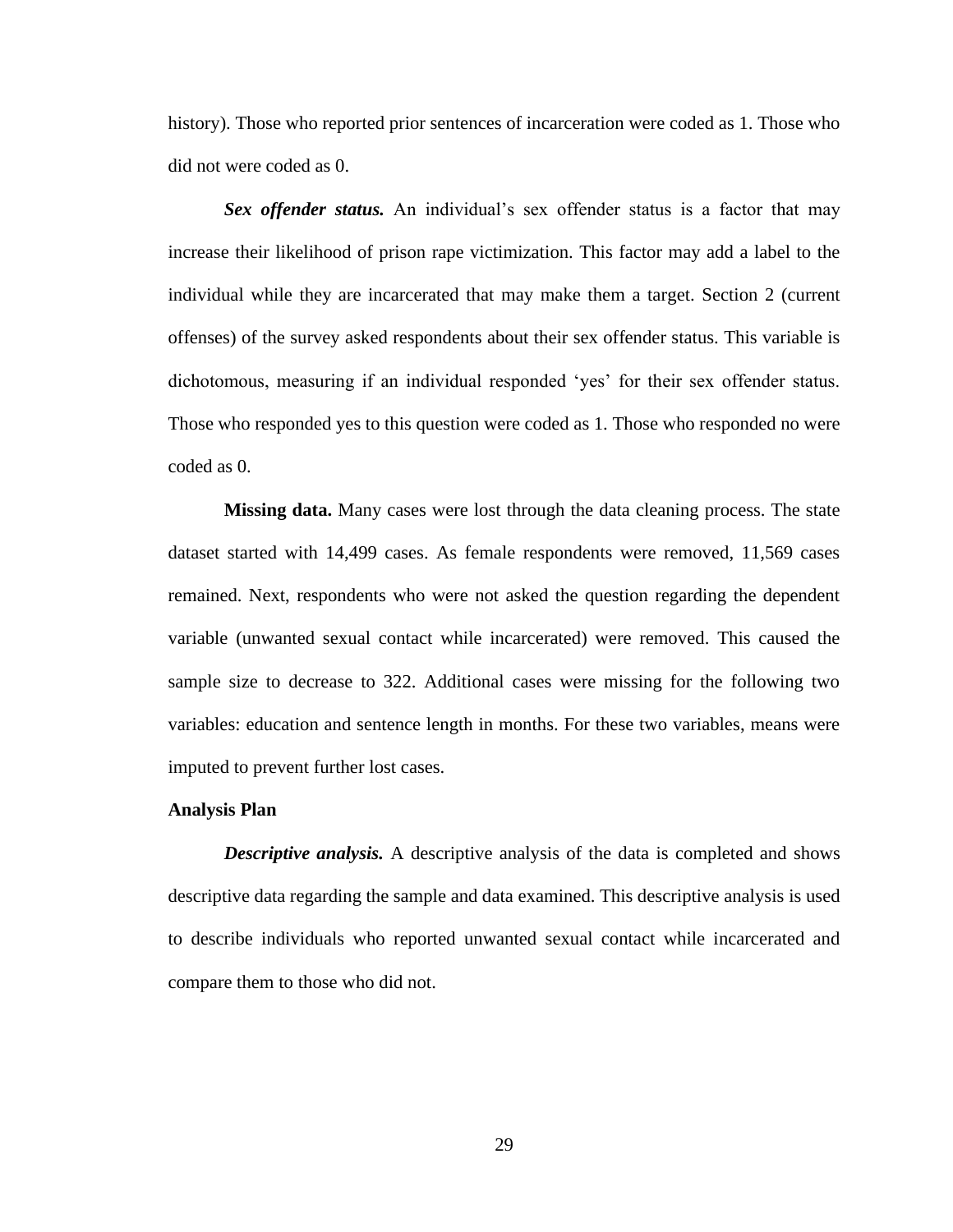*Independent samples test.* A chi-squared analysis examines each of the independent variables in the data to determine if each measure significantly impacts prison rape victimization.

*Logistic regression.* A logistic regression is completed to control for all of the other independent variables in the analysis. This logistic regression identifies which variables are the most important in their relationship with prison rape victimization.

# **Strengths and Limitations**

There are many limitations associated with secondary data on incarcerated populations. Incarcerated populations are offered many research-related protections. While this data is outdated, it can still shed light on factors associated with institutional misconduct, incarcerated populations, and the institutions. In addition to the age of the data, there are some issues with cross-sectional research when looking at institutional violence. When utilizing cross-sectional data, it is impossible for researchers to establish a timeorder to the variables with which they work; however, comparing the importation variables to the deprivation variables, many of the time-order issues may be resolved (Grosholz  $\&$ Semenza, 2018; Daquin & Daigle, 2020). Time-order issues may be problematic, especially when applying theories of victimization to institutionalized populations. Wooldredge (2020) explained how this time-order issue can hinder the use of importation and deportation theories in research on victimization and offending in incarcerated populations.

In addition to the limitations on data on incarcerated populations, there are many limitations to the data collection process. Many studies with incarcerated subjects are selfreport, computer-assisted studies. These populations may be less educated than non-

30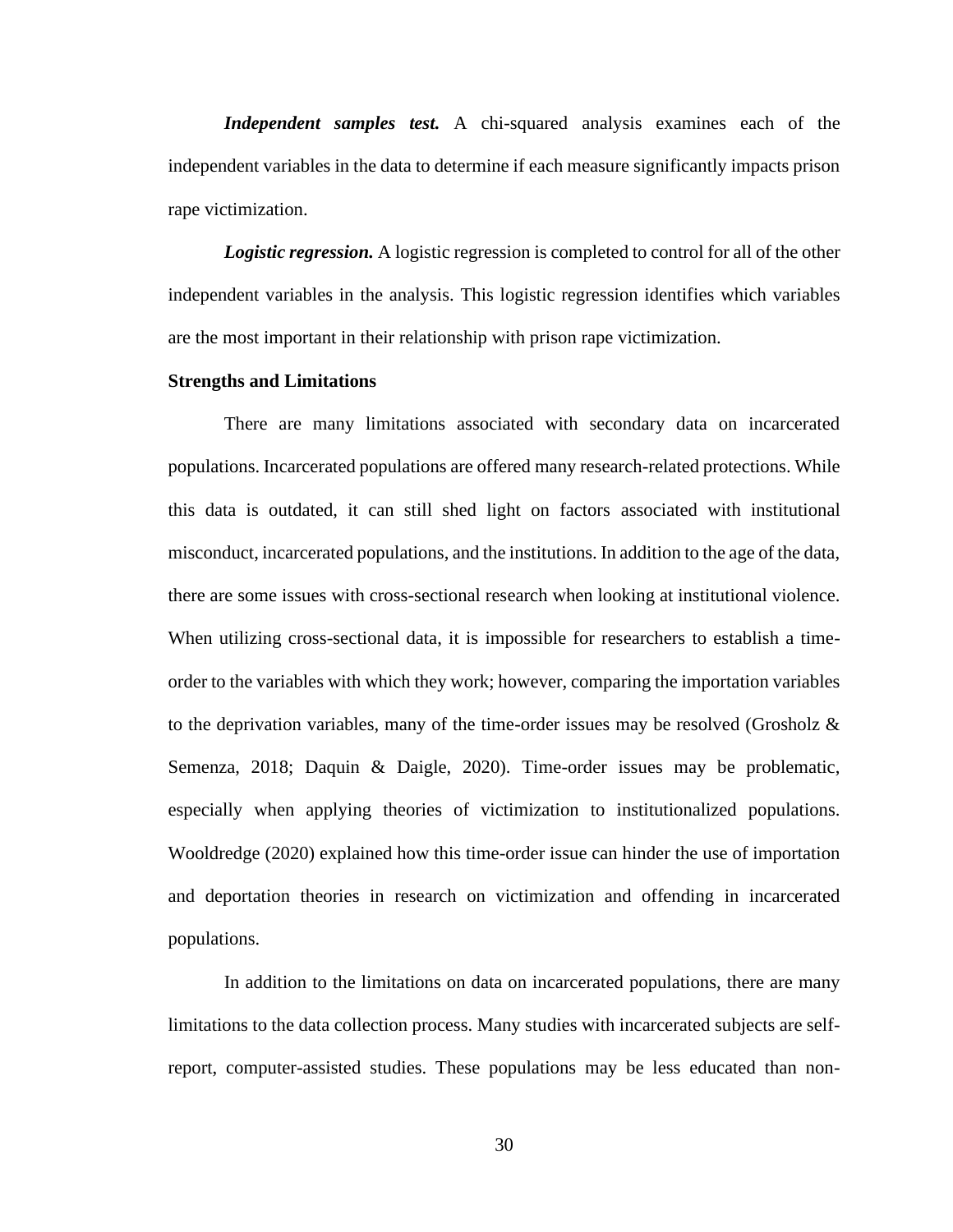incarcerated populations, and they may have less of an understanding of technology. This can lead to an individual's inability to complete questionnaires due to a lack of comprehension of the questions being asked or how to answer them (Teasdale, et al., 2015). For those who are able to complete self-report questionnaires, the answers may include bias or false answers (Celinska & Sung, 2014; Teasdale, et al., 2015).

The Survey of Inmates in State and Federal Correctional Facilities has limitations in its data. This data looks at facilities from a few select states (New York, Florida, Texas, and California) and regions (Northeast, Midwest, south, and West) (USDOJ, 2004). Out of the total 1,192 male-only state facilities, approximately 17% (211) were selected for participation. This sample was not random; the 14 largest male facilities were selected for participation. The code book does not explain which states or regions from which the facilities included in the final sample were (USDOJ, 2004). Next, the data that is available through the Survey of Inmates in State and Federal Correctional Facilities looks at victimization within institutions on a broader scope. This data lacks information on offender types, so it is impossible to differentiate between violence committed by an incarcerated individual on another incarcerated person and violence committed by an institutional officer on an incarcerated person (Toman, 2019).

# **Conclusion**

In all, this thesis expects to replicate the findings of existing research regarding the factors that are associated with a greater likelihood that an individual has been victim of a prison rape. In addition to replication of findings, this thesis hopes to identify more factors that are associated with a greater likelihood that someone has been a victim of a prison rape.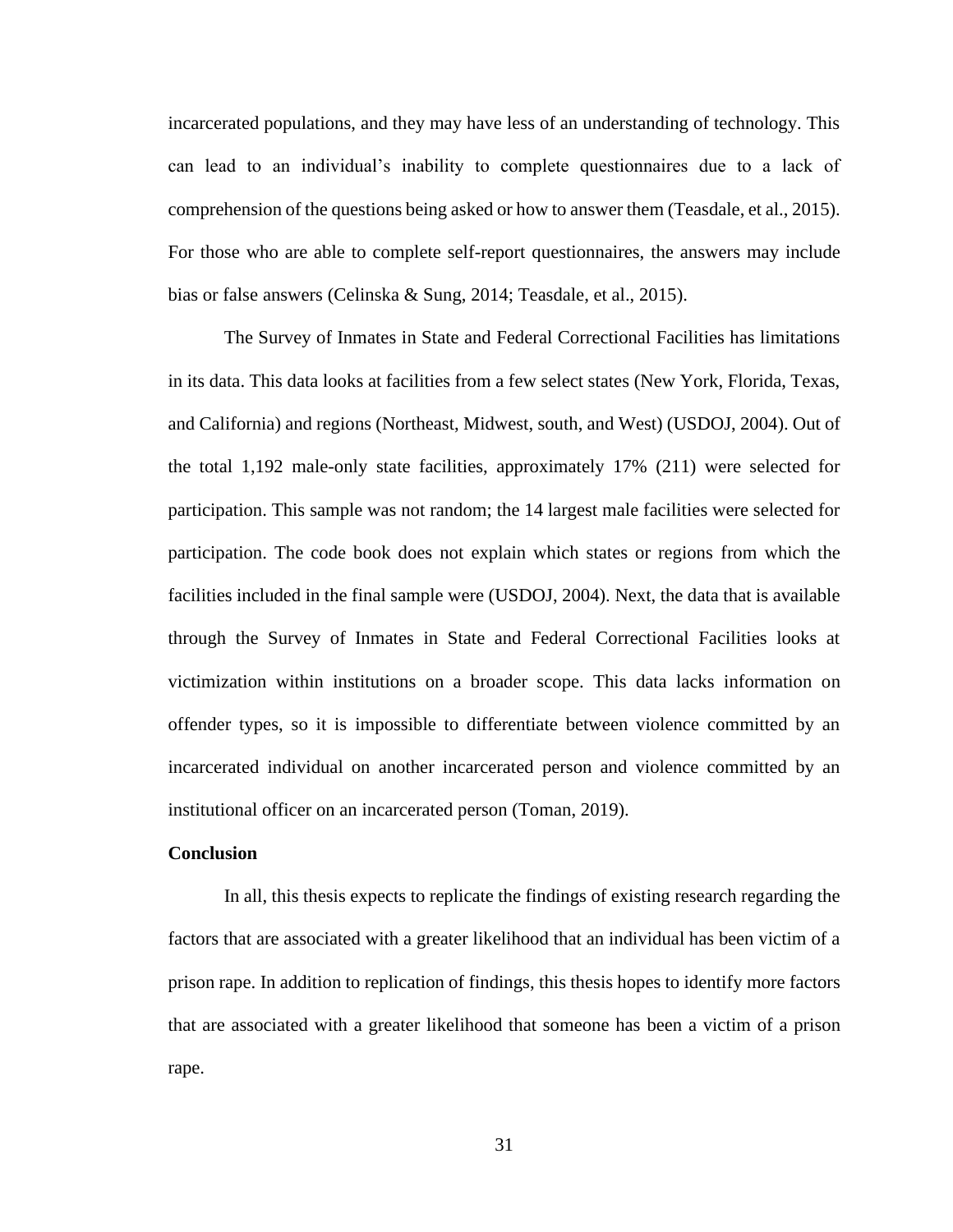#### **Chapter 4: Results**

The first task of this analysis was to complete a descriptive analysis using the data. The goal of this analysis was to describe the two groups within the data set: those who reported unwanted sexual contact while incarcerated and those who did not. The whole sample reported experiencing sexual victimization at some point in their lives. First, I describe the descriptive statistics of the total sample. Then, I describe the descriptive statistics of those who reported yes to the dependent variable (unwanted sex contact while incarcerated). Lastly, table three compares the means of both groups for all of the variables.

Table 1 includes the descriptive statistics for the sample of 322. 11% of the all-male sample reported experiencing unwanted sexual victimization while incarcerated. The sample was on average of 34.71 years old, average height of 69.94 (approximately 5 feet, 10 inches) inches, and average weight of 189.79 pounds at the time of the study. Of the sample, approximately 32% of the sample reported their race as Black, and 27% of the sample reported their race as Hispanic. The average sentence length was 332.47 months (approximately 27 years), 64% were convicted for violent offenses, and 54.04% were previously incarcerated. One quarter (25%) of the respondents had sex offense convictions at some point in time. Once incarcerated, 73.6% of the sample had work assignments or work training, 51.86% received calls, mail, or visits from their child(ren), and 25.78% were written up or found guilty of a physical or verbal assault on another individual. Approximately half (50.62%) of the sample completed high school, 16.15% were married, and 60% had children. Slightly more than half (51%) reported any mental health history.

| <b>Table 1: Descriptive Statistics</b> |  |         |         |      |                       |  |  |  |  |  |  |  |
|----------------------------------------|--|---------|---------|------|-----------------------|--|--|--|--|--|--|--|
|                                        |  | Minimum | Maximum | Mean | <b>Std. Deviation</b> |  |  |  |  |  |  |  |
| Unwanted sexual contact while 322      |  | 0.00    | 00.1    |      | 0.31                  |  |  |  |  |  |  |  |
| incarcerated                           |  |         |         |      |                       |  |  |  |  |  |  |  |
| Race/Black                             |  | 0.00    | .00.    |      | 0.47                  |  |  |  |  |  |  |  |

32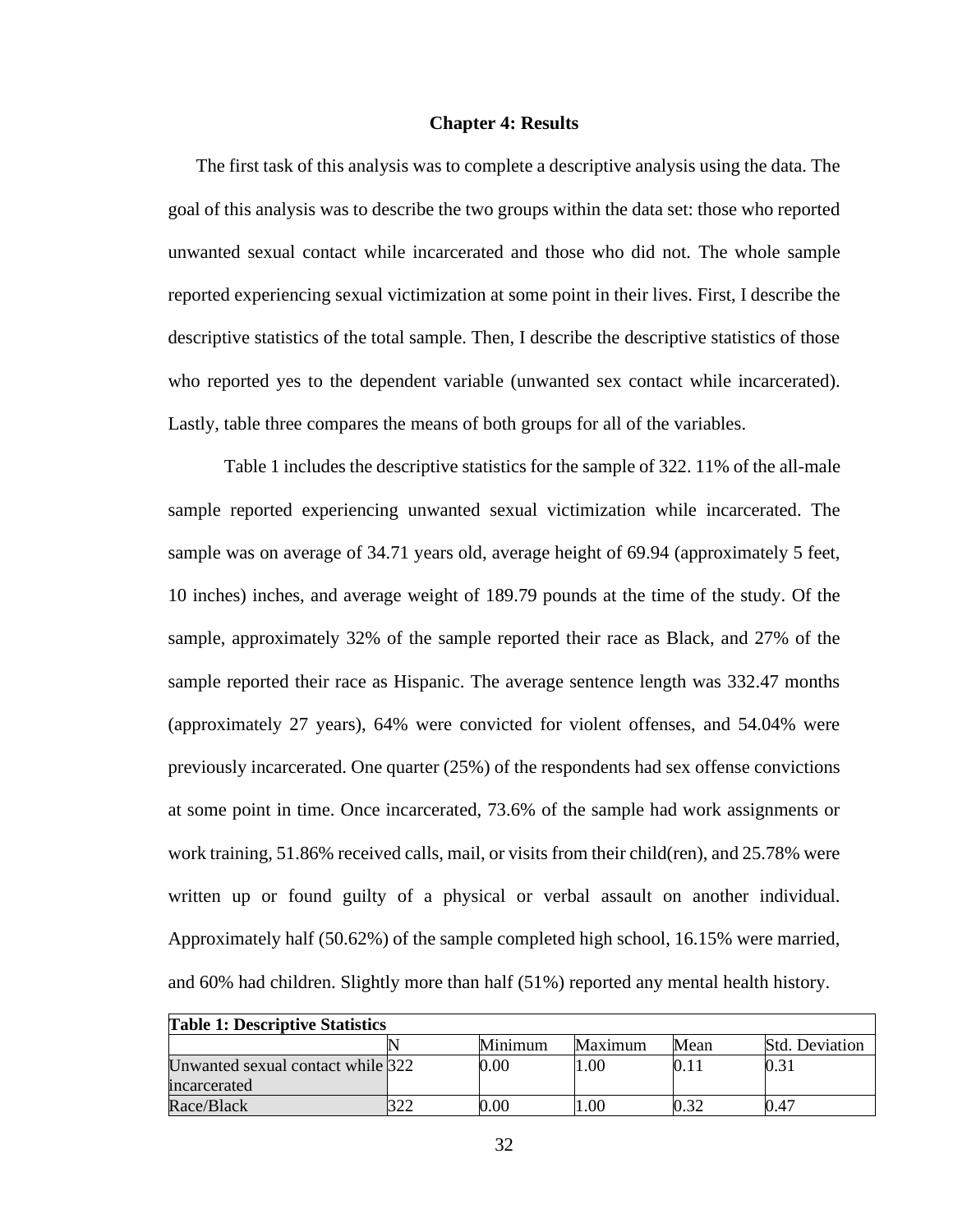| Race/Hispanic                                                   | 322 | 0.00   | 1.00    | 0.27   | 0.44   |
|-----------------------------------------------------------------|-----|--------|---------|--------|--------|
| $Age**$                                                         | 322 | 18.00  | 80.00   | 34.71  | 10.52  |
| $Height - Inches**$                                             | 322 | 60.00  | 82.00   | 69.91  | 3.22   |
| Weight – Pounds**                                               | 322 | 102.00 | 350.00  | 189.79 | 38.04  |
| Completed high school                                           | 322 | 0.00   | 1.00    | 0.51   | 0.50   |
| Married                                                         | 322 | 0.00   | 1.00    | 0.16   | 0.37   |
| Has children                                                    | 322 | 0.00   | 1.00    | 0.60   | 0.49   |
| Month before arrest monthly                                     | 322 | 0.00   | 1.00    | 0.71   | 0.46   |
| income**                                                        |     |        |         |        |        |
| Mental history                                                  | 322 | 0.00   | 1.00    | 0.51   | 0.50   |
| Sentence length in months                                       | 322 | 4.00   | 1428.00 | 332.47 | 422.67 |
| Offense violent                                                 | 322 | 0.00   | 1.00    | 0.64   | 0.48   |
| Ever sentenced to prior                                         | 322 | 0.00   | 1.00    | 0.54   | 0.50   |
| incarceration                                                   |     |        |         |        |        |
| Sex offender                                                    | 322 | 0.00   | 1.00    | 0.25   | 0.43   |
| Work assignment or work                                         | 322 | 0.00   | 1.00    | 0.74   | 0.44   |
| training                                                        |     |        |         |        |        |
| Received calls, mail, or visits                                 | 322 | 0.00   | 1.00    | 0.50   | 0.50   |
| from child $(\text{ren})^*$                                     |     |        |         |        |        |
| Written up/found guilty of a                                    | 322 | 0.00   | 1.00    | 0.26   | 0.44   |
| verbal or physical assault on                                   |     |        |         |        |        |
| another                                                         |     |        |         |        |        |
| ** these variables are not included in the full model analyses. |     |        |         |        |        |

For those who reported experiencing unwanted sexual contact while incarcerated, the average age was 33.34 years old, 25.71% were Black, and 40% were Hispanic. The average height was 69.91 inches, and the average weight was 185.09 pounds, both of which are less than the average for the sample. Almost half (48.6%) completed high school, only 8.6% were married, and 57% had children. Likewise, the average sentence length is longer than the average at 382.97 months, 57% were convicted for a violent offense, 68.5% had a work assignment or work training, 54% were able to receive calls, mail, or visits from their child(ren) and 25.7% were written up or found guilty of a verbal or physical assault on another individual. Lastly, 69% earned more than the poverty level, 46% has been diagnosed with at least one mental disorder, 71% has been sentenced to incarceration prior to their current sentence, and 17% was convicted of a sex offense. See table 2 below.

#### **Table 2: Descriptive Statistics by Sexual Contact**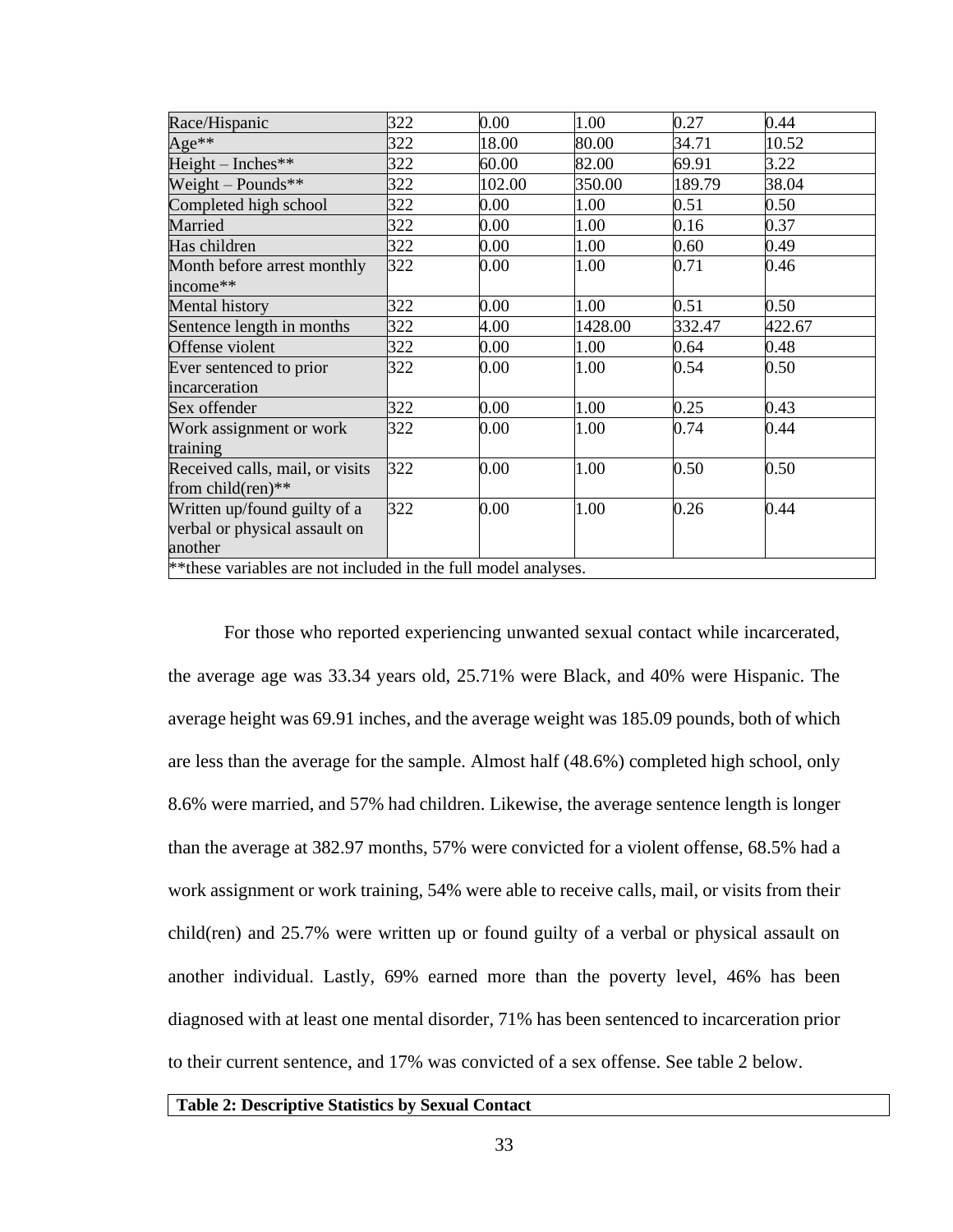| Variable Name                      | Responded "Yes" to unwanted sexual<br>Responded "No" to unwanted sexual |        |                       |           |        |           |                        |           |  |  |  |
|------------------------------------|-------------------------------------------------------------------------|--------|-----------------------|-----------|--------|-----------|------------------------|-----------|--|--|--|
|                                    |                                                                         |        | contact mean $(n=35)$ |           |        |           | contact mean $(n=287)$ |           |  |  |  |
|                                    |                                                                         | Mean   |                       | <b>SD</b> |        | Mean      |                        | <b>SD</b> |  |  |  |
| Race/Black                         | 25.71                                                                   |        | 0.44                  |           | 32.75  |           | 0.47                   |           |  |  |  |
| Race/Hispanic                      | 40.00                                                                   |        | 0.50                  |           | 25.44  |           | 0.41                   |           |  |  |  |
| Completed high<br>school           | 48.57                                                                   |        | 0.49                  |           | 50.87  |           | 0.50                   |           |  |  |  |
| Married                            | 8.57                                                                    |        | 0.28                  |           | 17.07  |           | 0.38                   |           |  |  |  |
| Has children                       | 57.00                                                                   |        | 0.50                  |           | 60.00  |           | 0.49                   |           |  |  |  |
| Mental history                     | 46.00                                                                   |        | 0.50                  |           | 52.00  |           | 0.50                   |           |  |  |  |
| Ever sentenced                     | 71.43                                                                   |        | 0.43                  |           | 51.92  |           | 0.50                   |           |  |  |  |
| to prior                           |                                                                         |        |                       |           |        |           |                        |           |  |  |  |
| incarceration                      |                                                                         |        |                       |           |        |           |                        |           |  |  |  |
| Sex offender                       | 17.00                                                                   |        | 0.38                  |           | 25.00  |           | 0.44                   |           |  |  |  |
| Offense violent                    | 57.00                                                                   |        | 0.50                  |           | 64.00  |           | 0.48                   |           |  |  |  |
| Month before                       | 69.00                                                                   |        | 0.47                  |           | 71.00  |           | 0.45                   |           |  |  |  |
| arrest monthly                     |                                                                         |        |                       |           |        |           |                        |           |  |  |  |
| income                             |                                                                         |        |                       |           |        |           |                        |           |  |  |  |
| Work                               | 68.57                                                                   |        | 0.47                  |           | 74.22  |           | 0.44                   |           |  |  |  |
| assignment or                      |                                                                         |        |                       |           |        |           |                        |           |  |  |  |
| work training                      |                                                                         |        |                       |           |        |           |                        |           |  |  |  |
| Received calls,                    | 54.29                                                                   |        | 0.51                  |           | 51.57  |           | 0.50                   |           |  |  |  |
| mail, or visits<br>from child(ren) |                                                                         |        |                       |           |        |           |                        |           |  |  |  |
|                                    |                                                                         |        |                       |           |        |           |                        |           |  |  |  |
| Written<br>up/found guilty         | 25.71                                                                   |        | 0.44                  |           | 25.78  |           | 0.44                   |           |  |  |  |
| of a verbal or                     |                                                                         |        |                       |           |        |           |                        |           |  |  |  |
| physical assault                   |                                                                         |        |                       |           |        |           |                        |           |  |  |  |
| on another                         |                                                                         |        |                       |           |        |           |                        |           |  |  |  |
|                                    | Mean                                                                    | SD     | Min                   | Max       | Mean   | <b>SD</b> | Min                    | Max       |  |  |  |
| Age                                | 33.34                                                                   | 8.79   | 18.00                 | 80.00     | 34.87  | 10.71     | 18.00                  | 80.00     |  |  |  |
| $Height - Inches$                  | 69.91                                                                   | 3.15   | 60.00                 | 82.00     | 69.94  | 3.24      | 60.00                  | 69.94     |  |  |  |
| Weight $-$                         | 185.09                                                                  | 45.79  | 102.00                | 350.00    | 190.37 | 37.04     | 102.00                 | 350.00    |  |  |  |
| Pounds                             |                                                                         |        |                       |           |        |           |                        |           |  |  |  |
| Sentence length<br>in months       | 382.97                                                                  | 506.43 | 4.00                  | 1428.00   | 326.31 | 411.91    | 4.00                   | 1428.00   |  |  |  |

# **Independent Samples T-Test**

The second task of this analysis was to test each of the variables individually. This was done through independent samples t-tests. This test was used to compare the means between two groups to determine if each of the independent variables is statistically significant in comparison to the dependent variable (unwanted sex contact). From the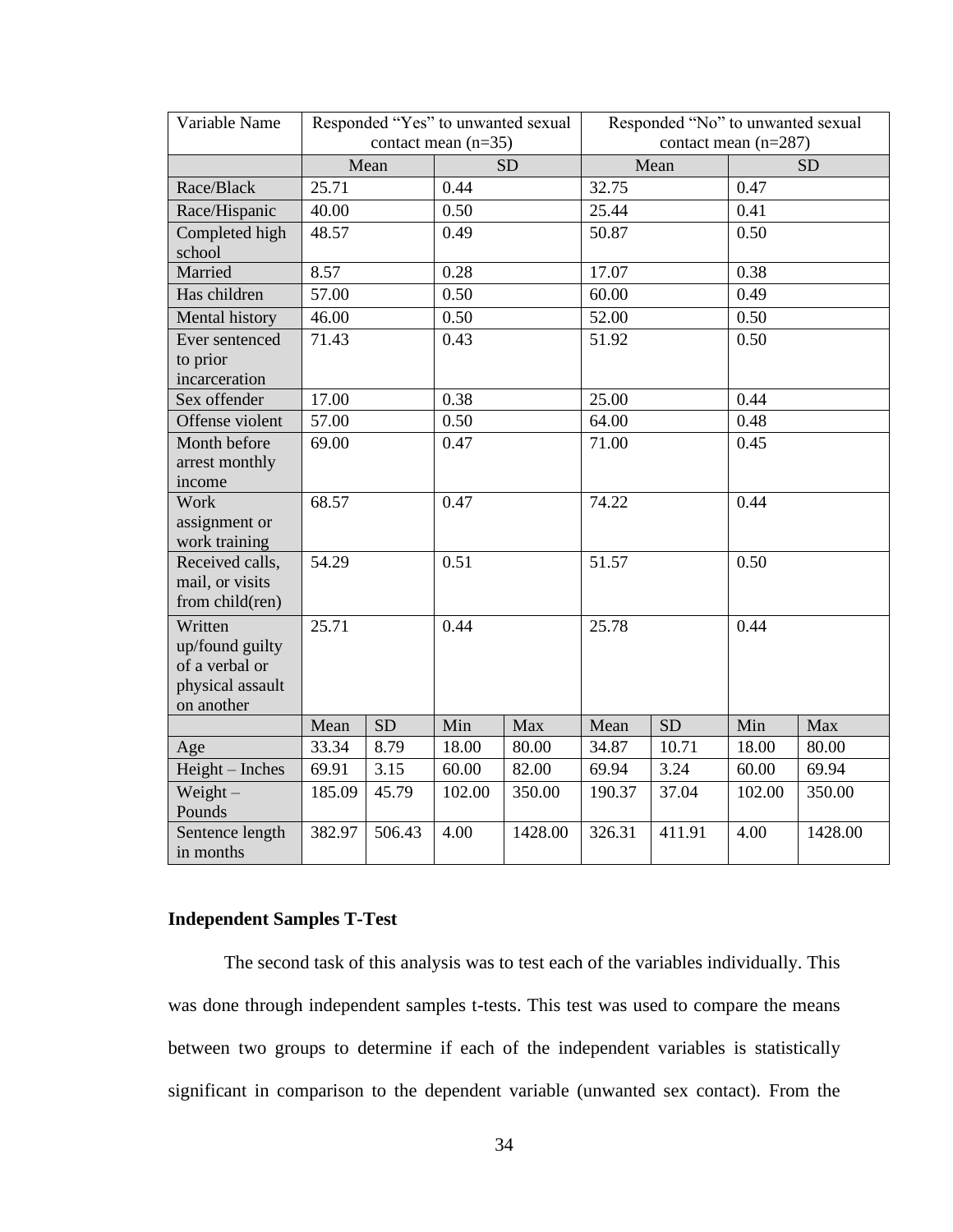independent samples t-tests, the only variable that was found to be significant is ever sentenced to prior incarceration. These finding reflects those of prior research. Listwan and colleagues (2014) found that factors such as an individual's history of prior incarceration, sex offense status, and sentence length may reflect one's propensity to engage in misconduct or violent behavior which can, in turn, expose an individual to other's who engage in similar deviancy (Steiner, et al, 2017; Mears, et al, 2013). See table 3 below.

|                              | <b>Table 3: Independent Samples T-Test</b> |      |                                                   |                              |                            |              |
|------------------------------|--------------------------------------------|------|---------------------------------------------------|------------------------------|----------------------------|--------------|
|                              |                                            |      | Levene's Test for<br><b>Equality of Variances</b> | t-test for Equality of Means |                            |              |
|                              |                                            | F    | Sig.                                              |                              | Sig. (2-tailed) Difference | Std. Error   |
| Race/Black                   | <b>Equal variances</b><br>assumed          | 3.75 | 0.05                                              | $-0.84$                      | 0.40                       | 0.08         |
|                              | Equal variances not<br>assumed             |      |                                                   | $-0.88$                      | 0.38                       | 0.08         |
| Race/Hispanic                | Equal variances<br>assumed                 | 7.51 | 0.00                                              | 1.84                         | 0.07                       | 0.08         |
|                              | Equal variances not<br>assumed             |      |                                                   | 1.66                         | 0.11                       | 0.09<br>1.88 |
| Age                          | Equal variances<br>assumed                 | 1.63 | 0.20                                              | $-0.81$                      | 0.42                       |              |
|                              | Equal variances not<br>assumed             |      |                                                   | $-0.95$                      | 0.35                       | 1.61         |
| Height - Inches              | <b>Equal variances</b><br>assumed          | 0.47 | 0.49                                              | $-0.05$                      | 0.96                       | 0.58         |
|                              | Equal variances not<br>assumed             |      |                                                   | $-0.05$                      | 0.96                       | 0.57         |
| Weight - Pounds              | <b>Equal variances</b><br>assumed          | 0.60 | 0.44                                              | $-0.78$                      | 0.44                       | 6.82         |
|                              | Equal variances not<br>assumed             |      |                                                   | $-0.66$                      | 0.52                       | 8.04         |
| Sentence length in<br>months | Equal variances<br>assumed                 | 3.86 | 0.05                                              | 0.75                         | 0.46                       | 75.73        |
|                              | Equal variances not<br>assumed             |      |                                                   | 0.64                         | 0.53                       | 88.99        |
| Offense violent              | <b>Equal variances</b><br>assumed          | 1.76 | 0.19                                              | $-0.85$                      | 0.40                       | 0.09         |
|                              | Equal variances not<br>assumed             |      |                                                   | $-0.82$                      | 0.42                       | 0.09         |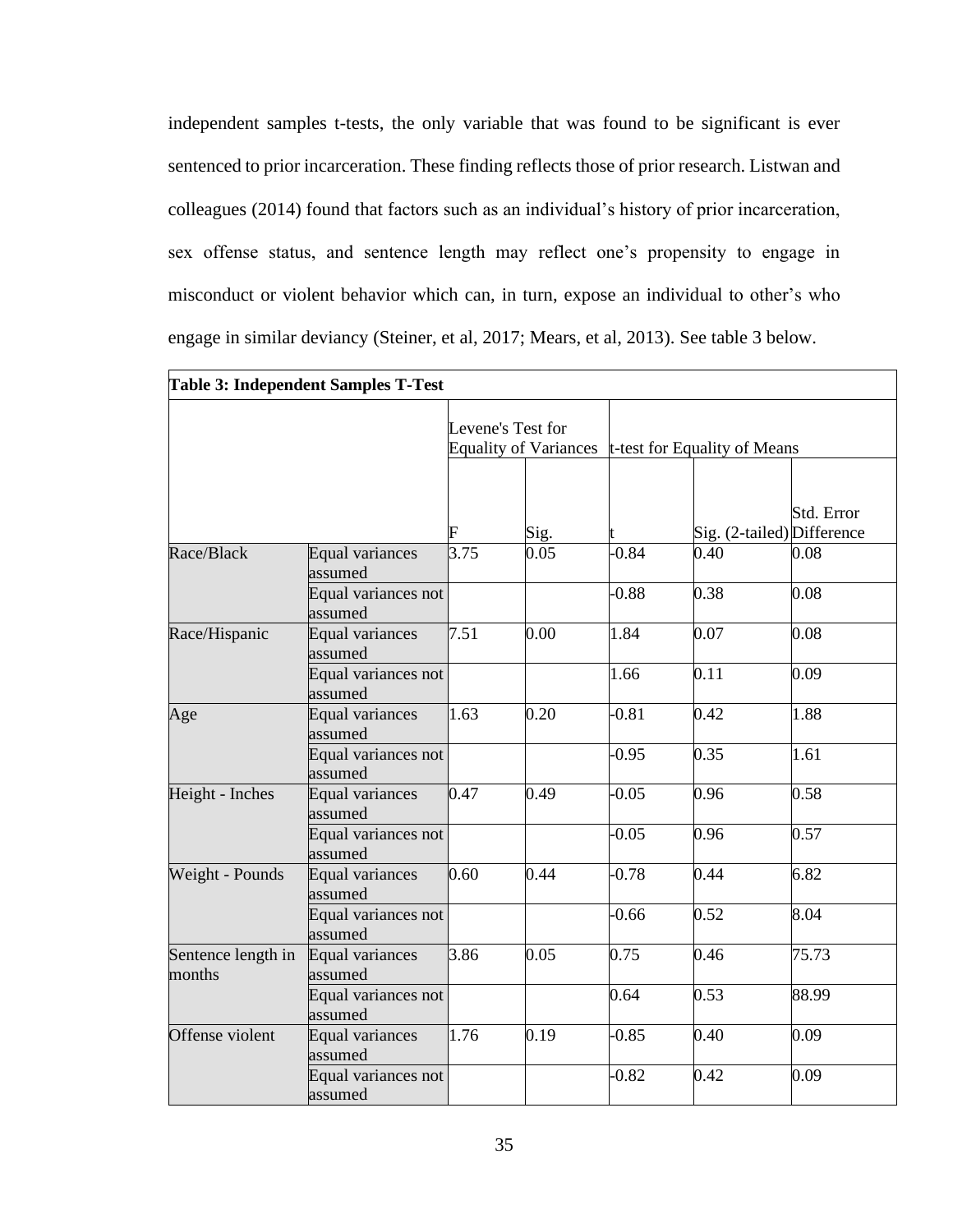| Work assignment or Equal variances                | assumed                                            | 1.67  | 0.20 | $-0.71$ | 0.48    | 0.08 |
|---------------------------------------------------|----------------------------------------------------|-------|------|---------|---------|------|
|                                                   | Equal variances not<br>assumed                     |       |      | $-0.67$ | 0.50    | 0.08 |
| Received calls,<br>mail, or visits from           | <b>Equal variances</b><br>assumed                  | 0.75  | 0.39 | 0.30    | 0.76    | 0.09 |
| child(ren)                                        | Equal variances not<br>assumed                     |       |      | 0.30    | 0.77    | 0.09 |
| Written up/found<br>guilty of a verbal or assumed | Equal variances                                    | 0.00  | 0.99 | $-0.01$ | 0.99    | 0.08 |
| work training<br>another                          | physical assault on Equal variances not<br>assumed |       |      | $-0.01$ | 0.99    | 0.08 |
| Completed high<br>school                          | Equal variances<br>assumed                         | 0.02  | 0.88 | $-0.26$ | 0.80    | 0.09 |
|                                                   | Equal variances not<br>assumed                     |       |      | $-0.25$ | 0.80    | 0.09 |
| Married                                           | <b>Equal variances</b><br>assumed                  | 8.18  | 0.01 | $-1.29$ | 0.20    | 0.07 |
|                                                   | Equal variances not<br>assumed                     |       |      | $-1.61$ | 0.11    | 0.05 |
| Has children                                      | Equal variances<br>assumed                         | 0.39  | 0.53 | $-0.36$ | 0.72    | 0.09 |
|                                                   | Equal variances not<br>assumed                     |       |      | $-0.35$ | 0.73    | 0.09 |
| Month before arrest<br>monthly income             | Equal variances<br>assumed                         | 0.34  | 0.56 | $-0.31$ | 0.76    | 0.08 |
|                                                   | Equal variances not<br>assumed                     |       |      | $-0.30$ | 0.77    | 0.08 |
| Mental history                                    | <b>Equal variances</b><br>assumed                  | 0.75  | 0.39 | $-0.65$ | 0.52    | 0.09 |
|                                                   | Equal variances not<br>assumed                     |       |      | $-0.65$ | 0.52    | 0.09 |
| Ever sentenced to<br>prior incarceration          | <b>Equal variances</b><br>assumed                  | 58.46 | 0.00 | 2.20    | 0.03    | 0.09 |
|                                                   | Equal variances not<br>assumed                     |       |      | 2.35    | $0.02*$ | 0.08 |
| Sex offender                                      | Equal variances<br>assumed                         | 5.92  | 0.02 | $-1.08$ | 0.28    | 0.08 |
|                                                   | Equal variances not<br>assumed                     |       |      | $-1.19$ | 0.24    | 0.07 |
|                                                   | *Found to be significant at the 0.05 level.        |       |      |         |         |      |

# **Bivariate Correlation.**

The third task of this analysis was to run a bivariate correlation of the full model.

The purpose of the bivariate correlation was to determine if a relationship exists between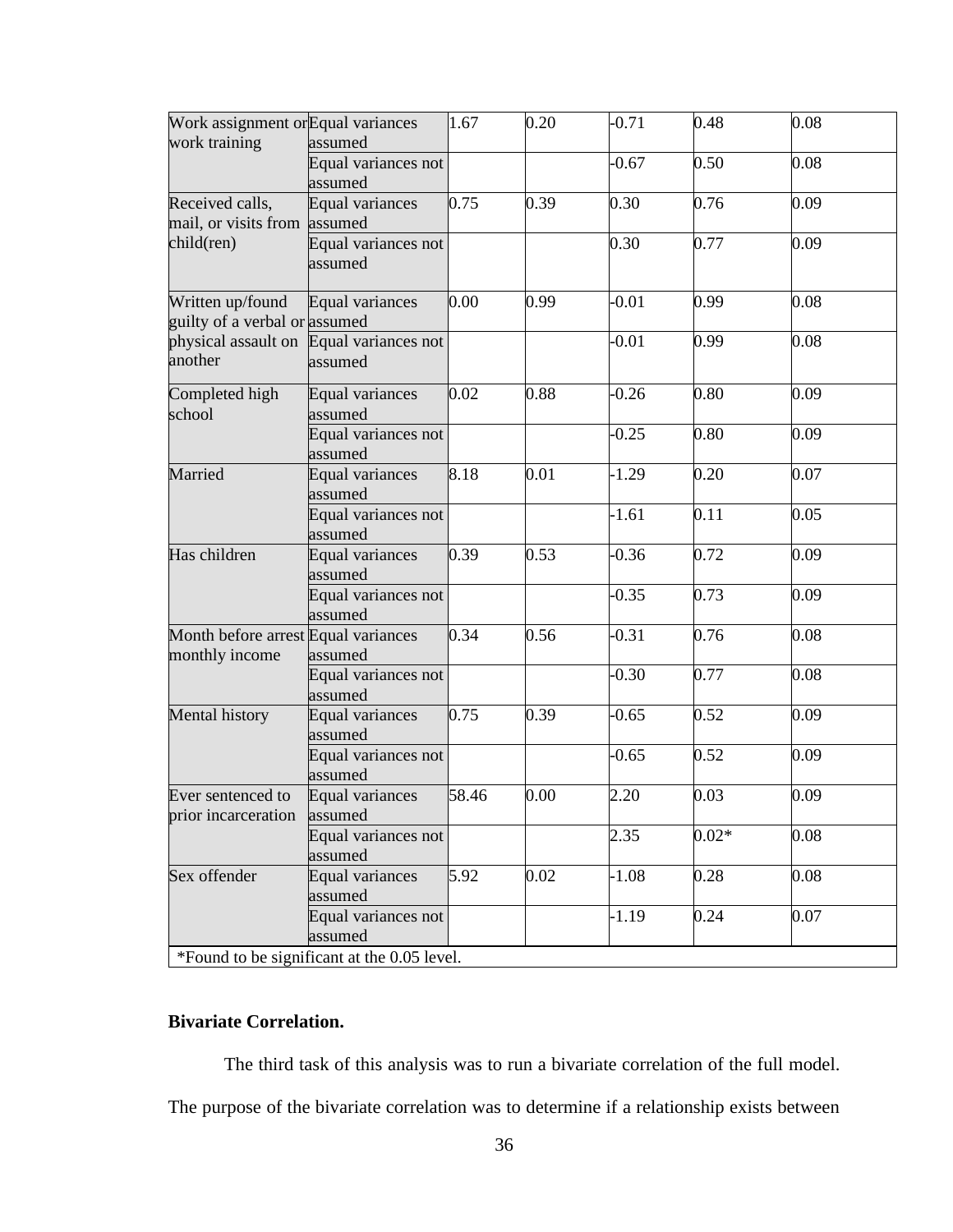two variables in the model. From the bivariate correlation, only one variable (ever sentenced to prior incarceration) was found to have a significant relationship to the dependent variable (unwanted sex contact while incarcerated), p=0.029. In line with prior research, a number of other significant relationships between the independent variables were found. Sentence length was found to be significantly related to mental history, violent offense, work assignment, and if written up or found guilty of assaulting another (Mears, et al., 2013). See appendix A for the full correlation.

#### **Logistic Regression.**

The fourth and final task of this analysis was to run logistic regressions for the model. These models consider the strength of the relationship between the independent variables and the dichotomous dependent variable. The purpose of this test was to predict the likelihood of the dichotomous dependent variable (unwanted sex contact while incarcerated).

As found in the logistic regression, participants who reported prior incarceration were found to have an increased likelihood to report unwanted sexual contact while in prison. Additionally, the odds ratio,  $EXP(B)=2.332$ , shows that those who have a history of prior incarceration are two times more likely to report unwanted sexual contact. The results of both the bivariate correlation and logistic regression fall in line with prior research which identified a predictor for prison rape to be one's history of misconduct (Mears, et al., 2013; Irwin & Cressey, 1962). Those with histories of prior incarceration may be more likely to adhere to criminal codes and be exposed to deviant individuals within the correctional facility (Irwin & Cressey, 1962; Anderson, 1994). While one important relationship between the dependent variable and one of the independent variables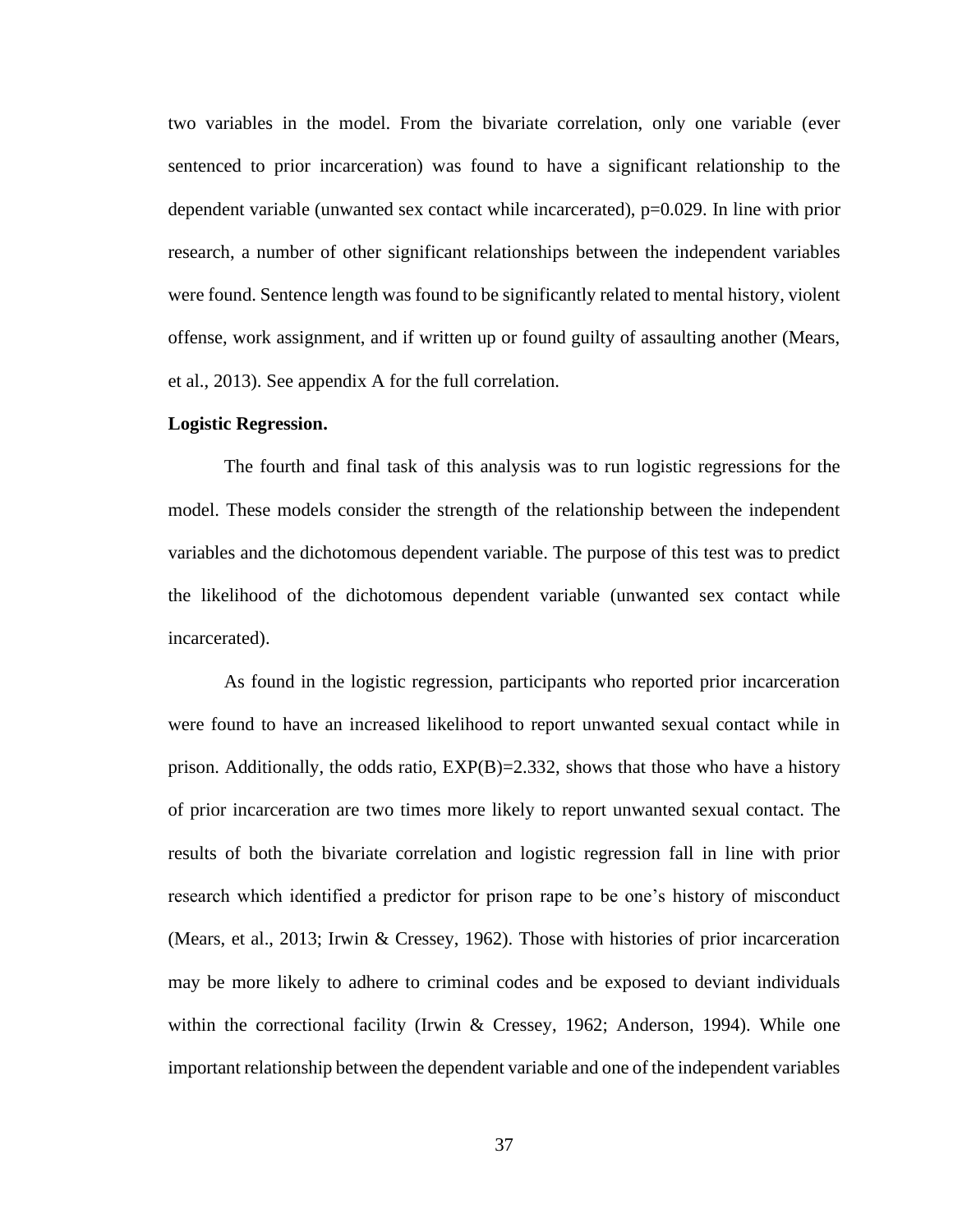was identified, many relationships that were predicted did not arise. Based on current literature, it was predicted that one's race, mental history, violent offense, and work assignment would be significantly related to the dependent variable (Listwan, et al., 2014: Jenness, et al., 2007; Mears, et al., 2013; Steiner, et al., 2017; Steiner & Wooldredge, 2018). See table #4 below.

| <b>Table #4: Logistic Regression</b>                                     |         |      |      |        |
|--------------------------------------------------------------------------|---------|------|------|--------|
|                                                                          | B       | S.E. | Sig. | Exp(B) |
| Race/Black                                                               | $-0.13$ | 0.47 | 0.76 | 0.88   |
| Race/Hispanic                                                            | 0.63    | 0.43 | 0.15 | 1.88   |
| Completed high school                                                    | $-0.09$ | 0.37 | 0.80 | 0.91   |
| Married                                                                  | $-0.94$ | 0.66 | 0.16 | 0.39   |
| Has children                                                             | 0.13    | 0.39 | 0.73 | 1.14   |
| <b>Mental history</b>                                                    | $-0.20$ | 0.38 | 0.59 | 0.82   |
| Sentence length in months                                                | 0.00    | 0.00 | 0.25 | 1.00   |
| Offense violent                                                          | $-0.18$ | 0.45 | 0.70 | 0.84   |
| Ever sentenced to prior<br>incarceration*                                | 0.85    | 0.41 | 0.04 | 2.33   |
| Sex offender                                                             | $-0.17$ | 0.53 | 0.74 | 0.84   |
| Work assignment or work<br>training                                      | $-0.44$ | 0.42 | 0.29 | 0.64   |
| Written up/found guilty of<br>a verbal or physical assault<br>on another | $-0.18$ | 0.44 | 0.68 | 0.83   |
| *Found to be significant at the 0.05 level.                              |         |      |      |        |

The final step of the analysis was to run a smaller regression with the following variables: race/Black, race/Hispanic, completed high school, has children, and married. Out of line with prior research, none of these variables were found to be significant.

# **Conclusion**

This research set out to identify factors associated with a greater likelihood that someone will be a victim of prison rape. Despite the shortcomings in the data, one variable was found to be significant. In all, of those who experienced lifetime sexual victimization,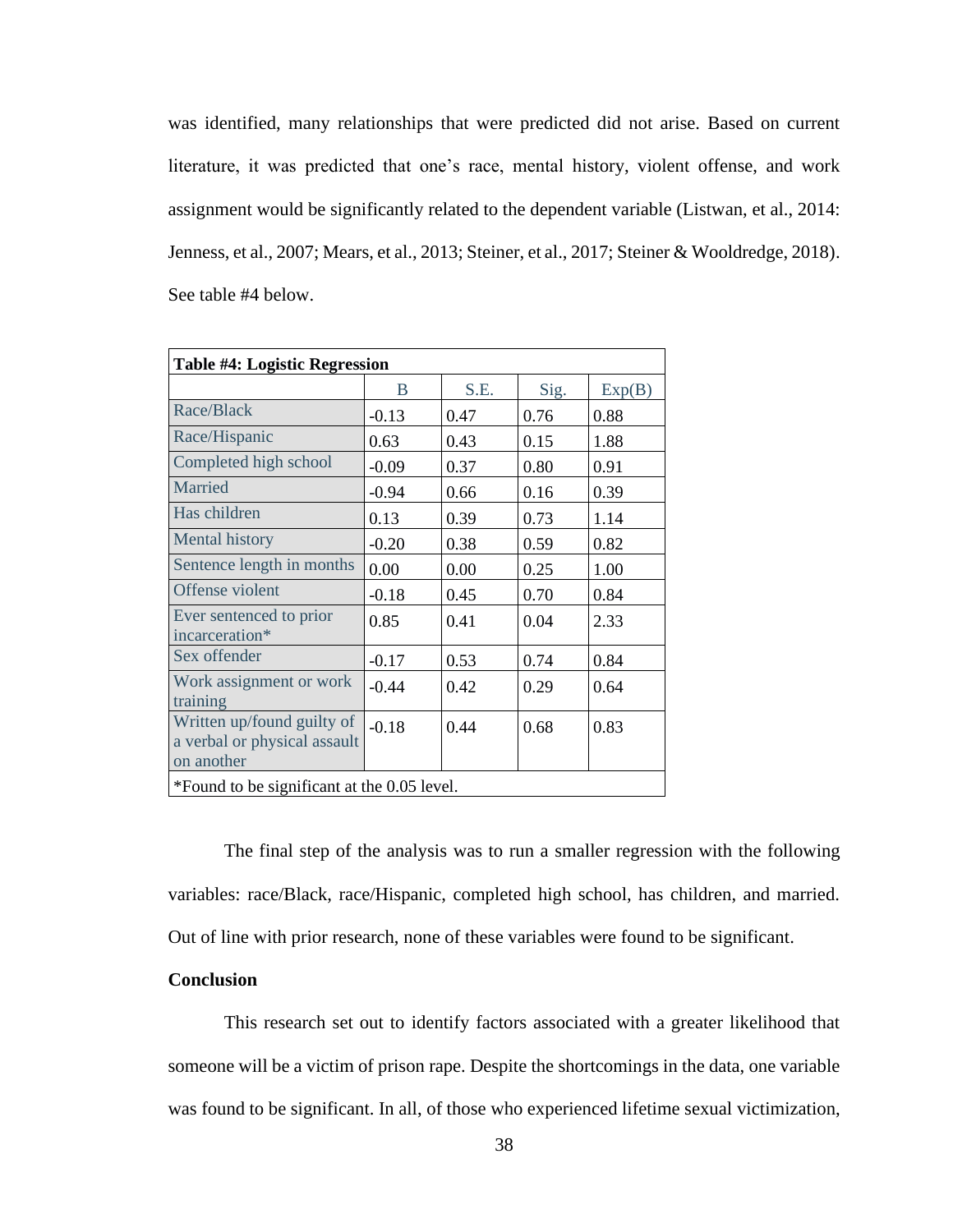those with histories of prior incarceration were found to be two times as likely to report unwanted sexual victimization while incarcerated.

#### **Chapter 5: Discussion/Conclusion**

The goal of this research was to identify factors associated with prison rape victimization. This research hoped to close the gap in prison rape literature, by replicating existing findings on factors associated with an increased likelihood of prison rape victimization and by identifying new factors. This was done through a series of analytical tests. In all, this project was able to successfully answer the research question 'what factors are associated with a greater likelihood that someone has been a victim of prison rape?'. This research identified one factor, one's history of prior incarcerations, to be a significant predictor of one's likelihood of reporting prison rape victimization in those who experienced lifetime sexual victimization. Not only are those who have prior histories of incarceration at an increased risk for prison rape victimization, but they are also twice as likely to report it. This finding is consistent with the work of Steiner and colleagues and Mears and colleagues who discuss deprivation factors such as individuals' histories of misconduct, exposure to delinquent peers, and adherence to criminal subcultures (Steiner, et al., 2017; Mears, et al., 2013). These factors can lead an individual to engage in behaviors that may result in reincarceration. This finding can help bridge the gap in prison rape literature as it can lead to legislation and practice that can better protect those with histories of prior incarceration.

In addition to the main finding of this research, many other relationships were found to be significant through the bivariate correlation. These relationships fall in suit with the work of Mears and colleagues (2013), who argue that one's adherence to criminal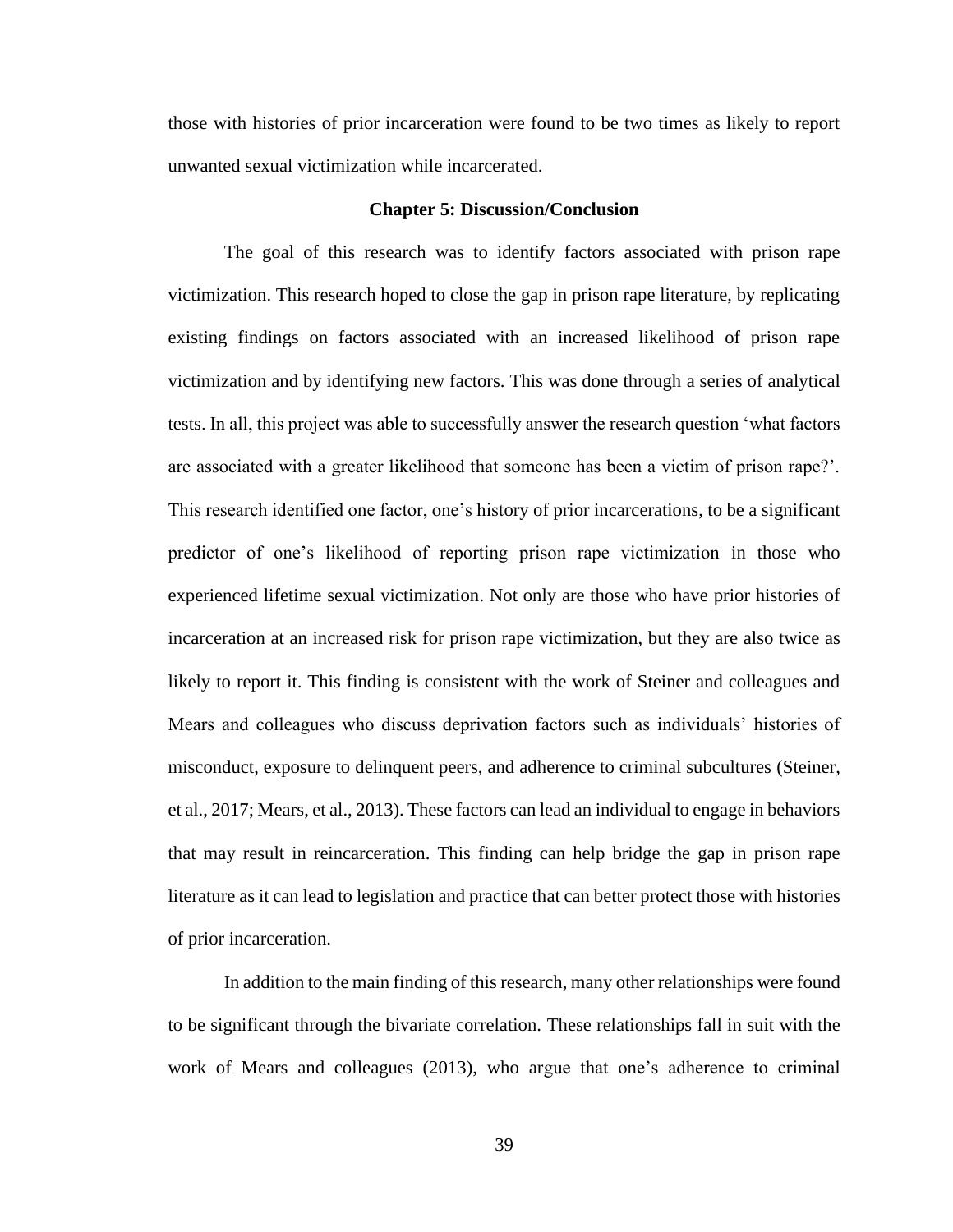subcultures may have an increased likelihood of engaging in violent behavior. For example, sentence length in months was found to be significantly related to other variables in the model. One's engagement in more violent behaviors can result in increased sentence lengths.

# **Limitations**

This research comes with many limitations. The most significant limitation is the available data. Due to the nature of the questionnaire used in the Survey of Inmates in State and Federal Correctional Facilities from 2004, only a small number of the participants were asked the question on unwanted sexual contact while incarcerated. As discussed previously in the methods section, in order for a respondent to be asked this question, they must have provided specific answers to the prior two questions about prior sexual assault and the nature of the victimization. Likewise, the question on unwanted sexual contact while incarcerated may not as been asked to the members of the incarcerated population who are most at risk for prison rape victimization. The average age of the sample was about 35 years old, while the risk of prison rape victimization severely declines once an individual reaches 25 years old (Felson, Cundiff, Painter-Davis, 2012).

#### **Implications**

This project offers implications for research, policy, and practice.

**Research.** Research implication for this study include recommendations for research, in general, and theory. This project recommends that future research continue working to close the gap in prison rape research by continuing to identify factors associated with prison rape victimization and working close to create a level of trust between researchers and incarcerated populations. Continued research here may demonstrate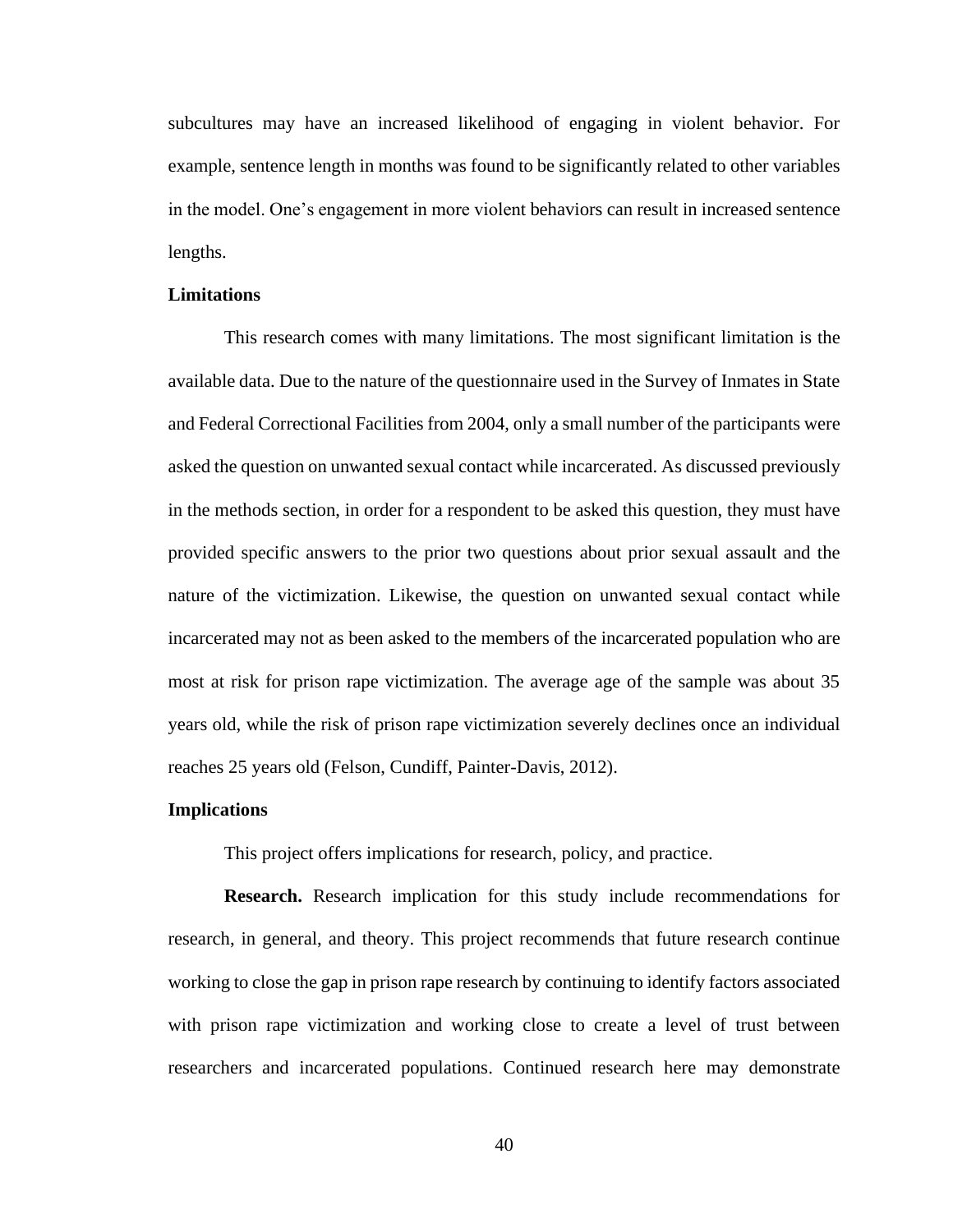changes in prison rape trends over time, for which there is insufficient data at this time. Likewise, future research on prison rape victimization may continue to shed light on incarceration-specific factors that make an individual a more likely victim. Lastly, building rapport between researchers and incarcerated populations may help minimize under- and non-reporting for in person and self-report respondents. Many victims and bystanders of prison rapes may be deterred from reporting. These individuals may fear retaliation or punishment as they may not fully understand the informed consent process, or they may simply not trust the researcher not to divulge their responses to other respondents or institution staff. Building these trusting relationships between researchers and incarcerated populations may help minimize these issues.

A second research implication proposed by this study is continued work looking at importation and deprivation theories on prison rape. These theories have been identified to predict institutional victimization and misconduct; however research looking at how deprivation and importation theories predict prison rape is lacking. Moving forward with importation theory, it may be beneficial to dive deeper into the life histories and experiences of individuals. A more in-depth look may help identify predictors of prison rape that have yet to be considered. This may also be the case with carceral facilities for deprivation research. This research may benefit from analyses that examines the institutions themselves, their histories, and those who are housed within them. Comparing institutions with high rates of misconduct and prison rape to those with low rates may help researchers to identify predictors of prison rape victimization.

**Policy and practice.** Policy implications for this study include policy and practice implications. The most important implication from this research is improved officer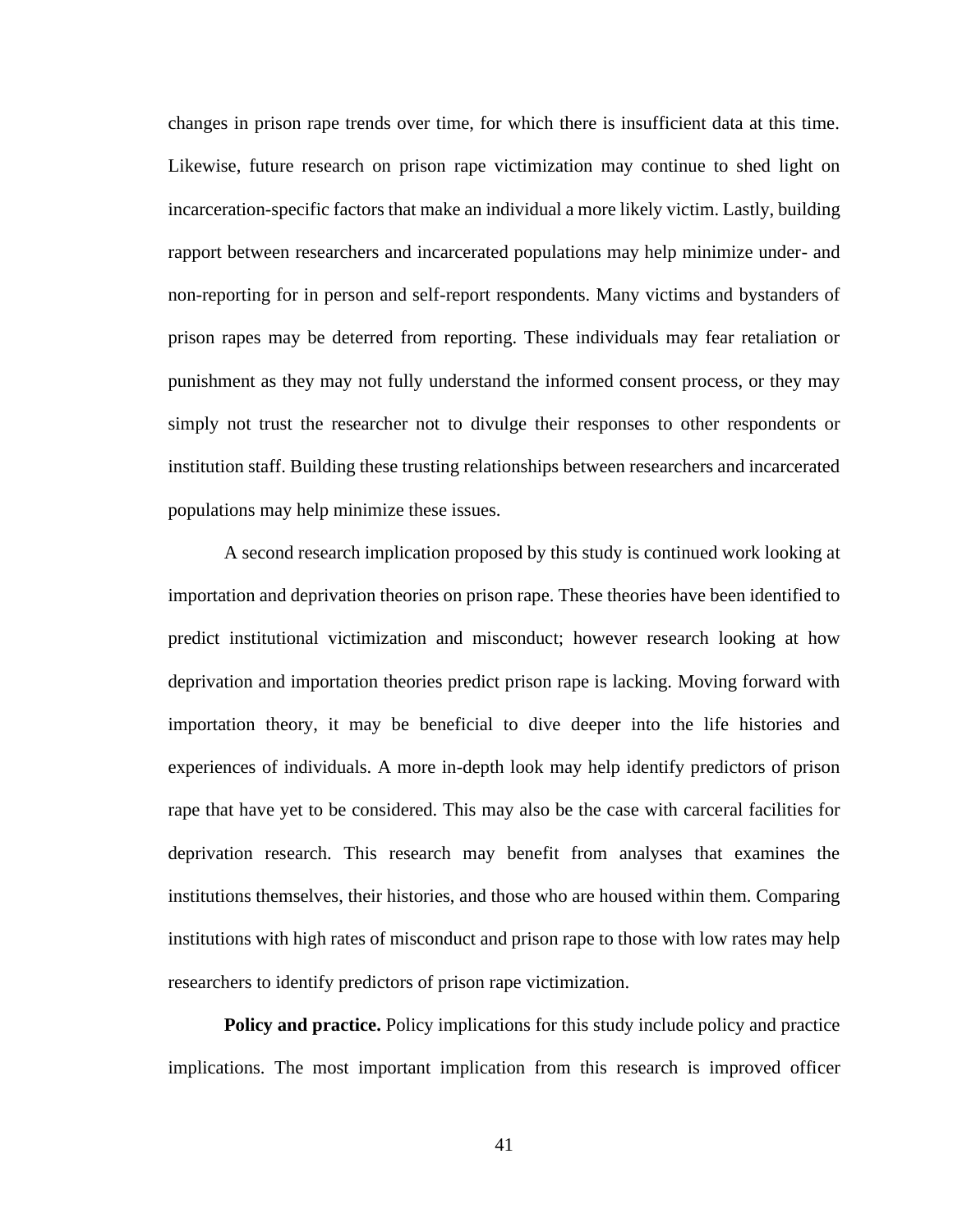training on the prevention of prison rapes, identifying factors associated with prison rape victimization, and treating victims of prison rapes. Per PREA, all correctional facilities must train all officers on the "zero-tolerance policy for sexual abuse and sexual harassment, how to fulfil their responsibilities, inmates' rights, how to detect and respond to sexual abuse, and how to communicate effectively and professionally with inmates, including [LGBT+] inmates" (National PREA Resource Center, 2021). By improving office training in these areas, we can help victims of prison rapes heal and move forward after their experiences and prevent future prison rape victimizations. Likewise, facilities must create safe and secure ways for individuals to report any prison rape victimization.

One possible solution could be implementing anonymous comment or suggestion boxes where individuals can submit concerns. According to PREA, facilities must "provide multiple internal ways for inmates to privately report sexual abuse and sexual harassment [and] shall also provide at least one way for inmates to report abuse or harassment to a public or private entity or office that is not part of the agency" (National PREA Resource Center, 2021). One way to ensure compliance with this tenet of the act, institutions could employ a system in which victims and bystanders can safely report victimization and seek help, resources, and support at their own pace.

A second solution may be to require regular physicals in which a trained Sexual Assault Nurse Examiner (or SANE nurse), who is familiar with warning signs of sexual victimization, is present. This may result in increased reports if these individuals are able to report their findings to an individuals who is higher in the administrative hierarchy in the prison than one of the officers who may see victims and those committing these prison rapes on a daily basis. There are many benefits that come from employing medical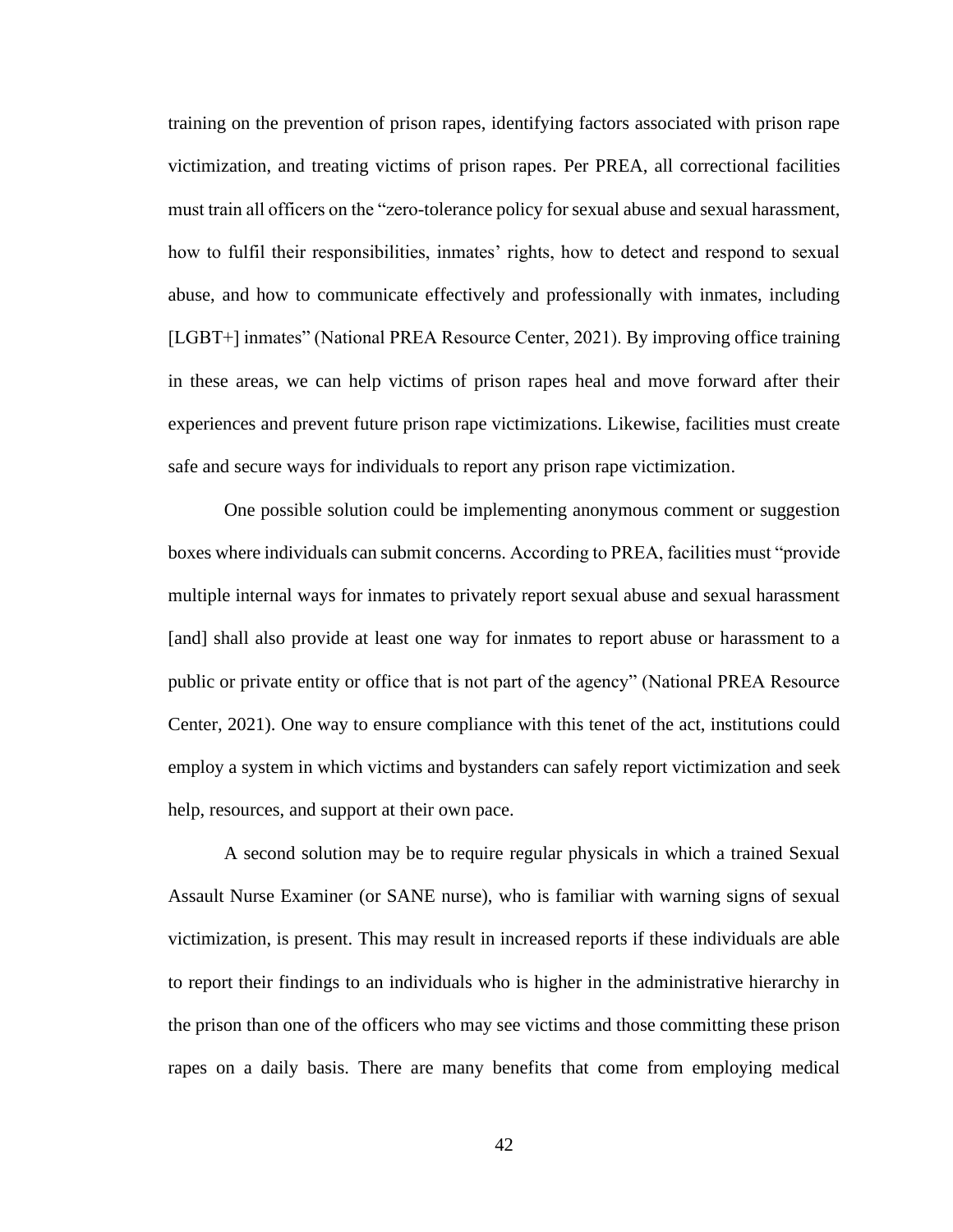professionals who are specifically trained to identify the warning signs of sexual violence. As defined by the U.S Department of Justice, a SANE program "provides 24-hour on call services for all male and female victims of sexual assault or abuse (USDOJ, 1999).

While SANE programs can benefit all who face sexual victimization, they may be especially beneficial to those in prison. Masconda Wheatley, RN, CCHP of Corizon Health describes the experiences of SANE nurses working with the Missouri Department of Corrections (Wheatley, 2017). This program assists those who face sexual victimization in many ways. First, a SANE nurse is sent to the victim's facility. This prevents long waits and distances traveled for care. This also protects victim's privacy as other individuals are no longer seeing them leave the facility. Next, "SANE nurses are also nurses who work with patients on a daily basis" (Wheatley, 2017). This means that incarcerated individuals become familiarized with the SANE nurses in their facilities, resulting in more secure relationships in which individuals may be more likely to report their victimization. Lastly, SANE nurses are part of a network of professionals who are familiar with other necessary resources that can help victims succeed after their trauma such as mental health care and STD treatment (2017).

Currently incarcerated populations are subject to physical screening at the time of their intake into their current facility, or transfer to a new facility (National PREA Resource Center, 2021). These screenings take the following into consideration: the individual's age, physical build, prior incarceration histories, their history as violent offender, and for evidence of prior sexual victimization. PREA also specifies that an individual's risk level can be reassessed when warranted, but this may not guarantee a physical exam. Requiring regular physicals by a SANE nurse can protect individuals who may not have a voice of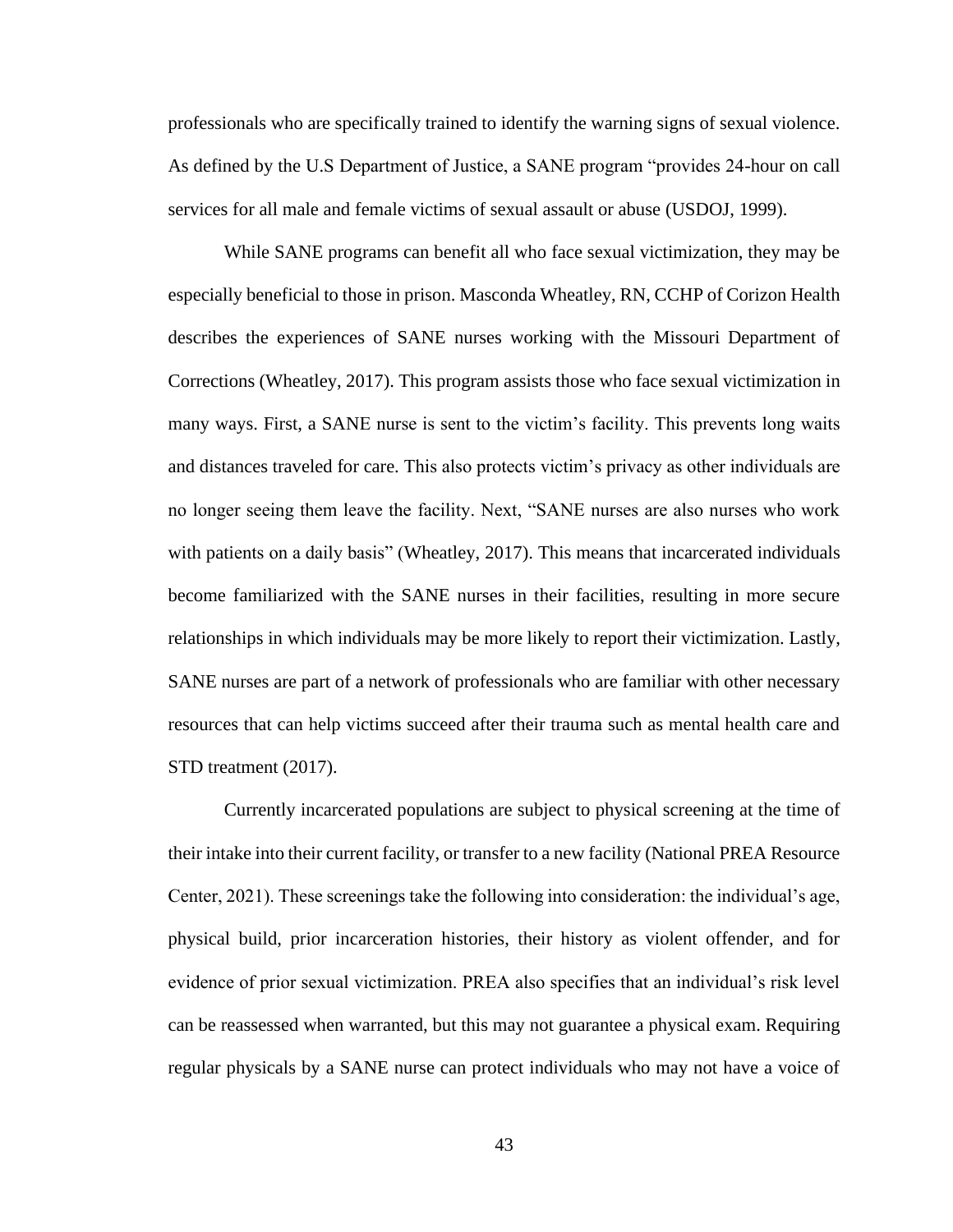their own, while also ensuring the best detection of the warning signs of sexual victimization.

One final implication may be to introduce the #metoo movement into correctional facilities. News of prison rapes rarely reach the public outside institutions, so it may be possible that the strides that are being taken to combat sexual violence outside prison are not being taken inside them (Gaes & Goldberg, 2004). By introducing the movement and sharing survivor stories, it may be possible to create and environment within correctional facilities in which sexual violence is not tolerated and the subcultures in which it thrives (see Mears, et al, 2013; Irwin and Cressey, 1962) are rejected. Not only could introducing the #metoo movement into facilities successfully combat sexual violence and the environments in which they are encouraged, it could also help victims heal by sharing their experiences and seeking necessary help, which is what four individuals incarcerated at the women's correctional facility in Chowchilla, California. These four individuals made claims of sexual victimization from which the facility failed to protect them or hold the accused parties accountable (Davis, 2020). Jerry Metcalf, an individual serving time at a Midwest facility wrote about his experiences as an incarcerated male and the #metoo movement (2018). He explained the disconnect between those who are younger and older, how the #metoo movement has encouraged himself and his peers to assess their prior behaviors and develop empathy towards others (Metcalf, 2018). As survivor's stories are shared and more come forward, it is possible that reports of sexual violence in prison are taken seriously, and society can reject those who claim prison sexual violence is nonpreventable or a laughing-matter.

### **Conclusion**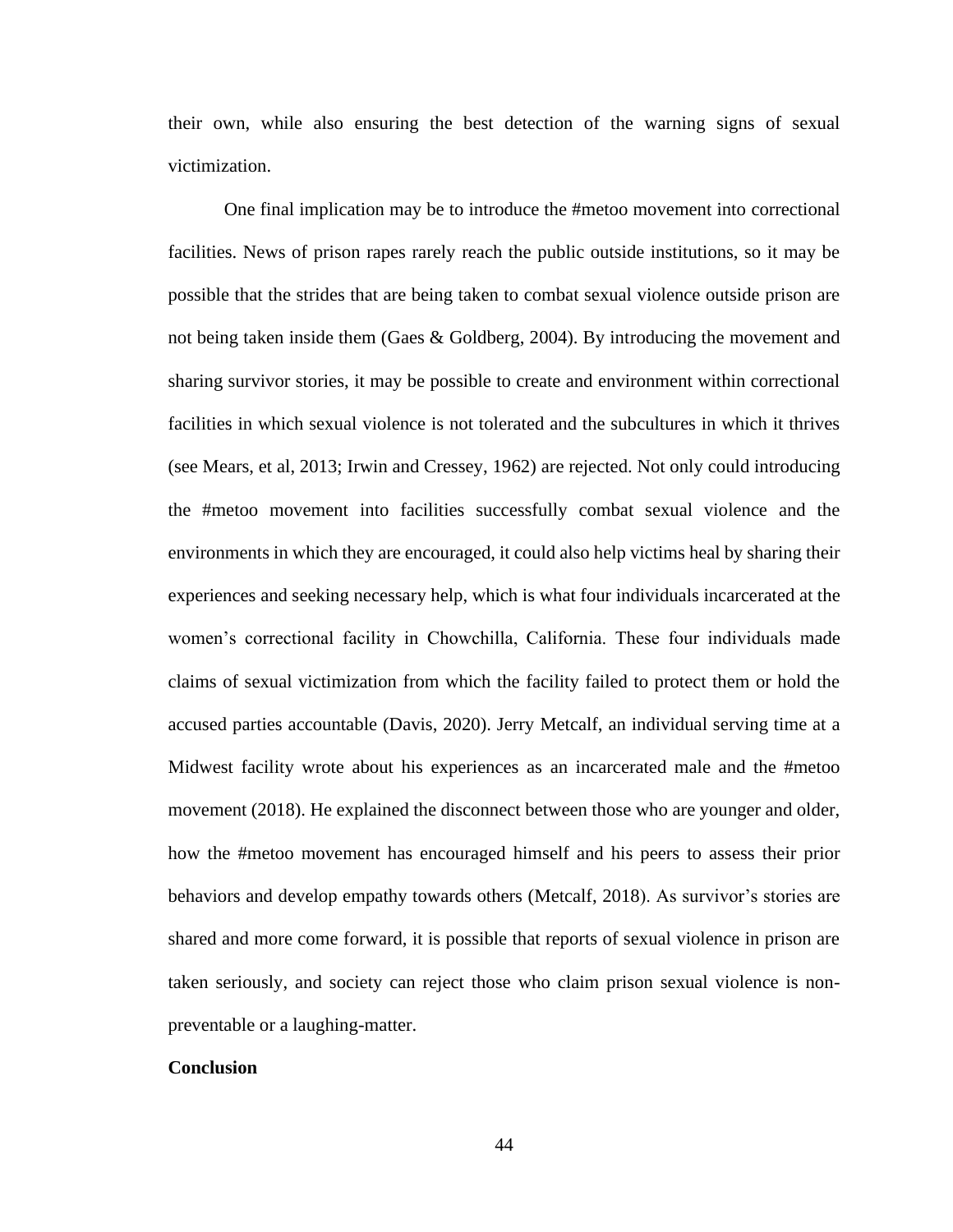Prison rape is a problem that plagues many of the most vulnerable individuals in our society. As policy, practice, and research are catching up, this project attempted to contribute to this growing body of literature by answering the question 'what factors are associated with a greater likelihood that someone has been a victim of a prison rape?'. This was done by utilizing data from the Survey of Inmates in State and Federal Correctional Facilities from 2004. The main finding of this project is that of individuals who experienced lifetime sexual victimization, those with histories of prior incarceration are two times more likely to report prison rape victimization than those without prior incarceration. On the surface, this finding may not seem like much, however, it creates a foundation upon which research, policy, and practice can be developed an improved in order to protect our most vulnerable individuals.

# **Acknowledgements**

I would like to thank my committee chair, Doctor Beth Huebner, and my committee members, Doctors Marisa Omori and Lee Slocum, for their support, guidance, and notes throughout this process. I would also like to express my gratitude for Doctors Trisha Rhodes and Stephanie DiPietro for their encouragement and support. Thank you.

#### **Disclosure Statement**

No potential conflict of interest was reported by the author.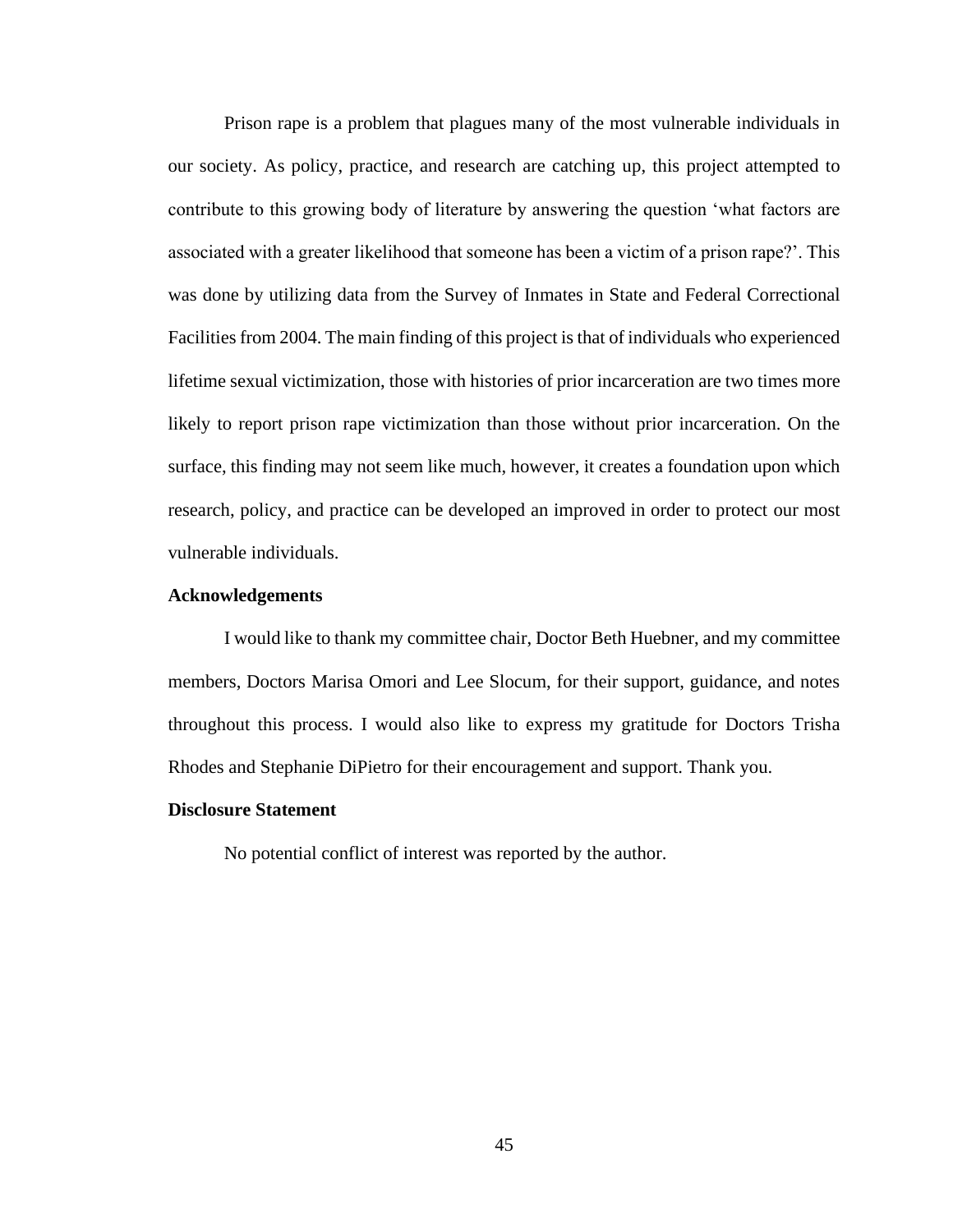### **References**

Anderson, E. (1994). The code of the streets. *Atlantic Monthly, 273*(5).

- Burke, T. (2021). History and inception. me too. https://metoomvmt.org/get-to-knowus/history-inception/
- Butler, M., Slade, G., Dias, C. N. (2018). Self-governing prisons: Prison gangs in an international perspective. *Trends in Organized Crime*.
- Celinska, K. & Sung, H. (2014). Gender differences in the determinants of rule violations. *Prison Journal, 94*(2).
- Cohen, L. E. & Felson, M. (1979). Social change and crime rate trends: A routine activity approach. *American Sociological Review, 44.*
- Daquin, J. C. & Daigle, L. E. (2020). The victim-offender overlap in prison: Examining the factors associated with group membership. *Journal of Interpersonal Violence.*
- Davis, T. S. (2020). *Incarcerated women fight for a place in the #metoo movement*. Prism Criminal Justice, Gender Justice, News. https://prismreports.org/2020/09/01/incarcerated-women-fight-for-a-place-in-themetoo-movement/.
- DeLisi, M., Trulson, C. R., Marquart, J. W., Drury, A. J., & Kosloski, A. E. (2011). Inside the prison black box: Toward a life course model of inmate behavior. *International Journal of Offender Therapy and Comparative Criminology, 55*(8).
- DiIlulio, J. J. Jr. (1987). Governing prisons: A comparative study of correctional management. *The Free Press.*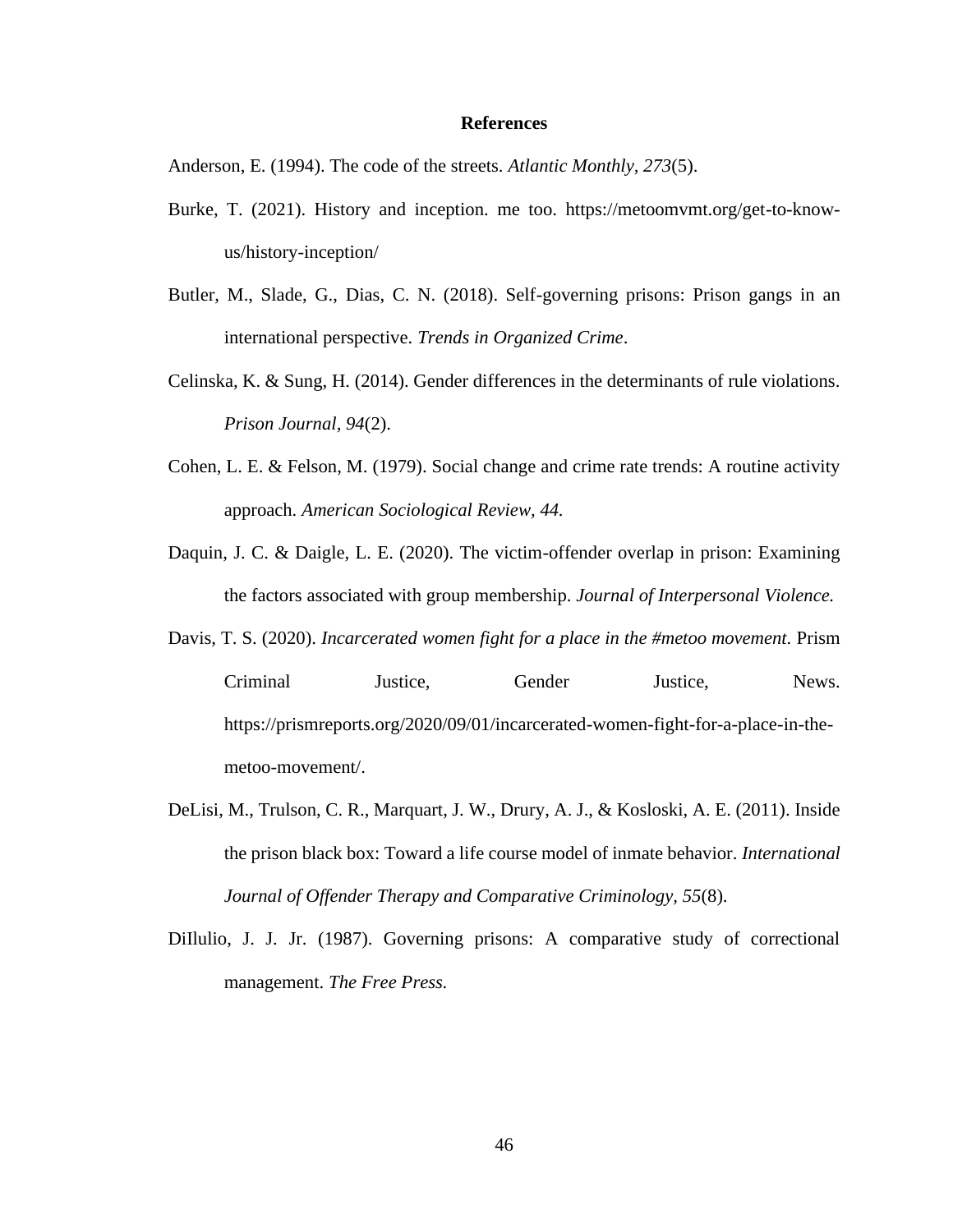- Dumond, R. W. (2003). Confronting America's most ignored crime problem: The Prison Rape Elimination Act of 2003. *Journal of American Academy of Psychiatry and the Law Online, 31*(3), 354-360.
- English, K. & Heil, P. (2005). Prison rape: What we know today. *Corrections Compendium, 30*(5).
- Federal Bureau of Investigation [FBI]. (2013). Crime in the United States 2013: Rape. *U.S. department of Justice. Criminal Justice Information Services Division.*
- Felson, R. B., Cundiff, P., & Painter-Davis, N. (2012). Age and sexual assault in correctional facilities: A blocked opportunity approach. *Criminology, 50*(4).
- Gaes, G. G. & Goldberg, A. L. (2004). Prison rape: A critical review of the literature. *National Institute of Justice. Executive Summary.*
- Grosholz, J. M. & Semenza, D. C. (2018). Assessing the relationship between physical health and inmate misconduct. *Criminal Justice and Behavior,* 45(10).
- Huebner, B. M. (2003). Administrative determinants of inmate violence: A multilevel analysis. *Journal of Criminal Justice, 31*(2).
- Irwin, J. & Cressey, D. R. (1962). Thieves, convicts, and the inmate culture. *Social Problems, 10*(2).
- Jenness, V., Maxson, C. L., Matsuda, K. N., & Summer, J. M. (2007). Violence in California correctional facilities: An empirical examination of sexual assault. *Center for Evidence-Based corrections. Department of Criminology, Law and Society. University of California, Irvine.*
- Knowles, G. J. (1999). Make prison rape: A search for causation and prevention. *The Howard Journal, 38*(3).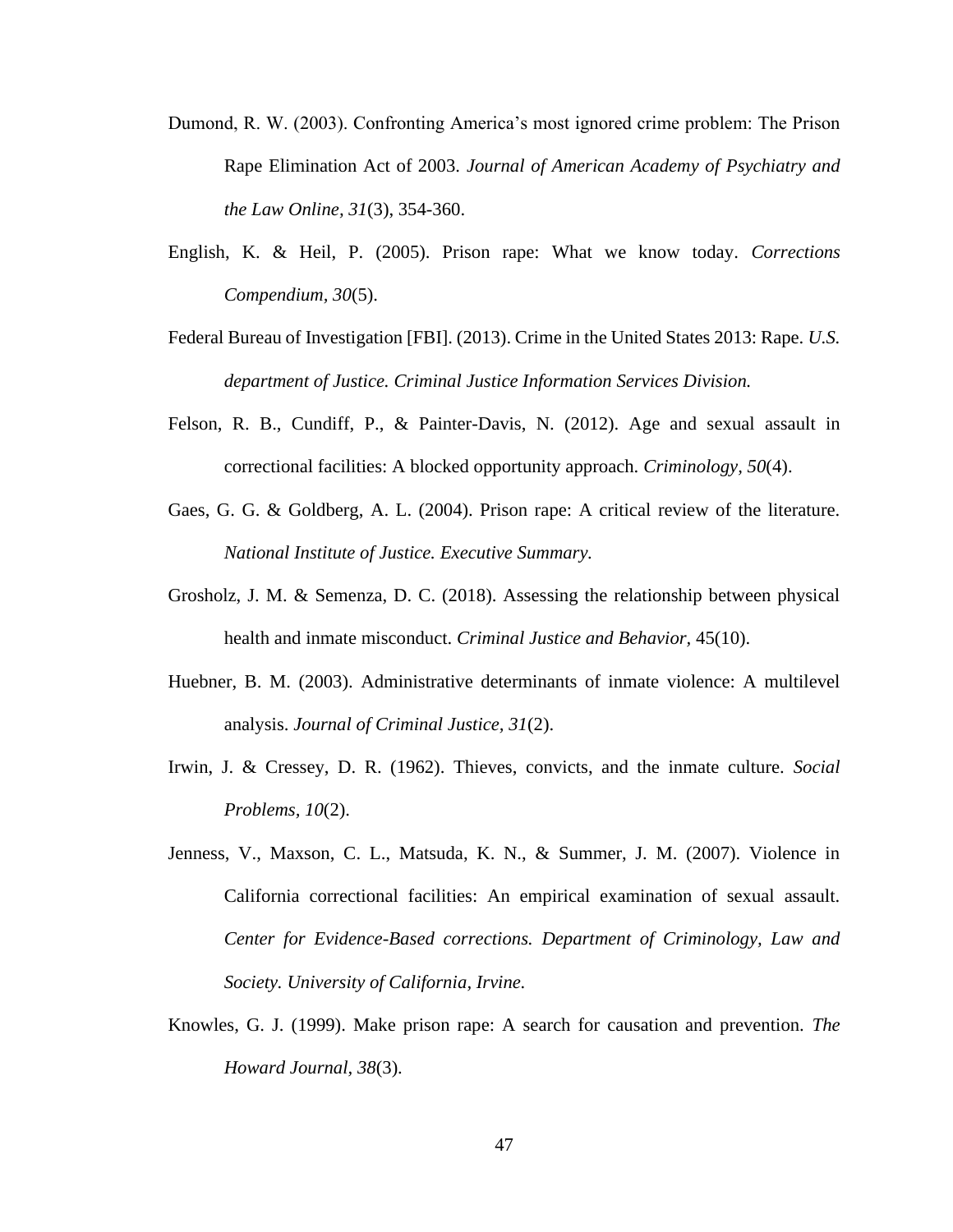- Listwan, S. J., Daigle, L. E., Hartman. J. L., & Guastaferro, W. P. (2014). Polyvictimization risk in prison: The influence of individual and institutional factors. *Journal of Interpersonal Violence 29*(13).
- Mears, D. P., Stewart, E. A., Siennick, S. E., & Simons, R. L. (2013). The code of the street and violence: Investigating the salience of imported belief systems. *Criminology, 51*(3).
- Meier, R. F. & Miethe, T. D. (1993). Understanding theories of victimization. *Crime and Justice, 17.*
- Metcalf, J. (2018). *When prisoners say #metoo.* The Marshall Project. https://www.themarshallproject.org/2018/09/20/when-prisoners-say-metoo.
- Morgan, R. E. & Truman, J. L. (2020). Criminal Victimization, 2019. U.S. Department of Justice, Bureau of Justice Statistics. NCJ, 255113.
- Muftic, L. R. & Hunt, D. E. (2012). Victim precipitation: Further understanding the linkage between victimization and offending in homicide. *Homicide Studies, 17*(3).
- National PREA Resource Center. (2021). *Implementation: Prisons and Jail Standards. https://www.prearesourcecenter.org/implementation/prea-standards/prisons-andjail-standards*
- O'Donnell, I. (2004). Prions rape in context. *British Journal of Criminology, 44*(2).
- Pinkerton, S. D., Galletly, C. L., & Seal, D. W. (2007). Model-based estimates of HIV acquisition due to prison rape. *The prison journal, 87*(3).
- Prison Rape Elimination Act [PREA]. (2020). *Prison rape elimination act.* National PREA resource center. https://www.prearesourcecenter.org/about/prison-rapeelimination-act-prea.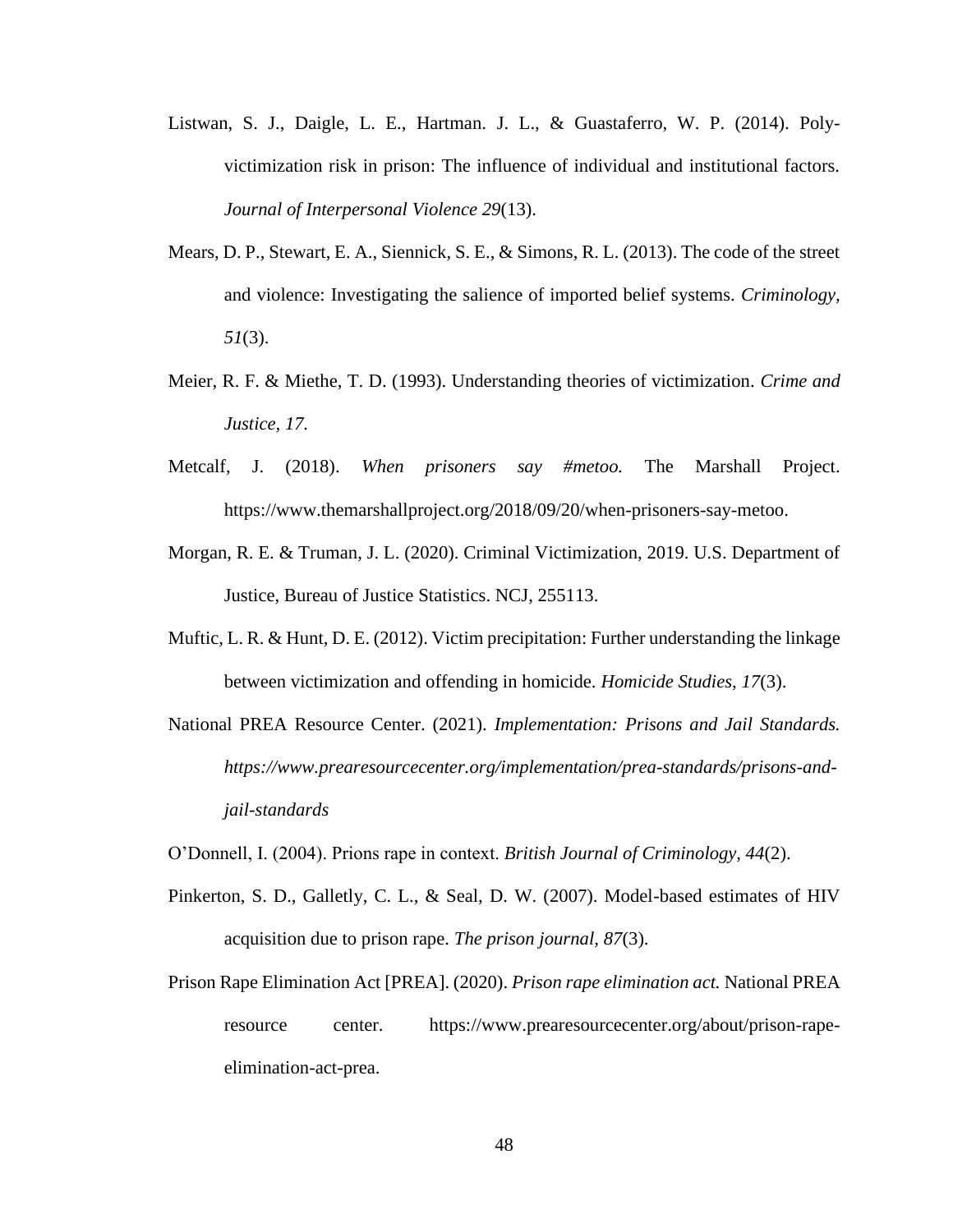Reisig, M. D. (2002). Administrative control and inmate homicide. *Homicide Studies, 6*(1).

Scacco, A. M., Jr. (1982). *Male rape: A casebook of sexual aggressions.* AMS Press, Inc.

- Schnittker, J. & Bacak, V. (2016). Orange is still pink: Mental illness, gender roles, and physical victimization in prisons. *American Sociological Association, 6*(1).
- Steiner, B., Ellison, J. M., Butler, H. D., & Cain, C. M. (2017). The impact of inmate and prison characteristics on prisoner victimization. *Trauma, Violence, & Abuse, 18*(1).
- Steiner, B. & Wooldredge, J. (2018). Prison officer legitimacy, their exercise of power, and inmate rule breaking. *Criminology, 56*(4).
- Sykes, G. (1958). *The society of captives: A study of a maximum security prison.* Princeton University Press.
- Teasdale, B., Daigle, L. E., Hawk, S. R., & Daquin, J. C. (2015). Violent victimization in the prison context: An examination of the gendered contexts of prison. *International Journal of Offender Therapy and Comparative Criminology.*
- Thomas, C. W. & Foster, S. C. (1973). The importation model perspective on inmate social roles: An empirical test. *The Sociological Quarterly, 14.*
- Toman, E. L. (2019). The victim-offender overlap behind bars: Linking prison misconduct and victimization. *Justice Quarterly, 36*(2).
- United States Department of Justice [USDOJ]. (2015). Office of Public Affairs. Department of Justice. *Department of Justice announces 50 states and territories have committed to ending prison rape.*
- United States Department of Justice [USDOJ]. (2012). Office of Public Affairs. National Press Releases. *Attorney General Eric Holder announces revisions to the Uniform*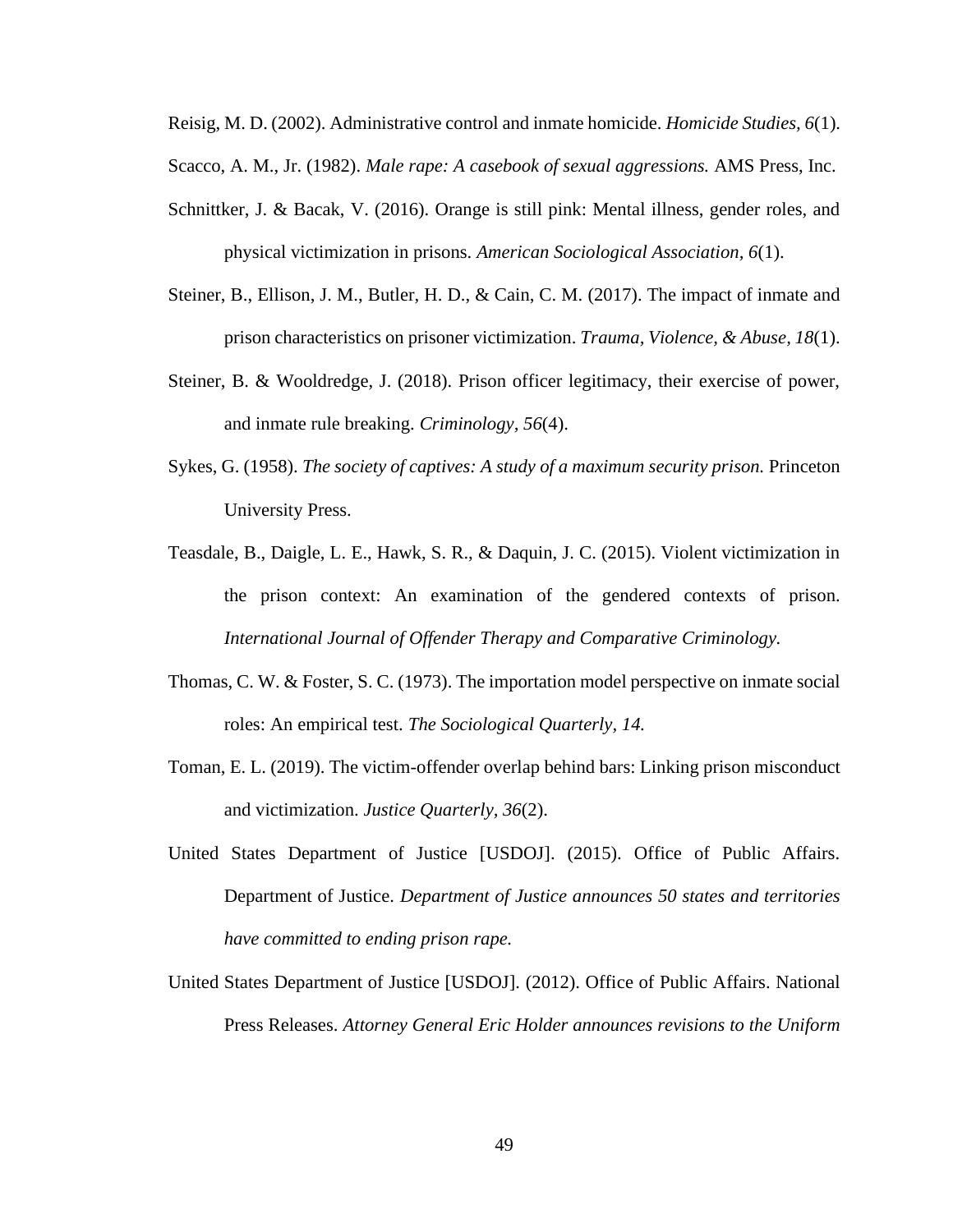*Crime Report's definition of rape: Data reported on rape will better reflect state criminal codes, victim experiences.*

- United States Department of Justice [USDOJ]. (2004). Office of Justice Programs. Bureau of Justice Statistics. Survey of Inmates in State and Federal Correctional Facilities, 2004. Ann Arbor, MI: Inter-university Consortium for Political and Social Research [distributor], 2012-08-03. https://doi.org/10.3886/ICPSR04572.v6
- United States Department of Justice [USDOJ]. (1999). Office of Justice Programs. Office of Victims of Crime. *Sexual Assault Nurse Examiner: Development & operation guide.*
- Useem, B. & Kimball, P. (1989). *States of siege; U.S. Prison Riots, 1971-1986.* Oxford University Press.
- Wheatley, M. (2017). SANE nursing in the Missouri DOC helps victims, encourages reporting. *National Commission on Correctional Health Care.*
- Wolff, N., Shi, J., & Siegel, J. A., (2009). Patterns of victimization among male and female inmates: Evidence of an enduring legacy. *Violence and Victims, 24*(4).
- Wolff, N., Blitz, C. L., Shi, J., Bachman, R., & Siegel, J. A. (2006). Sexual violence inside prisons: Rates of victimization. *Journal of Urban Health: Bulletin of the New York Academy of Medicine, 83*(5).
- Wooldredge, J. (2020). Prison culture, management, and in-prison violence. *The Annual Review of Criminology, 3*.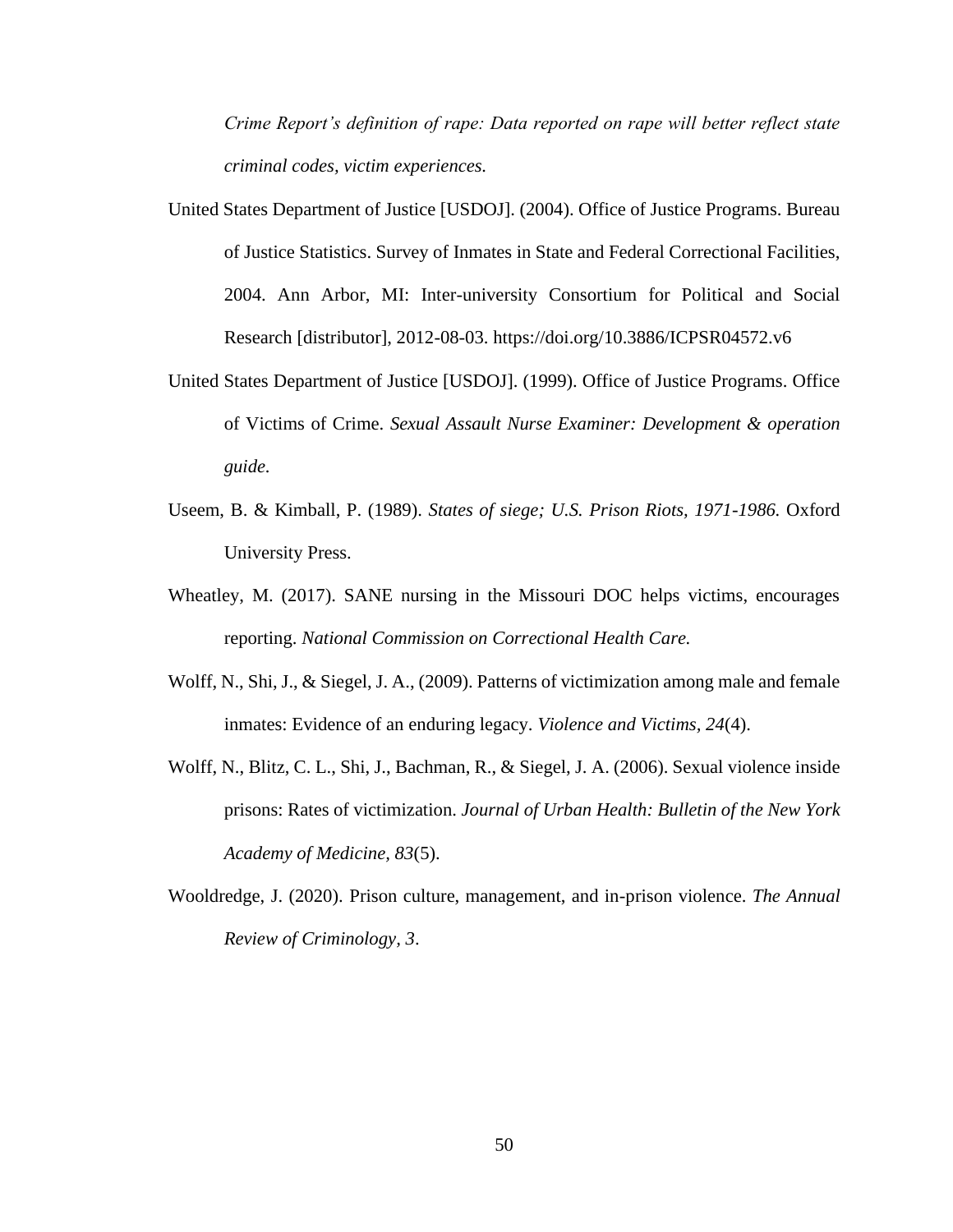# **Appendix A**

# **Bivariate Correlation**

Table 8: Bivariate Correlation Full Model

|                                                                      |                        | CONTACT<br><b>RCERATED</b><br><b>SEXUAL</b><br>INCAI<br><b>UNWANTED</b><br>WHILE | RACE/BLACK | RACE/HISPANIC | COMPLETED HIGH SCHOOL | MARRIED | <b>CHILDREN</b><br>HAS | MENTAL HISTORY | LENGTH IN MONTHS<br><b>SENTENCE</b> | VIOLENT<br>OFFENSE | TO PRIOR<br>SENTENCED<br>INCARCERATION<br><b>EVER</b> | <b>OFFENDER</b><br>SEX | WORK ASSIGNMENT OR WORK<br><b>TRAINING</b> | $\overline{S}$<br>≺<br><b>ASSAULT</b><br>ö<br>WRITTEN UP/FOUND GUILTY<br>OR PHYSICAL<br><b>ANOTHER</b><br>VERBAL |
|----------------------------------------------------------------------|------------------------|----------------------------------------------------------------------------------|------------|---------------|-----------------------|---------|------------------------|----------------|-------------------------------------|--------------------|-------------------------------------------------------|------------------------|--------------------------------------------|------------------------------------------------------------------------------------------------------------------|
| <b>UNWANTED</b><br><b>SEXUAL CONTACT Correlation</b><br><b>WHILE</b> | Pearson                | 1.00                                                                             | $-0.05$    | 0.10          | $-0.01$               | $-0.07$ | $-0.02$                | $-0.04$        | 0.04                                | $-0.05$            | $0.12*$                                               | $-0.06$                | $-0.04$                                    | 0.00                                                                                                             |
| <b>INCARCERATED</b>                                                  | Sig. (2-tailed)        |                                                                                  | 0.40       | 0.07          | 0.80                  | 0.20    | 0.72                   | 0.52           | 0.46                                | 0.40               | 0.03                                                  | 0.28                   | 0.48                                       | 0.99                                                                                                             |
| <b>RACE/BLACK</b>                                                    | Pearson<br>Correlation | $-0.05$                                                                          | 1.00       | $-0.42**$     | 0.03                  | 0.04    | $-0.04$                | 0.01           | 0.01                                | 0.02               | 0.07                                                  | $-0.00$                | 0.00                                       | $-0.01$                                                                                                          |
|                                                                      | Sig. (2-tailed) 0.40   |                                                                                  |            | 0.00          | 0.66                  | 0.44    | 0.51                   | 0.90           | 0.82                                | 0.72               | 0.20                                                  | 0.94                   | 0.96                                       | 0.88                                                                                                             |
| RACE/HISPANIC                                                        | Pearson<br>Correlation | 0.10                                                                             | $-0.42**$  | 1.00          | $-0.06$               | $-0.00$ | $-0.02$                | $-0.05$        | 0.03                                | $-0.05$            | 0.01                                                  | $-0.09$                | 0.05                                       | $-0.01$                                                                                                          |
|                                                                      | Sig. (2-tailed) 0.07   |                                                                                  | 0.00       |               | 0.31                  | 0.99    | 0.77                   | 0.41           | 0.63                                | 0.39               | 0.80                                                  | 0.12                   | 0.40                                       | 0.90                                                                                                             |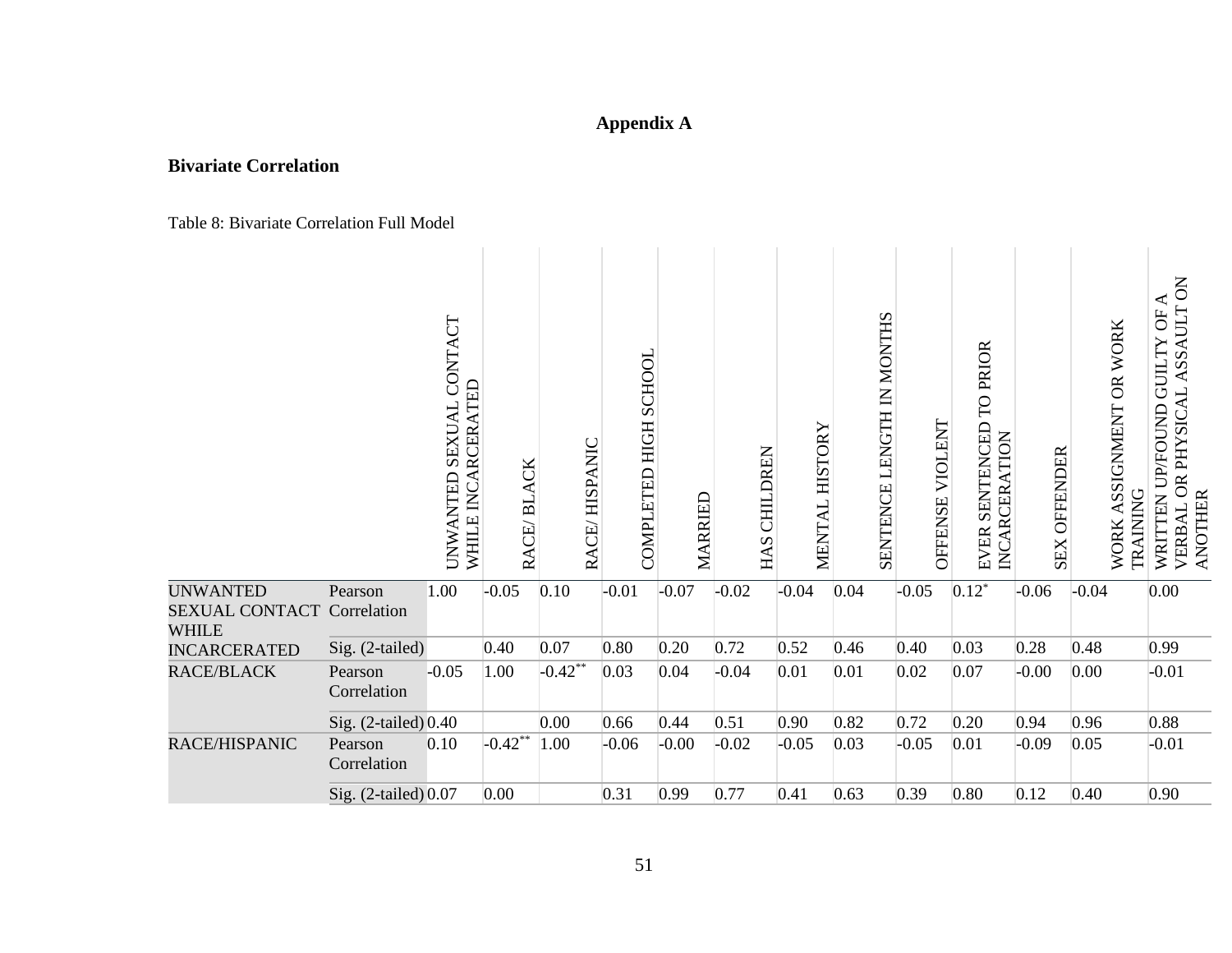| <b>COMPLETED</b><br><b>HIGHSCHOOL</b>                            | Pearson<br>Correlation | $-0.01$ | 0.03    | $-0.06$ | 1.00    | 0.01      | $-0.02$    | $-0.06$        | 0.06       | 0.02       | 0.04       | $-0.03$   | $-0.07$   | 0.06                   |
|------------------------------------------------------------------|------------------------|---------|---------|---------|---------|-----------|------------|----------------|------------|------------|------------|-----------|-----------|------------------------|
|                                                                  | Sig. (2-tailed) 0.80   |         | 0.66    | 0.31    |         | 0.84      | 0.70       | 0.27           | 0.32       | 0.78       | 0.52       | 0.61      | 0.21      | 0.31                   |
| <b>MARRIED</b>                                                   | Pearson<br>Correlation | $-0.07$ | 0.04    | $-0.00$ | 0.01    | 1.00      | $0.31**$   | $-0.04$        | $-0.03$    | 0.02       | 0.02       | 0.08      | $-0.04$   | $-0.12*$               |
|                                                                  | Sig. (2-tailed) 0.20   |         | 0.44    | 0.99    | 0.84    |           | 0.00       | 0.45           | 0.55       | 0.78       | 0.79       | 0.14      | 0.44      | 0.03                   |
| <b>HAS CHILDREN</b>                                              | Pearson<br>Correlation | $-0.02$ | $-0.03$ | $-0.02$ | $-0.02$ | $0.31***$ | 1.00       | $-0.00$        | $-0.07$    | 0.04       | $-0.04$    | $0.11*$   | 0.06      | $-0.16***$             |
|                                                                  | Sig. (2-tailed) 0.72   |         | 0.51    | 0.77    | 0.70    | 0.00      |            | 0.95           | 0.20       | 0.46       | 0.45       | 0.04      | 0.31      | 0.01                   |
| <b>MENTAL HISTORY</b>                                            | Pearson<br>Correlation | $-0.04$ | 0.01    | $-0.05$ | $-0.06$ | $-0.04$   | $-0.00$    | 1.00           | $-0.14***$ | $-0.08$    | $-0.06$    | 0.04      | $-0.08$   | $-0.03$                |
|                                                                  | Sig. (2-tailed) 0.52   |         | 0.90    | 0.41    | 0.27    | 0.45      | 0.95       |                | 0.01       | 0.14       | 0.30       | 0.48      | 0.15      | 0.56                   |
| <b>SENTENCE LENGTHPearson</b><br><b>IN MONTHS</b>                | Correlation            | 0.04    | 0.01    | 0.03    | 0.06    | $-0.03$   | $-0.07$    | $-0.14**$ 1.00 |            | $0.35***$  | $-0.05$    | 0.04      | $0.19***$ | $\overline{0.21}^{**}$ |
|                                                                  | Sig. (2-tailed) 0.46   |         | 0.82    | 0.63    | 0.32    | 0.55      | 0.20       | 0.01           |            | 0.00       | 0.40       | 0.51      | 0.00      | 0.00                   |
| OFFENSE VIOLENT                                                  | Pearson<br>Correlation | $-0.05$ | 0.02    | $-0.05$ | 0.02    | 0.02      | 0.04       | $-0.08$        | $0.35***$  | 1.00       | $-0.23***$ | $0.43***$ | $0.12*$   | $0.14*$                |
|                                                                  | Sig. (2-tailed) 0.40   |         | 0.72    | 0.38    | 0.78    | 0.78      | 0.46       | 0.14           | 0.00       |            | 0.00       | 0.00      | 0.03      | 0.02                   |
| <b>EVER SENTENCED</b><br><b>TO PRIOR</b><br><b>INCARCERATION</b> | Pearson<br>Correlation | $0.12*$ | 0.07    | 0.01    | 0.04    | 0.02      | $-0.04$    | $-0.06$        | $-0.05$    | $-0.23***$ | 1.00       | $-0.23**$ | $-0.02$   | 0.05                   |
|                                                                  | Sig. (2-tailed) 0.03   |         | 0.20    | 0.80    | 0.52    | 0.79      | 0.45       | 0.30           | 0.40       | 0.00       |            | 0.00      | 0.79      | 0.42                   |
| <b>SEX OFFENDER</b>                                              | Pearson<br>Correlation | $-0.06$ | $-0.00$ | $-0.09$ | $-0.03$ | 0.08      | $0.11*$    | 0.04           | 0.04       | $0.43**$   | $-0.23***$ | 1.00      | 0.08      | $-0.07$                |
|                                                                  | Sig. (2-tailed) 0.28   |         | 0.94    | 0.12    | 0.61    | 0.14      | 0.04       | 0.48           | 0.51       | 0.00       | 0.00       |           | 0.16      | 0.20                   |
| <b>WORK</b><br><b>ASSIGNMENT OR</b>                              | Pearson<br>Correlation | $-0.04$ | 0.00    | 0.05    | $-0.07$ | $-0.04$   | 0.06       | $-0.08$        | $0.19***$  | $0.12*$    | $-0.02$    | 0.08      | 1.00      | 0.06                   |
| <b>WORK TRAINING</b>                                             | Sig. (2-tailed) 0.48   |         | 0.96    | 0.40    | 0.21    | 0.44      | 0.31       | 0.15           | 0.00       | 0.03       | 0.79       | 0.16      |           | 0.26                   |
| <b>WRITTEN</b><br><b>UP/FOUND GUILTY Correlation</b>             | Pearson                | 0.00    | $-0.01$ | $-0.01$ | 0.06    | $-0.12*$  | $-0.13***$ | $-0.03$        | $0.21***$  | $0.14*$    | 0.05       | $-0.07$   | 0.06      | 1.00                   |